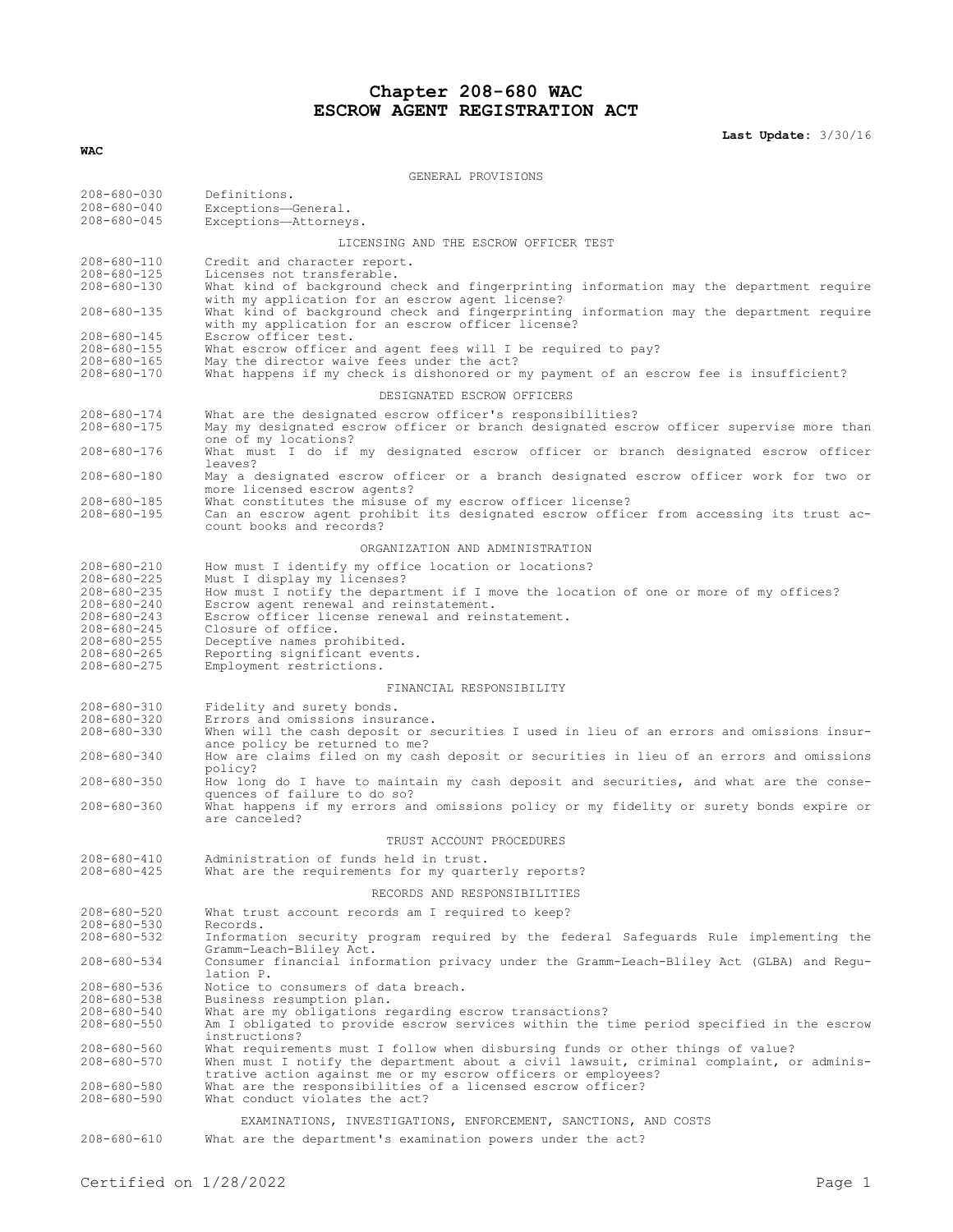| $208 - 680 - 620$ | What are the department's investigatory powers under the act?                                                  |
|-------------------|----------------------------------------------------------------------------------------------------------------|
| $208 - 680 - 630$ | What are the department's enforcement powers under the act?                                                    |
| $208 - 680 - 640$ | What sanctions may the department impose on a licensed escrow agent or escrow officer?                         |
| $208 - 680 - 645$ | Possession of escrow agent property and business.                                                              |
| 208-680-647       | Seizure of escrow agent property business by the department-Notice to licensee.                                |
| $208 - 680 - 648$ | What are my rights if the department takes possession of my escrow agent property busi-<br>ness without cause? |
| $208 - 680 - 650$ | What are the fees I must pay for examinations and investigations?                                              |
| $208 - 680 - 660$ | Abandoned escrow records.                                                                                      |
|                   | ESCROW ADVISORY COMMITTEE                                                                                      |

#### ESCROW ADVISORY COMMITTEE

208-680-710 Organization of committee. Escrow committee meeting notice.

#### **DISPOSITION OF SECTIONS FORMERLY CODIFIED IN THIS CHAPTER**

- 208-680-177 What must I do to replace my designated escrow officer? [Statutory Authority: RCW 43.320.040 and chapter 18.44 RCW (as amended by 2010 c 34). WSR 10-20-124, § 208-680-177, filed 10/5/10, effective 11/5/10.] Repealed by WSR 13-24-022, filed 11/22/13, effective 1/1/14. Statutory Authority: RCW 43.320.040 and 18.44.410.
- 208-680-510 What are the designated escrow officer's responsibilities? [Statutory Authority: RCW 43.320.040 and chapter 18.44 RCW (as amended by 2010 c 34). WSR 10-20-124, § 208-680-510, filed 10/5/10, effective 11/5/10.] Repealed by WSR 13-24-022, filed 11/22/13, effective 1/1/14. Statutory Authority: RCW 43.320.040 and 18.44.410.

#### **GENERAL PROVISIONS**

**WAC 208-680-030 Definitions. What definitions are applicable to these rules?** Unless the context clearly requires otherwise, the definitions in this section apply throughout these rules.

"Act" means the Escrow Agent Registration Act, codified under chapter 18.44 RCW.

"Applicant" means any person applying for an escrow officer license or any person or group of persons applying for an escrow agent license. The term "applicant" includes the principal officers and controlling persons of the applicant, as well as any escrow officer seeking to become an escrow agent's designated escrow officer or branch designated escrow officer.

"Branch designated escrow officer" means any licensed escrow officer designated by a licensed escrow agent and approved by the director to supervise a specific branch office. The branch designated escrow officer is responsible for supervising an escrow agent's handling of escrow transactions, management of the escrow agent's branch trust account, and supervision of all licensed escrow officers and other persons employed by the escrow agent at his or her branch designated office.

"Cash deposit" means funds deposited, in lieu of an errors and omissions policy, in an account in a recognized Washington state depository which account is maintained separate and apart from the escrow agent's own funds. The funds shall be deposited in such a manner to permit only the director to withdraw from the principal amount. The escrow agent may withdraw any interest accumulated to the account.

"Closing" means the transfer of title of real or personal property or execution of a deed, bill of sale or real estate contract, whichever event occurs first.

"Department" means the department of financial institutions.

"Designated escrow officer" means any licensed escrow officer designated by a licensed escrow agent and approved by the director as the licensed escrow officer responsible for supervising that escrow agent's handling of escrow transactions, management of the escrow agent's trust account, and supervision of all licensed escrow officers and other persons employed by the escrow agent.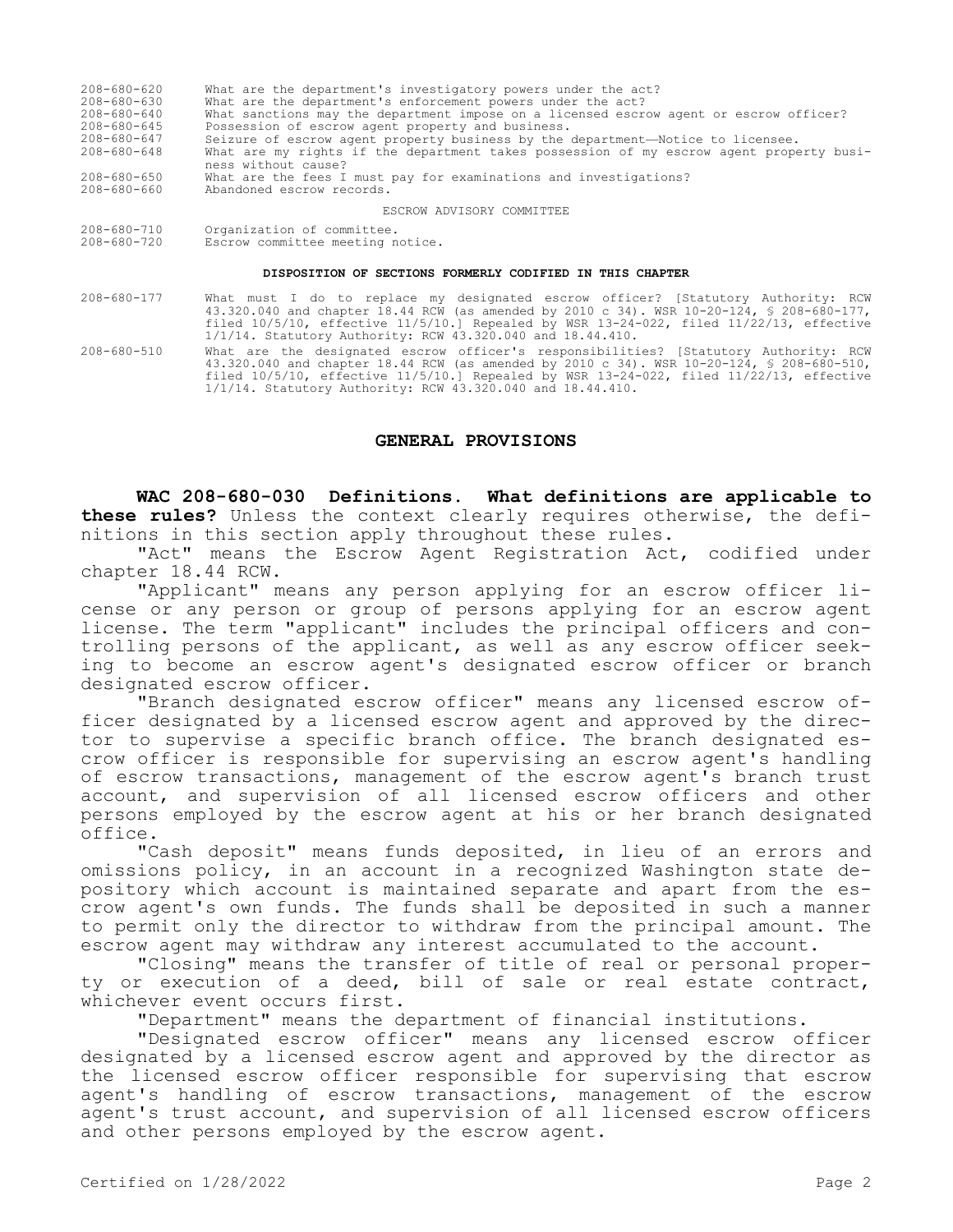"Director" means the director of the department of financial institutions or his or her duly authorized representative. For purposes of this act, the division of consumer services is deemed to be the director's authorized representative.

"Escrow" means the same as in RCW 18.44.011.

"Escrow instructions" are the instructions, signed by the principal parties to the transaction that identify the duties and responsibilities of the escrow agent in carrying out the escrow, that identify the thing or things of value held by the escrow agent and the specified condition or set of conditions under which the thing or things of value are to be transferred.

"Good funds" means funds in a bank account that are immediately usable by the owner of the account. Good funds may be derived from the monetary instruments described in RCW 18.44.400(3).

"Handling escrow transactions" means participating in escrow transactions. It includes, but is not limited to, having access to a client's: Personal information, financial records, or funds. Employees that perform administrative functions like payroll or human resources services are not handling escrow transactions unless such persons also perform duties meeting this definition.

"Investigation" means an inquiry undertaken for the purpose of detection of violations of the act and these rules or securing information lawfully required under the act and these rules. The director may conduct private or public investigations.

"Overdue instrument" means a negotiable instrument that is overdue as defined in RCW 62A.3-304.

"Permanent record" means any record required to be kept under RCW 18.44.400 for a period of six years from the completion of the escrow transaction.

"Principal officers" means natural person applicants for escrow agent licenses including corporate officers vice president and above; directors, shareholders, members, or anyone else who owns ten percent or more of the escrow agent's equity; general or managing partners; sole proprietors and spouses of sole proprietors; designated and branch designated escrow officers; and any person defined as a "controlling person" in RCW 18.44.011(2).

"Principal parties" means the buyers and sellers in a purchase transaction, and the borrower and lender in a refinance transaction.

"Providing escrow services" means conducting transactions, except the acts of a qualified intermediary in facilitating an exchange under section 1031 of the Internal Revenue Code, wherein any person or persons, for the purpose of effecting and closing the sale, purchase, exchange, transfer, encumbrance, or lease of real or personal property to another person or persons, delivers any written instrument, money, evidence of title to real or personal property, or other thing of value to a third person to be held by such third person until the happening of a specified event or the performance of a prescribed condition or conditions, when it is then to be delivered by such third person, in compliance with instructions under which he or she is to act, to a grantee, grantor, promisee, promisor, obligee, obligor, lessee, lessor, bailee, bailor, or any agent or employee thereof.

"Reconveyance" means an instrument used to transfer title from an individual holding such title in trust to the equitable owner of real estate, when title is held as collateral security for a debt.

"Third party to the transaction" means those persons providing professional services necessary for the closing of the escrow, includ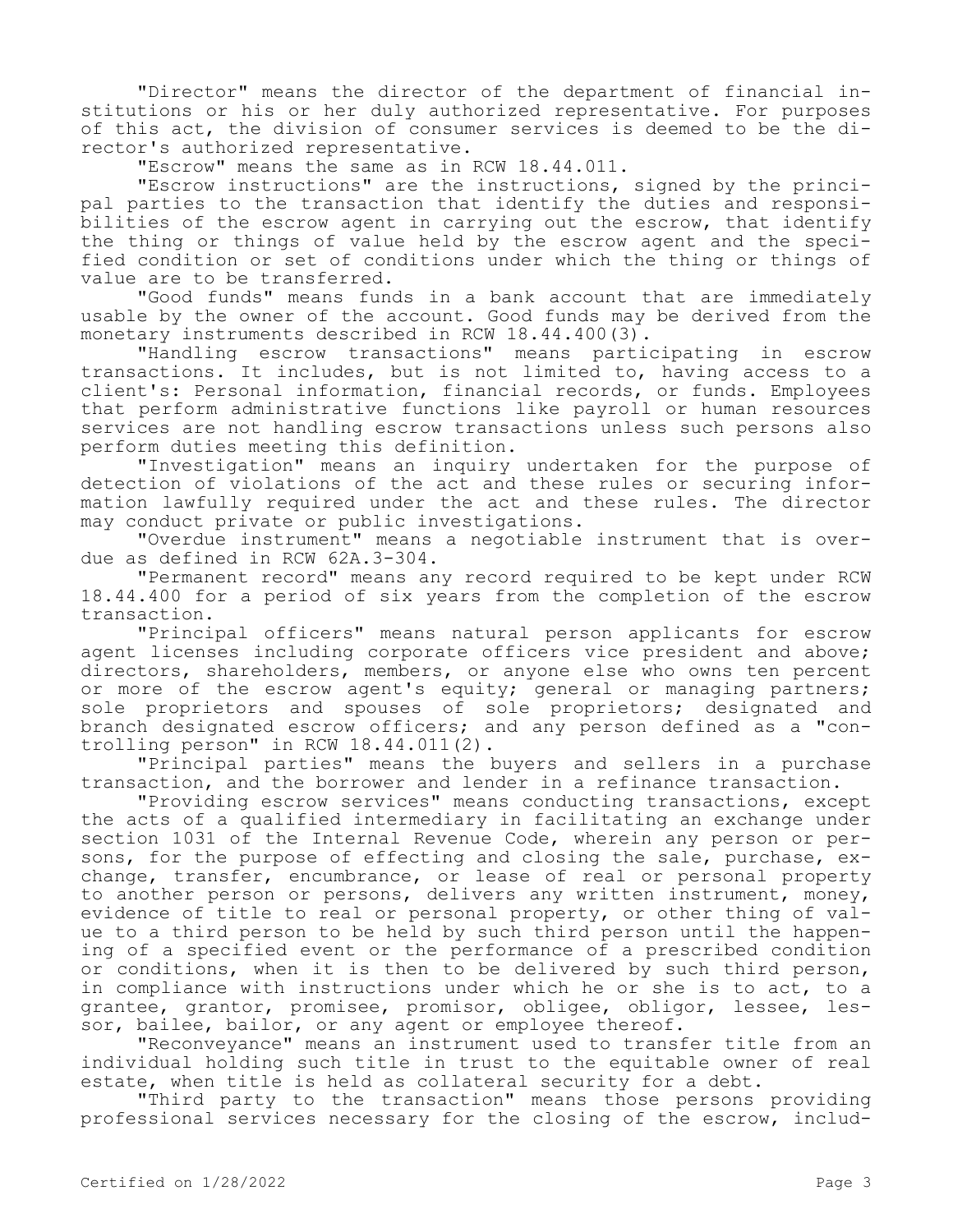ing, but not limited to: Real estate brokers, lenders, mortgage brokers, attorneys, tax facilitators and underlying lien holders.

"Transfer of title" occurs at the time the seller executes a deed or bill of sale and such is delivered to the purchaser or recorded.

"Trust" means a fiduciary relationship whereby a thing of value is delivered to an escrow agent with the intention that such thing of value be administered by the escrow agent for the benefit of the principal parties to the transaction.

"Trust account" means a bank account holding funds of any party to the transaction.

"Unclaimed funds" means any funds that are abandoned under the Uniform Unclaimed Property Act, chapter 63.29 RCW.

[Statutory Authority: RCW 43.320.040 and 18.44.410. WSR 13-24-022, § 208-680-030, filed 11/22/13, effective 1/1/14. Statutory Authority: RCW  $43.320.040$  and chapter 18.44 RCW (as amended by 2010 c 34). WSR 10-20-124, § 208-680-030, filed 10/5/10, effective 11/5/10.]

**WAC 208-680-040 Exceptions—General.** (1) **Do I need an escrow license to provide escrow services?** Unless you fall into one of the exceptions in RCW 18.44.021, you must have a license under the act before providing escrow services.

(2) **I only plan on performing one or two escrow transactions. Do I need an escrow license?** Yes. You must license unless you meet one of the above exceptions. There is no exception under the act for persons performing limited numbers of transactions.

[Statutory Authority: RCW 43.320.040 and chapter 18.44 RCW (as amended by 2010 c 34). WSR 10-20-124, § 208-680-040, filed 10/5/10, effective 11/5/10.]

**WAC 208-680-045 Exceptions—Attorneys.** (1) **I am licensed to practice law in Washington. Am I excepted from licensing as an escrow agent?** Yes, as long as you only perform escrow services as part of your law practice. You are excepted from licensure as an escrow agent while you are engaged in the practice of law, but you are required to apply for and receive an escrow license before you perform escrow services outside of your legal practice. Your attorney exception may be extended to your bona fide legal practice, but is otherwise an individual exception and may not be extended to a separate business entity. Your exception may not be extended to nonattorney individuals unless they are employees of your bona fide law practice and you supervise all of their transactions.

You or your attorney-owned business entity will be required to license as an escrow agent if you or your business entity do one or more of the following:

(a) Principally provide escrow services, not including escrow services provided incidentally to the practice of law;

(b) Advertise yourself or your business entity as providing the services of an escrow agent without identifying yourself or your business entity as an attorney or law practice;

(c) Receive compensation or gain for providing escrow services through a business entity other than a bona fide law practice; or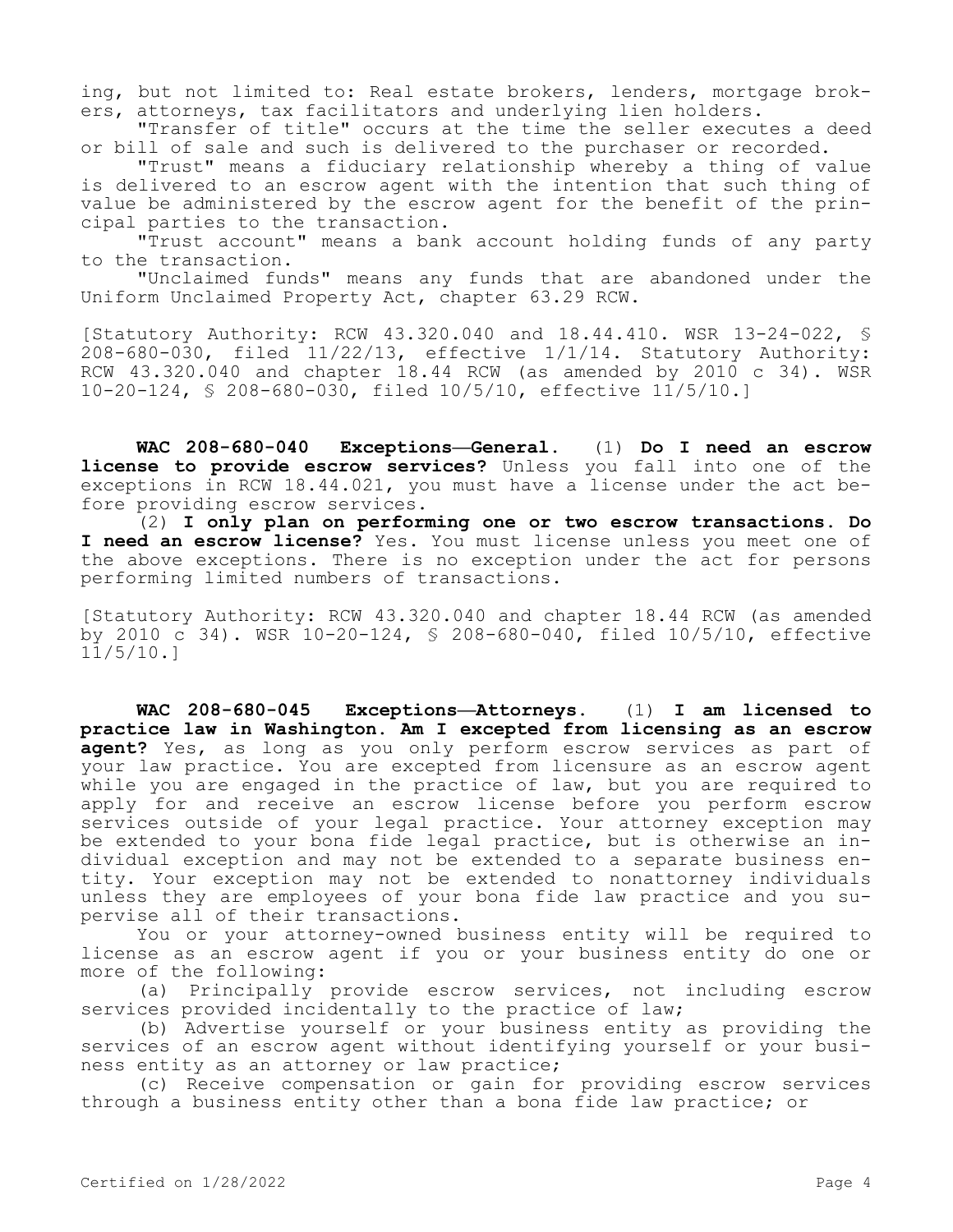(d) Permit nonattorney associates or employees to conduct escrow transactions without either a valid escrow officer license or an attorney's supervision. See RCW 18.44.021(2).

(2) **I am licensed to practice law in Washington. Am I subject to the department's investigative authority?** Yes. The department has broad investigative authority under the act and these rules, and its investigatory authority is not restricted to persons who are required to obtain a license. The department has the power to investigate unlicensed persons and entities at least to the extent necessary to determine whether a violation of the act or these rules has occurred. This includes preliminary investigations of attorneys and business entities claiming the attorney exception from licensure.

Among other actions, the department may:

(a) Compel written statements from or subpoena any person with relevant information;

(b) Compel production of written materials and take evidence; and

(c) Apply to a superior court for an order compelling compliance with its authority under the act.

For further information on the department's investigative authority, see RCW 18.44.420 and WAC 208-680-620.

(3) **I am licensed to practice law in Washington. Am I subject to the department's examination authority?** Generally, no. Unless the department determines that the attorney exception from licensure does not apply to you or your business, you will not be subject to the department's examination authority under WAC 208-680-610. If the department has determined that the exception does not apply, you will be required to license the escrow portion of your business and it may be subject to regular examinations.

(4) **I am licensed to practice law in Washington and excepted from licensing under the act. Am I subject to other provisions of the act?**  You may be subject to other provisions of the act for services you provide outside the practice of law. The attorney exception is a limited, individual exception from the act's licensure provision for actions undertaken while engaged in your professional, legal duties, and is not a general exemption from the act.

[Statutory Authority: RCW 43.320.040 and 18.44.410. WSR 13-24-022, § 208-680-045, filed 11/22/13, effective 1/1/14. Statutory Authority: RCW 43.320.040 and chapter 18.44 RCW (as amended by 2010 c 34). WSR 10-20-124, § 208-680-045, filed 10/5/10, effective 11/5/10.]

### **LICENSING AND THE ESCROW OFFICER TEST**

**WAC 208-680-110 Credit and character report. What kinds of credit and character reports must I provide with my escrow agent application?**

(1) If you are applying for an escrow officer license you must provide:

(a) Proof that you have passed the escrow officer test; and

(b) Satisfactory proof of your good character; and

(c) Satisfactory proof of your credit rating, as evidenced by a report from a recognized credit-reporting agency, and in a form approved by the director.

(2) If you are applying for an escrow agent license, you must provide satisfactory proof of character and a credit rating for all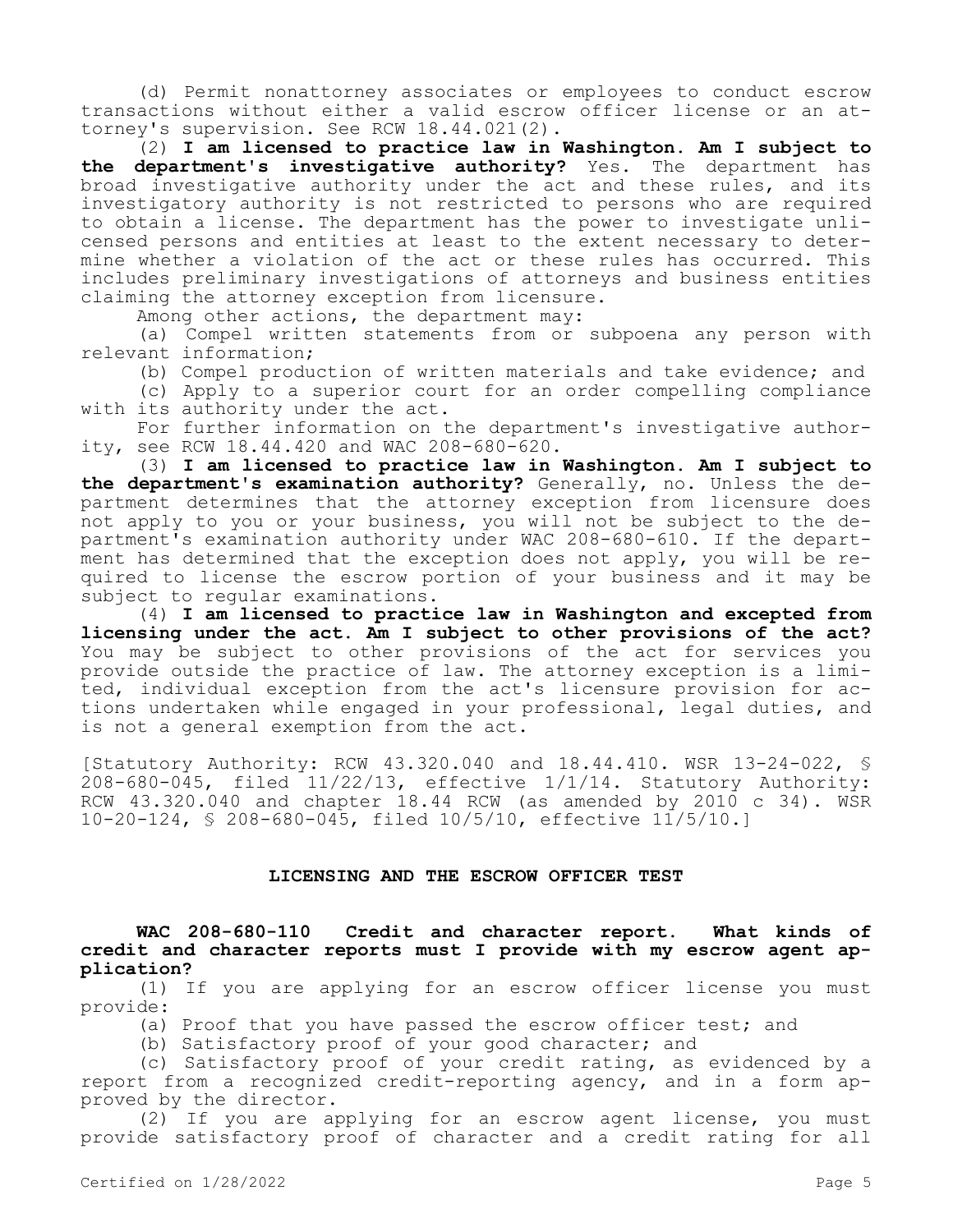principal officers. If your applicant is a business entity and not a natural person, you must provide satisfactory proof of your entity's credit rating as evidenced by a report from a recognized credit-reporting agency, and in a form approved by the director.

(3) If you are reporting a change in principal officer, you must provide an escrow agent amendment application, and for any new principal officer:

(a) Satisfactory proof of his or her good character; and

(b) Satisfactory proof of his or her credit rating as evidenced by a report from a recognized credit-reporting agency, and in a form approved by the director.

[Statutory Authority: RCW 43.320.040 and 18.44.410. WSR 13-24-022, §  $208-680-110$ , filed  $11/22/13$ , effective  $1/1/14$ . Statutory Authority: RCW 43.320.040 and chapter 18.44 RCW (as amended by 2010 c 34). WSR 10-20-124, § 208-680-110, filed 10/5/10, effective 11/5/10.]

**WAC 208-680-125 Licenses not transferable.** (1) **Can I transfer my escrow agent or escrow officer license to another person or entity?**  No. Neither an escrow agent license nor an escrow officer's license may be transferred.

(2) **Can all or substantially all of the assets of an escrow agent be transferred to another person?** Yes. A licensed escrow agent may transfer all or substantially all of its assets to another person as long as the transfer is approved by the department pursuant to subsection (3) of this section and the receiving party (the transferee) has been issued an escrow agent license under the act prior to the transfer.

(3) **If I am transferring my assets to another escrow agent, what notification must I provide to the department?** You must provide written notice to the department at least thirty days before the effective date of the transfer. The written notice must include a copy of the signed transfer agreement that contains, at a minimum:

(a) A stipulation that the transferee is responsible for obtaining an escrow agent license before completion of the transfer;

(b) A stipulation that the transferee is either restricted from using or authorized to use, your escrow agent's business name, unless this requirement is waived by the director; and

(c) A stipulation indicating which of the parties will:

(i) Make all payments due to principal parties on or before the effective date of the transfer;

(ii) Be responsible for the existing trust account funds;

(iii) Maintain and preserve the accounting and other records as required by RCW 18.44.400 and WAC 208-680-520 and 208-680-530; and

(iv) Provide notice of the transfer to all principal parties who have pending escrows or deposited funds with the escrow agent, or who have executed some other form of written agreement with the escrow agent. Such notice must be provided within five days of your notice to the department, and must comply with RCW 18.44.465.

(4) **If I am acquiring all or substantially all of the assets of an escrow agent, what information must I provide to the department?**  The department treats this as a change in a principal officer. If you do not have an escrow agent license, you must apply for and receive one. If you already have an escrow agent license, at least thirty days before you acquire all or substantially all of the assets of an escrow agent you must provide the department with all the information re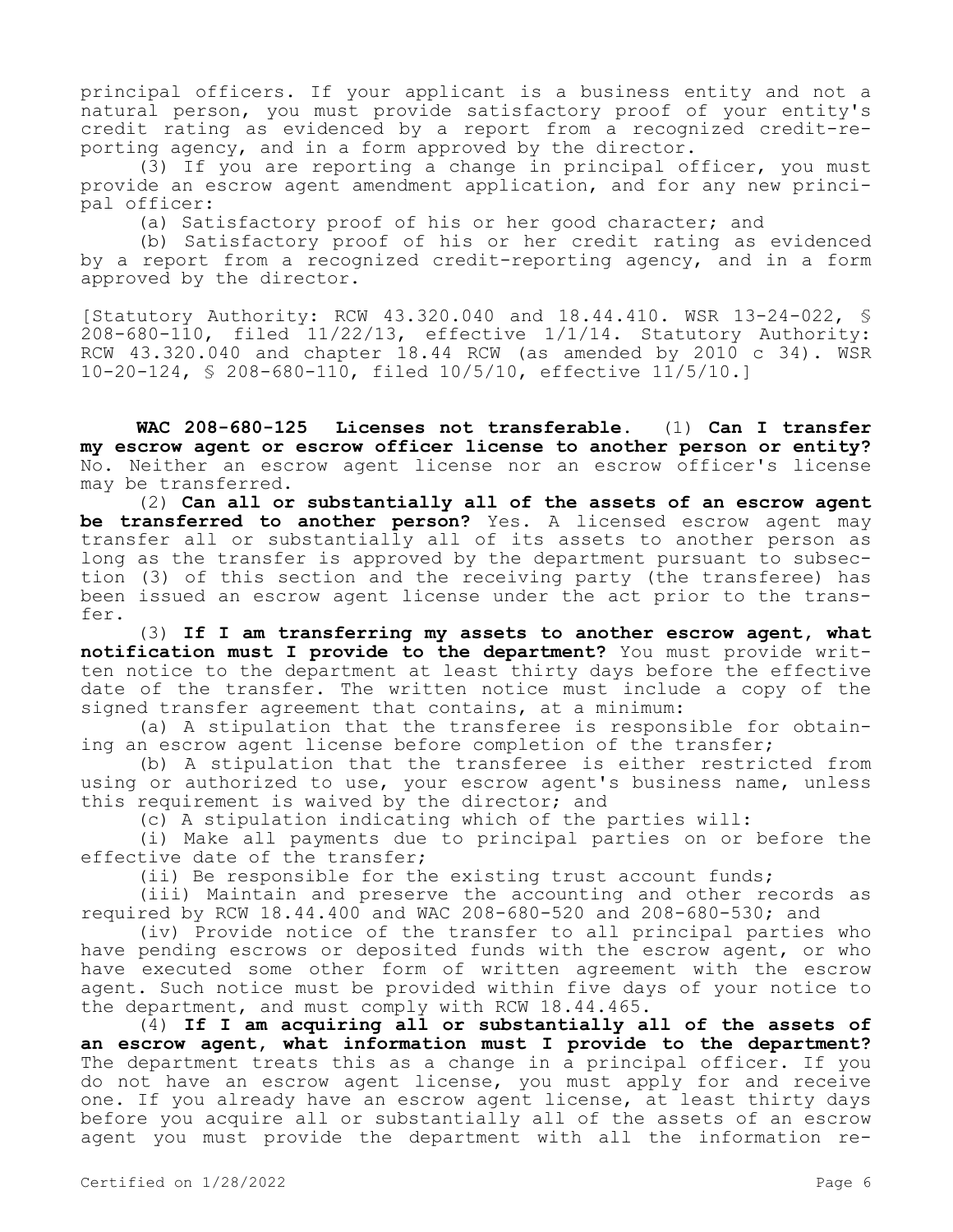quired of a principal officer or controlling person as if you were applying for a new license. The change of control transaction may not be completed until the transferee has either received a license or provided the department with the required information.

[Statutory Authority: RCW 43.320.040 and 18.44.410. WSR 13-24-022, § 208-680-125, filed 11/22/13, effective 1/1/14. Statutory Authority: RCW  $43.320.040$  and chapter 18.44 RCW (as amended by 2010 c 34). WSR 10-20-124, § 208-680-125, filed 10/5/10, effective 11/5/10.]

**WAC 208-680-130 What kind of background check and fingerprinting information may the department require with my application for an escrow agent license?** (1) If you are applying for an escrow agent license:

(a) You must submit fingerprint identification for the natural person making the application, and for your principal officers, designated escrow officer or branch designated escrow officers, and any controlling person. This identification must be submitted on standard Federal Bureau of Investigation fingerprint cardstock or another form acceptable to the department.

(b) You may be required, at the department's discretion, to provide additional background information any applicant, principal officer, designated escrow officer, controlling person, or partner. This may include any information the department deems necessary to satisfy the director that the requirements under RCW 18.44.031(2) have been met. The director may require that such information be reported in writing and signed by the reporting individuals.

(c) If you have been issued an escrow agent license and experience a change in one or more principal officers or controlling persons, you must submit fingerprints and such other information as the director may request under (b) of this subsection to the department thirty days prior to the effective date of the change in principal officer or controlling person.

(2) The department will collect a fingerprinting fee from you equal to the department's cost for processing fingerprints through the Washington state patrol.

[Statutory Authority: RCW 43.320.040 and chapter 18.44 RCW (as amended by 2010 c 34). WSR 10-20-124, § 208-680-130, filed 10/5/10, effective 11/5/10.]

**WAC 208-680-135 What kind of background check and fingerprinting information may the department require with my application for an escrow officer license?** (1) If you are applying for an escrow officer license:

(a) You must submit fingerprint identification on standard Federal Bureau of Investigation fingerprint cardstock or another form acceptable to the department.

(b) You may be required, at the department's discretion, to provide additional background information about yourself to ascertain your honesty, truthfulness, and reputation. This information may include, but is not limited to: Residential address and telephone number, qualifications, employment history, a personal credit report, and other information that the director may deem appropriate under RCW 18.44.031(2).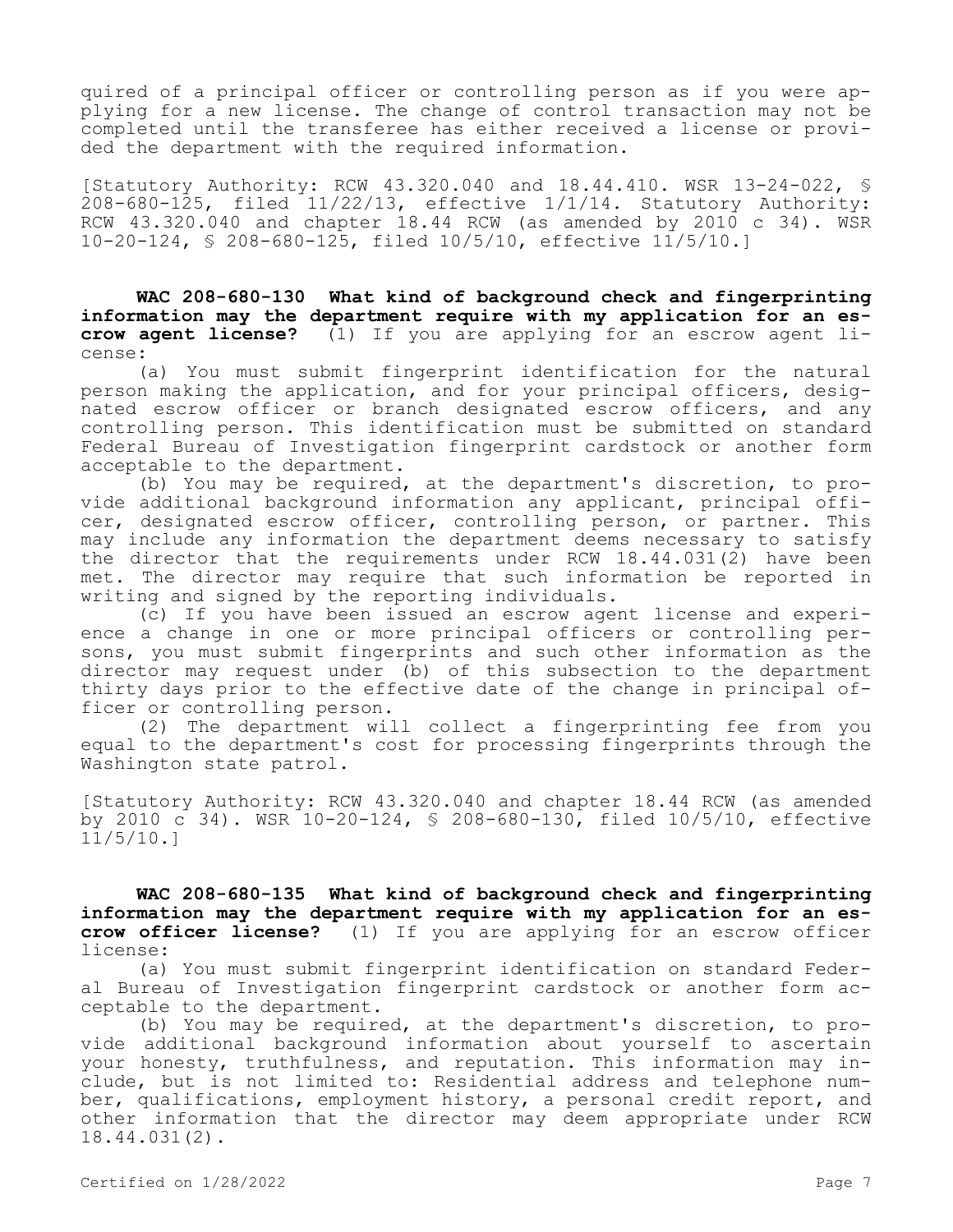(2) The department will collect a fingerprinting fee from you equal to the department's cost for processing fingerprints through the Washington state patrol.

[Statutory Authority: RCW 43.320.040 and 18.44.410. WSR 13-24-022, § 208-680-135, filed 11/22/13, effective 1/1/14. Statutory Authority: RCW  $43.320.040$  and chapter 18.44 RCW (as amended by 2010 c 34). WSR 10-20-124, § 208-680-135, filed 10/5/10, effective 11/5/10.]

**WAC 208-680-145 Escrow officer test.** (1) **How do I take the escrow officer test?** While the director determines the form and content of the escrow officer test with the advice of the escrow committee, the test is administered by a third-party company under a contract with the department. It is given at least annually. For information about the test process and available dates, applicants should consult the department's website, which will redirect them to the current testing service provider for more detailed information.

(2) **Do I need to take and pass the escrow officer test before filing my application and paying my application fee to the department?**  Yes. You must submit a copy of your test pass certificate with your application to the department. You must have passed the escrow test no more than one year before your initial application for a license. If your initial license is not issued within two years of your successful completion of the test, you may be required to retake the test.

(3) **Will the department review my application before I take the test to see if I meet the other requirements?** No. Due to volume and resource limitations, the department does not review escrow officer applications unless they are accompanied by a test pass certificate.

(4) **I am an attorney licensed to practice law in Washington. If I am required to license as an escrow officer, will I be required to take and pass the escrow officer test?** No, the department will accept membership in the Washington bar in lieu of taking and passing the escrow officer test.

(5) **The company I work for only provides payment collection and processing and the performance of related services on seller financed loans secured by real or personal property (contract collection). Must I take the escrow officer test?** If the escrow agent applicant satisfactorily demonstrates during the license application process that the escrow agent only provides contract collection services you will not be required to take the escrow officer test. You are prohibited from holding yourself out as being licensed to provide escrow services on residential mortgage loan transactions. You are subject to all other provisions of the act.

(6) **The company I work for only provides escrow services on personal property transactions. Must I take the escrow officer test?** If the escrow agent applicant satisfactorily demonstrates during the license application process that the escrow agent only provides escrow services on personal property transactions you will not be required to take the escrow officer test. You are prohibited from holding yourself out as being licensed to provide escrow services for residential mortgage transaction. You are subject to all other provisions of the act.

[Statutory Authority: RCW 43.320.040 and 18.44.410. WSR 13-24-022, § 208-680-145, filed 11/22/13, effective 1/1/14. Statutory Authority: RCW 43.320.040 and chapter 18.44 RCW (as amended by 2010 c 34). WSR 10-20-124, § 208-680-145, filed 10/5/10, effective 11/5/10.]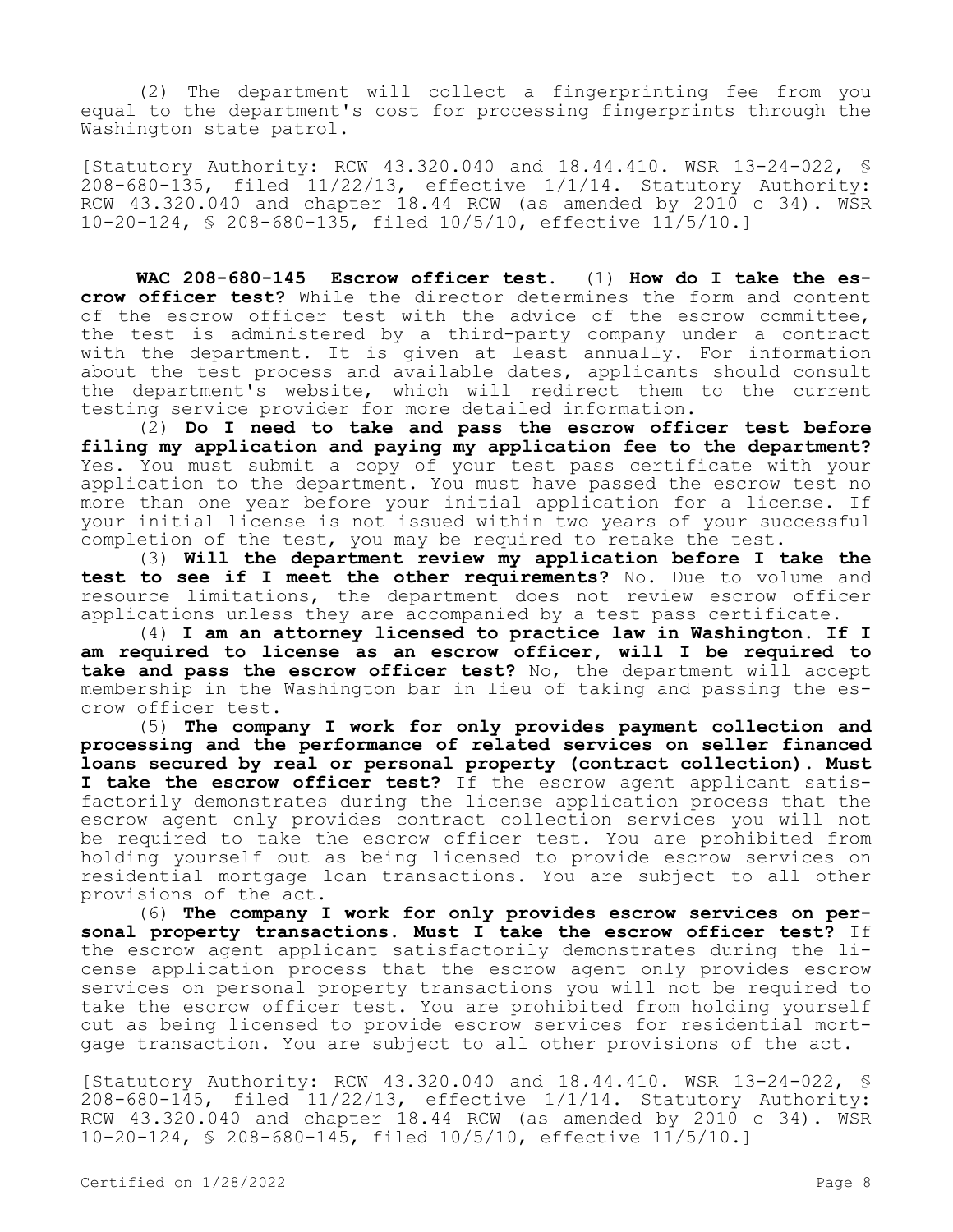| Title of Fee                                                                                       | Fee      |
|----------------------------------------------------------------------------------------------------|----------|
| Escrow officer:                                                                                    |          |
| First test                                                                                         | \$168.00 |
| Subsequent tests                                                                                   | 168.00   |
| Application                                                                                        | 179.26   |
| License renewal                                                                                    | 179.26   |
| Transfer of license to a new escrow agent,<br>name or address change, or license<br>activation     | 28.01    |
| Duplicate license                                                                                  | 28.01    |
| Escrow agent:                                                                                      |          |
| Application                                                                                        | 386.55   |
| Renewal                                                                                            | 386.55   |
| Late renewal with penalty                                                                          | 579.81   |
| Change of designated escrow officer, or<br>name or address change, per license<br>generated        | 28.01    |
| Duplicate license                                                                                  | 28.01    |
| Escrow agent branch office:                                                                        |          |
| Application and original license                                                                   | 386.55   |
| Renewal                                                                                            | 386.55   |
| Late renewal with penalty                                                                          | 579.81   |
| Change of branch designated escrow<br>officer, or name or address change, per<br>license generated | 28.01    |
| Duplicate license                                                                                  | 28.01    |
| Fingerprints                                                                                       |          |
|                                                                                                    |          |

(2) If your license is managed on a multistate licensing system pursuant to RCW 18.44.023, you may be charged system fees by the licensing system, including a fee for fingerprints managed through the system.

(3) You will be charged an hourly fee of \$62.50 for examinations and investigations.

[Statutory Authority: RCW 43.320.040 and 18.44.410. WSR 13-24-022, § 208-680-155, filed 11/22/13, effective 1/1/14. Statutory Authority: RCW 43.320.040 and chapter 18.44 RCW (as amended by 2010 c 34). WSR 10-20-124, § 208-680-155, filed 10/5/10, effective 11/5/10.]

WAC 208-680-165 May the director waive fees under the act? Yes. The director may waive any or all of the fees and assessments imposed under WAC 208-680-155, in whole or in part, when he or she determines that both of the following factors are present:

(1) The consumer services program fund exceeds the projected acceptable minimum fund balance level approved by the office of financial management;

(2) The fees paid by escrow agents equals or exceeds the costs of the licensing, examinations, and enforcement escrow program; and

(3) That such course of action would be fiscally prudent.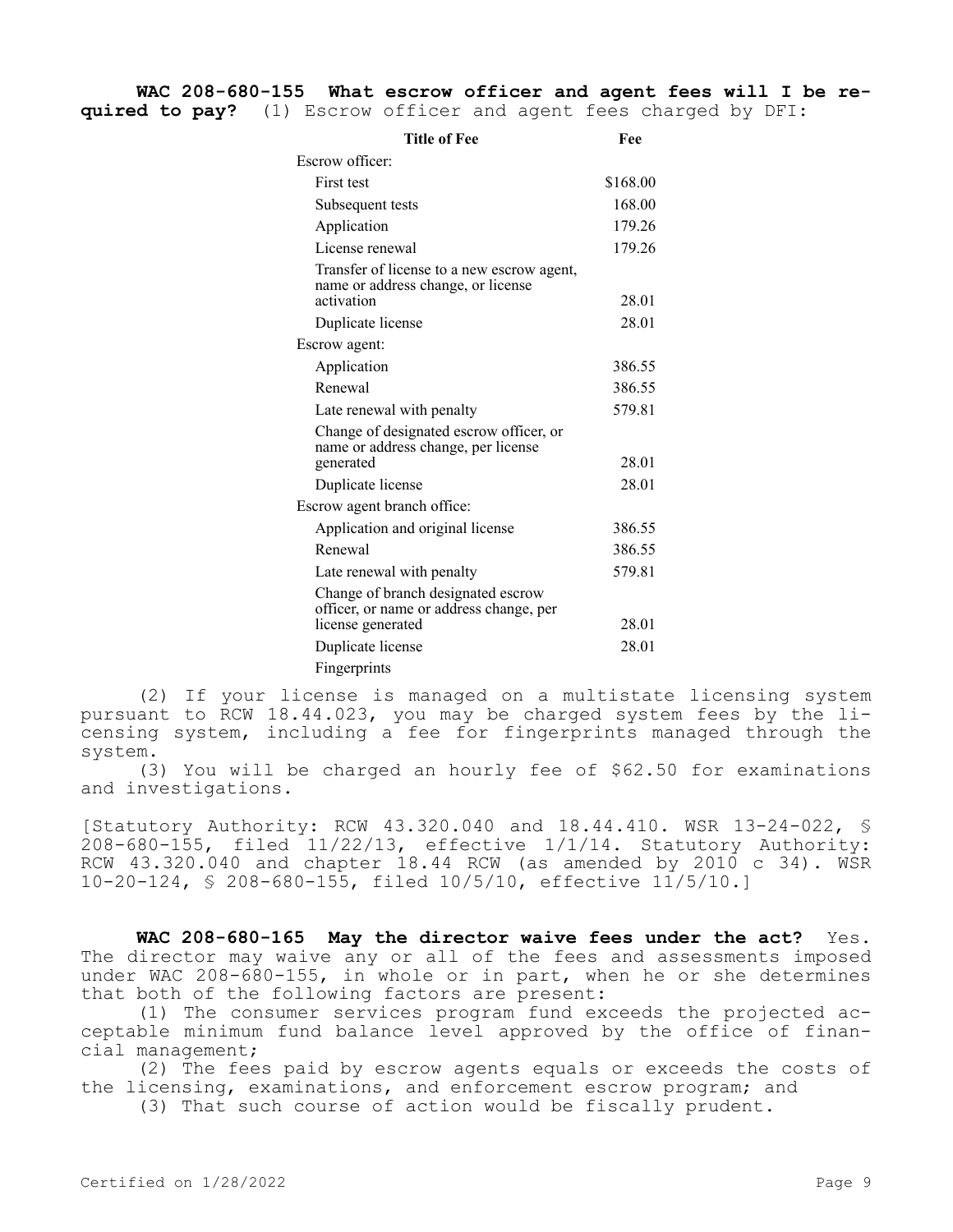[Statutory Authority: RCW 43.320.040 and chapter 18.44 RCW (as amended by 2010 c 34). WSR 10-20-124, § 208-680-165, filed 10/5/10, effective  $11/5/10.1$ 

**WAC 208-680-170 What happens if my check is dishonored or my payment of an escrow fee is insufficient?** Payment of any fee required under chapter 18.44 RCW by a check that is dishonored or is an insufficient payment will be considered nonpayment. The license action for which the dishonored check or insufficient payment was tendered will not be completed by the department, and a nonsufficient funds fee may be charged.

[Statutory Authority: RCW 43.320.040 and 18.44.410. WSR 13-24-022, § 208-680-170, filed 11/22/13, effective 1/1/14. Statutory Authority: RCW 43.320.040 and chapter 18.44 RCW (as amended by 2010 c 34). WSR 10-20-124, § 208-680-170, filed 10/5/10, effective 11/5/10.]

# **DESIGNATED ESCROW OFFICERS**

**WAC 208-680-174 What are the designated escrow officer's responsibilities?** (1) The designated escrow officer is responsible for the custody, safety, and accuracy of entries of all required escrow records. He or she retains this responsibility even if he or she has assigned the duties of preparation, custody, recording or disbursing to another person or persons.

(2) The designated escrow officer is responsible for the actions of all employees and the supervision of escrow officers, limited practice officers, and other employees handling escrow transactions. This supervisory responsibility must be exercised within reasonable parameters. For example, a designated escrow officer who is on extended leave may not be reasonably available to supervise the activities of the escrow agent and its employees.

(3) The branch designated escrow officer is responsible for the custody, safety and accuracy of entries of all required escrow records at his or her assigned branch office and at his or her branch is responsible for the actions of the escrow agent and all employees and the supervision of escrow officers, limited practice officers, and other employees handling escrow transactions. The designated escrow officer bears responsibility for all actions of the branch designated escrow officer.

(4) Before issuing a new license reflecting a change of the designated escrow officer or branch designated escrow officer of a licensed escrow agent, the department must receive evidence that the responsibility for preexisting escrows is being transferred to the incoming designated escrow officer or incoming branch designated escrow officer. Such evidence must be demonstrated by a statement signed by both the outgoing and incoming designated escrow officers or branch designated escrow officers that lists all outstanding trust liabilities and certifies that funds in the trust account maintained by the agent are adequate to meet all trust liabilities. This statement must be received by the department before the changeover can occur.

(5) In the event that the outgoing designated escrow officer or branch designated escrow officer is not available to sign the required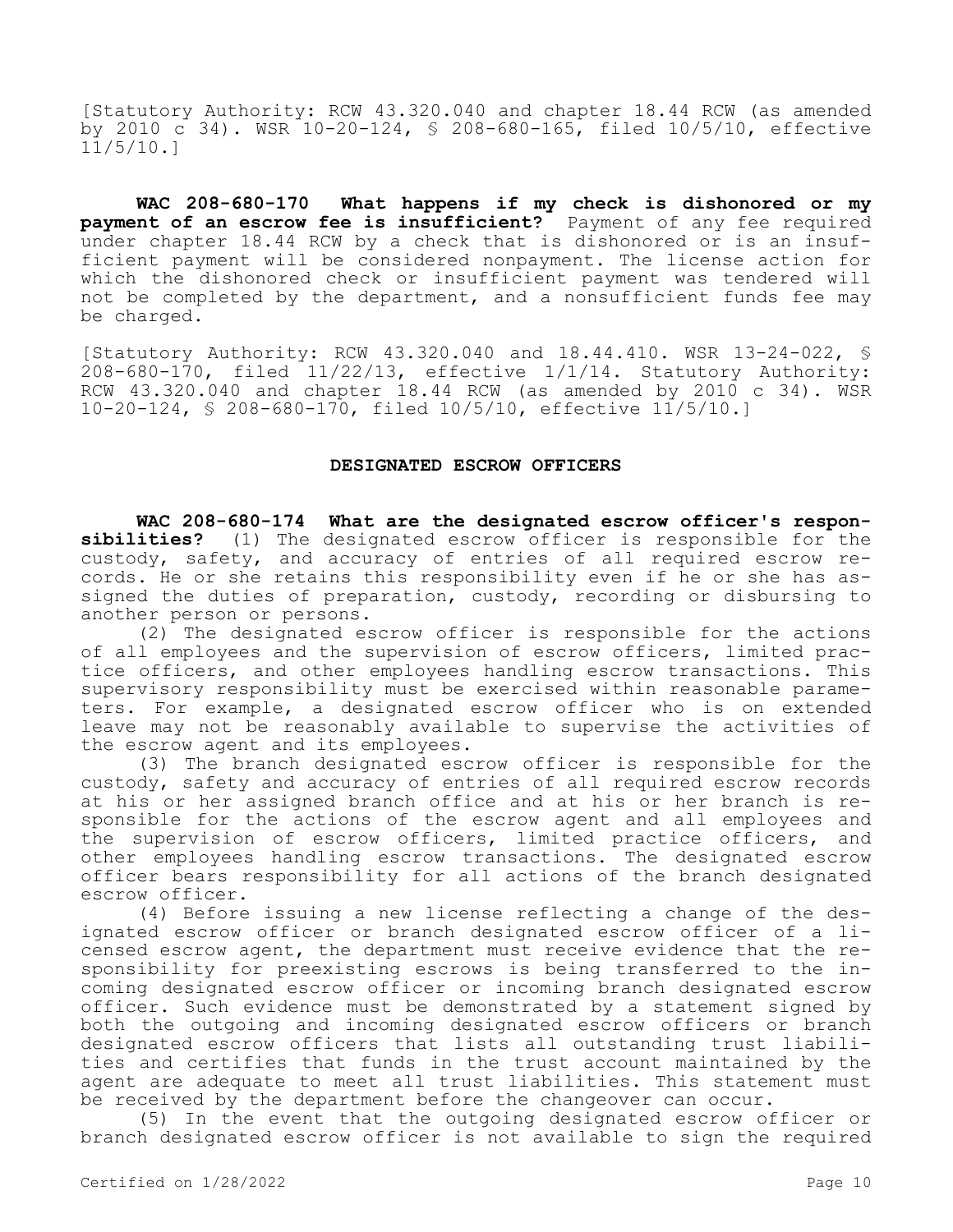statement, another principal officer of the escrow agent may sign the statement.

(6) If the department is concerned that the licensee's trust accounting records may not comply with the requirements of WAC 208-680-410, and before accepting a new designated escrow officer or branch designated escrow officer, the department may retain or instruct the licensee to retain a certified public accountant, or other person acceptable to the department, to reconcile the trust account or accounts and report whether they have been maintained in compliance with WAC 208-680-410 and to report on the adequacy of the licensee's internal routines and controls to ensure continuing compliance with WAC 208-680-410.

[Statutory Authority: RCW 43.320.040 and 18.44.410. WSR 13-24-022, § 208-680-174, filed 11/22/13, effective 1/1/14.]

**WAC 208-680-175 May my designated escrow officer or branch designated escrow officer supervise more than one of my locations?** Yes, with the director's prior written consent designated escrow officers and branch designated escrow officers may supervise more than one location.

[Statutory Authority: RCW 43.320.040 and 18.44.410. WSR 13-24-022, § 208-680-175, filed 11/22/13, effective 1/1/14. Statutory Authority: RCW  $43.320.040$  and chapter 18.44 RCW (as amended by 2010 c 34). WSR 10-20-124, § 208-680-175, filed 10/5/10, effective 11/5/10.]

**WAC 208-680-176 What must I do if my designated escrow officer or branch designated escrow officer leaves?** (1)(a) You must notify the department within one business day of the loss of or change of your designated escrow officer and provide the department with the identity your proposed replacement designated escrow officer within five business days.

(b) You may not accept new clients or new files until the proposed designated escrow officer has been approved by the department or the department has otherwise authorized new activities. Your employees may continue to handle escrow transactions and provide escrow services on existing client files to the extent necessary to avoid prejudicing those existing clients and files.

(c) You must apply to the department for approval of the proposed designated escrow officer. The proposed designated escrow officer must meet the requirements of WAC 208-680-110 and 208-680-135.

If you need more than five days to identify your proposed replacement designated escrow officer, you must seek approval from the department. If your identified proposed replacement is rejected by the department, you will have an additional thirty days to provide the department with the identity of the proposed replacement designated escrow officer.

(d) Failure to identify and replace your designated escrow officer, or to receive approval from the director for an extension, may result in an enforcement action against you and the suspension or revocation of your license.

(2)(a) You must notify the department within one business day of the loss of or change of a branch designated escrow officer, and pro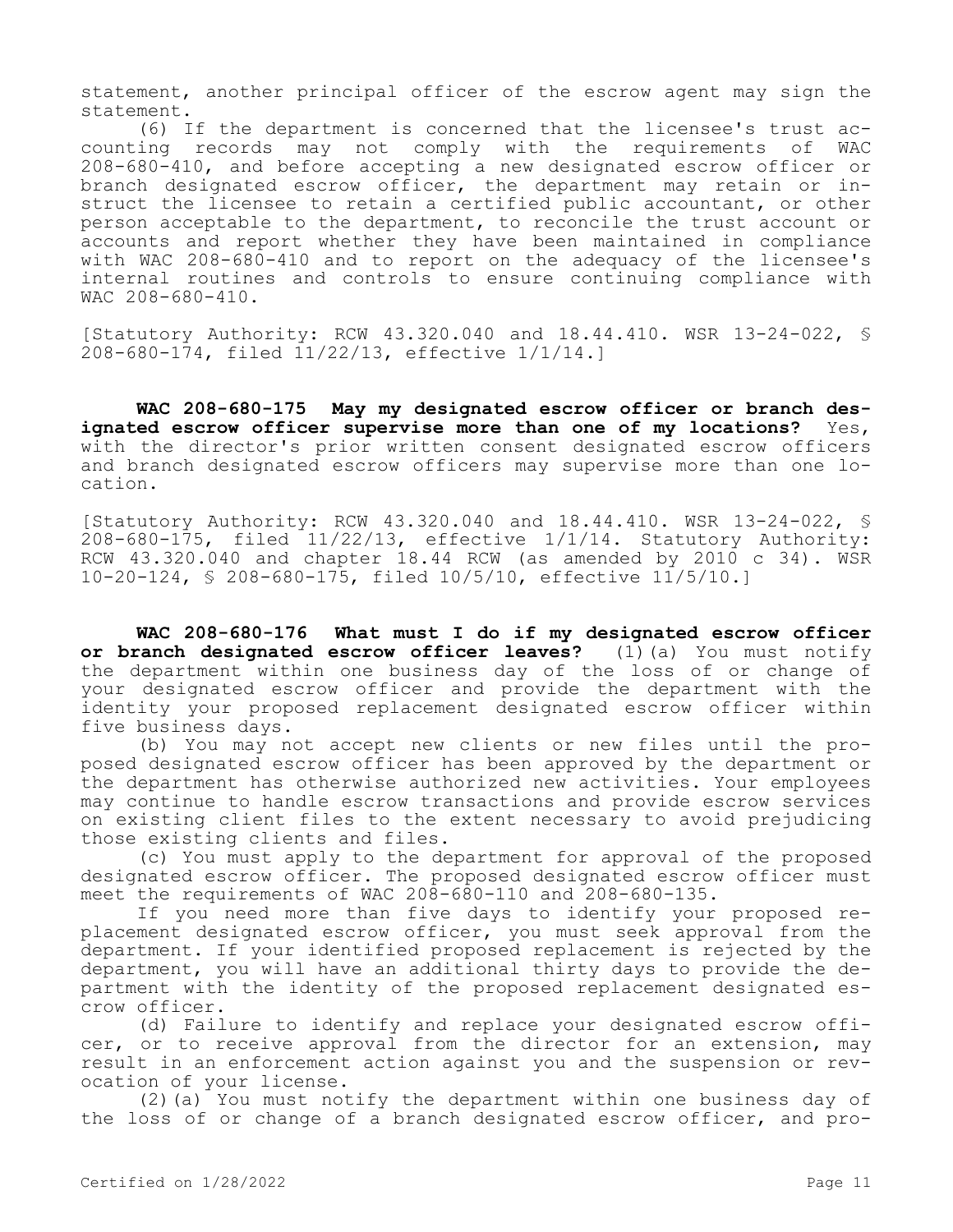vide the department with the identity your proposed replacement branch designated escrow officer within five business days.

(b) The branch office may accept new clients and new files under the supervision of your designated escrow officer until the proposed branch designated escrow officer has been approved by the department or the department has otherwise authorized new activities. Your branch may continue to handle escrow transactions and provide escrow services on existing client files under the supervision of your designated escrow officer.

(c) You must apply to the department for approval of the proposed branch designated escrow officer. The proposed branch designated escrow officer must meet the requirements of WAC 208-680-110 and 208-680-135.

(d) If you need more than five days to identify your proposed replacement branch designated escrow officer, you must seek approval from the department. If your proposed identified replacement is rejected by the department, you will have an additional thirty days to provide the department with the identity of a new proposed replacement branch designated escrow officer.

(e) Failure to identify and replace your branch designated escrow officer, or to receive approval from the director for an extension, may result in an enforcement action against you and the suspension or revocation of your license.

[Statutory Authority: RCW 43.320.040 and 18.44.410. WSR 13-24-022, § 208-680-176, filed 11/22/13, effective 1/1/14. Statutory Authority: RCW 43.320.040 and chapter 18.44 RCW (as amended by 2010 c 34). WSR 10-20-124, § 208-680-176, filed 10/5/10, effective 11/5/10.]

**WAC 208-680-180 May a designated escrow officer or a branch designated escrow officer work for two or more licensed escrow agents?**  Yes, under certain circumstances. If the director agrees with the escrow agent's need for this arrangement and with the director's prior written consent a designated escrow officer or branch designated escrow officer may provide escrow services and may supervise employees for more than one licensed escrow agent.

[Statutory Authority: RCW 43.320.040 and 18.44.410. WSR 13-24-022, § 208-680-180, filed 11/22/13, effective 1/1/14. Statutory Authority: RCW 43.320.040 and chapter 18.44 RCW (as amended by 2010 c 34). WSR 10-20-124, § 208-680-180, filed 10/5/10, effective 11/5/10.]

**WAC 208-680-185 What constitutes the misuse of my escrow officer license?** Regardless of whether or not you are compensated, it is misuse of your escrow license to:

(1) Allow another person to use it to establish and carry on an escrow agent business over which you do not have full management and supervisory responsibilities; or

(2) Fail to adequately supervise any individual conducting escrow or assisting in escrow under the authority of your license.

[Statutory Authority: RCW 43.320.040 and chapter 18.44 RCW (as amended by 2010 c 34). WSR 10-20-124, § 208-680-185, filed 10/5/10, effective 11/5/10.]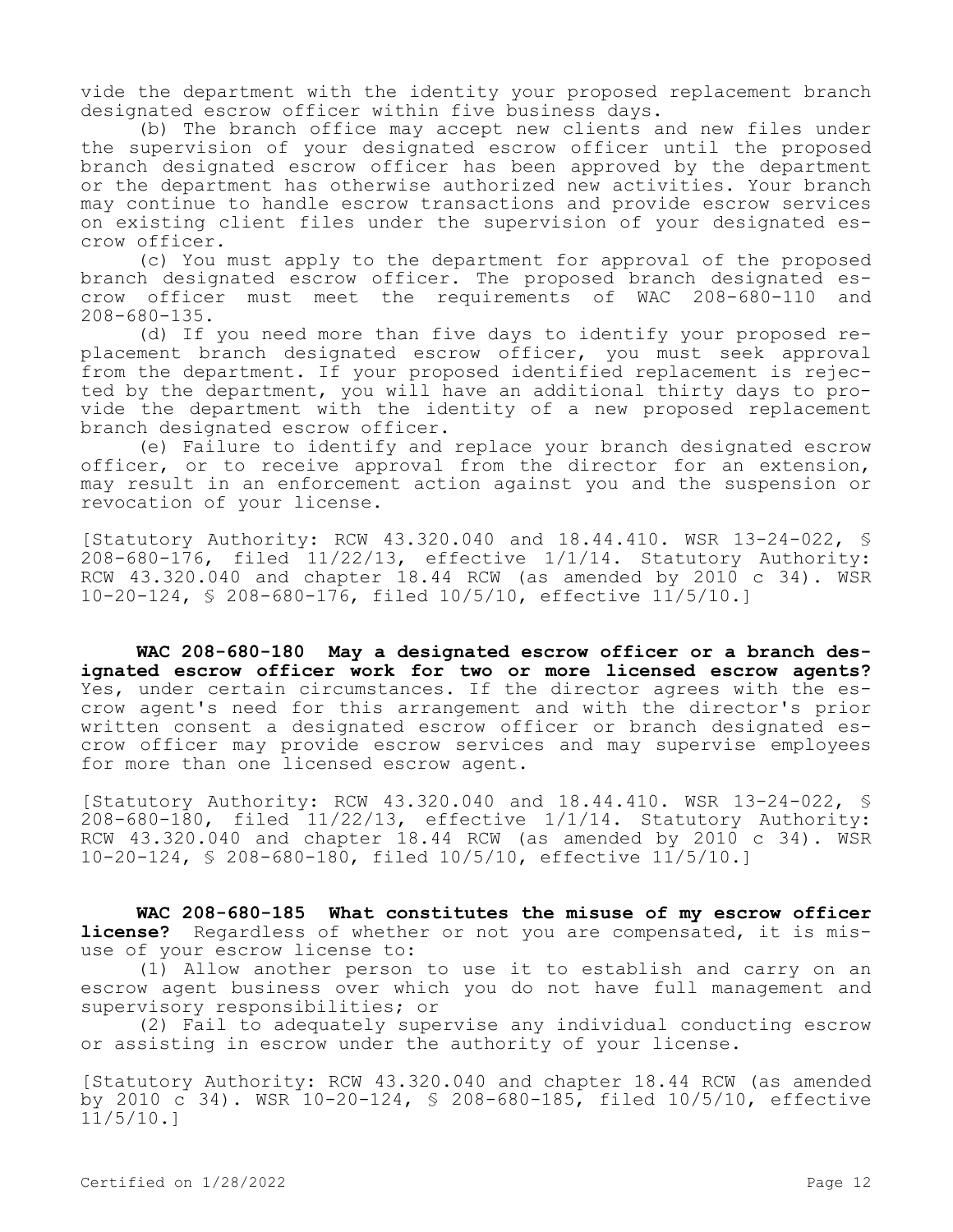**WAC 208-680-195 Can an escrow agent prohibit its designated escrow officer from accessing its trust account books and records?** No. Pursuant to WAC 208-680-174 and 208-680-410, the designated escrow agent is primarily responsible for the custody, safety, and accuracy of entries of all required escrow records, including the trust account books and records, and must have signatory authority on all trust accounts. Accordingly, an escrow agent must remove and replace a designated escrow officer if the escrow agent wants to prohibit the designated escrow officer from accessing its trust account books and records. See WAC 208-680-176.

[Statutory Authority: RCW 43.320.040 and 18.44.410. WSR 13-24-022, § 208-680-195, filed 11/22/13, effective 1/1/14. Statutory Authority: RCW 43.320.040 and chapter 18.44 RCW (as amended by 2010 c 34). WSR 10-20-124, § 208-680-195, filed 10/5/10, effective 11/5/10.]

#### **ORGANIZATION AND ADMINISTRATION**

**WAC 208-680-210 How must I identify my office location or locations?** Any main or branch office of an escrow agent must be identified by displaying the escrow agent's name in a manner visible to the public. The displayed name must be the name recorded on the license for that particular office location. Any physical office location where an escrow agent holds itself out to the public as able to provide escrow services as defined under RCW 18.44.011(8) is considered an office for the purposes of this section.

[Statutory Authority: RCW 43.320.040 and 18.44.410. WSR 13-24-022, §  $208-680-210$ , filed  $11/22/13$ , effective  $1/1/14$ . Statutory Authority: RCW 43.320.040 and chapter 18.44 RCW (as amended by 2010 c 34). WSR 10-20-124, § 208-680-210, filed 10/5/10, effective 11/5/10.]

**WAC 208-680-225 Must I display my licenses?** Yes. You must prominently display all licenses in their associated locations, including branches.

[Statutory Authority: RCW 43.320.040 and 18.44.410. WSR 13-24-022, § 208-680-225, filed 11/22/13, effective 1/1/14. Statutory Authority: RCW  $43.320.040$  and chapter 18.44 RCW (as amended by 2010 c 34). WSR 10-20-124, § 208-680-225, filed 10/5/10, effective 11/5/10.]

**WAC 208-680-235 How must I notify the department if I move the location of one or more of my offices?** You must notify the department of any change of the location or mailing address of your main or branch offices before engaging in business at your new locations or addresses. You must file an escrow agent amendment application form as prescribed by the director at least ten business days before the change in business location or address. The application and required attachments must be accompanied by all applicable fees specified under WAC 208-680-155.

[Statutory Authority: RCW 43.320.040 and 18.44.410. WSR 13-24-022, § 208-680-235, filed  $11/22/13$ , effective  $1/1/14$ . Statutory Authority: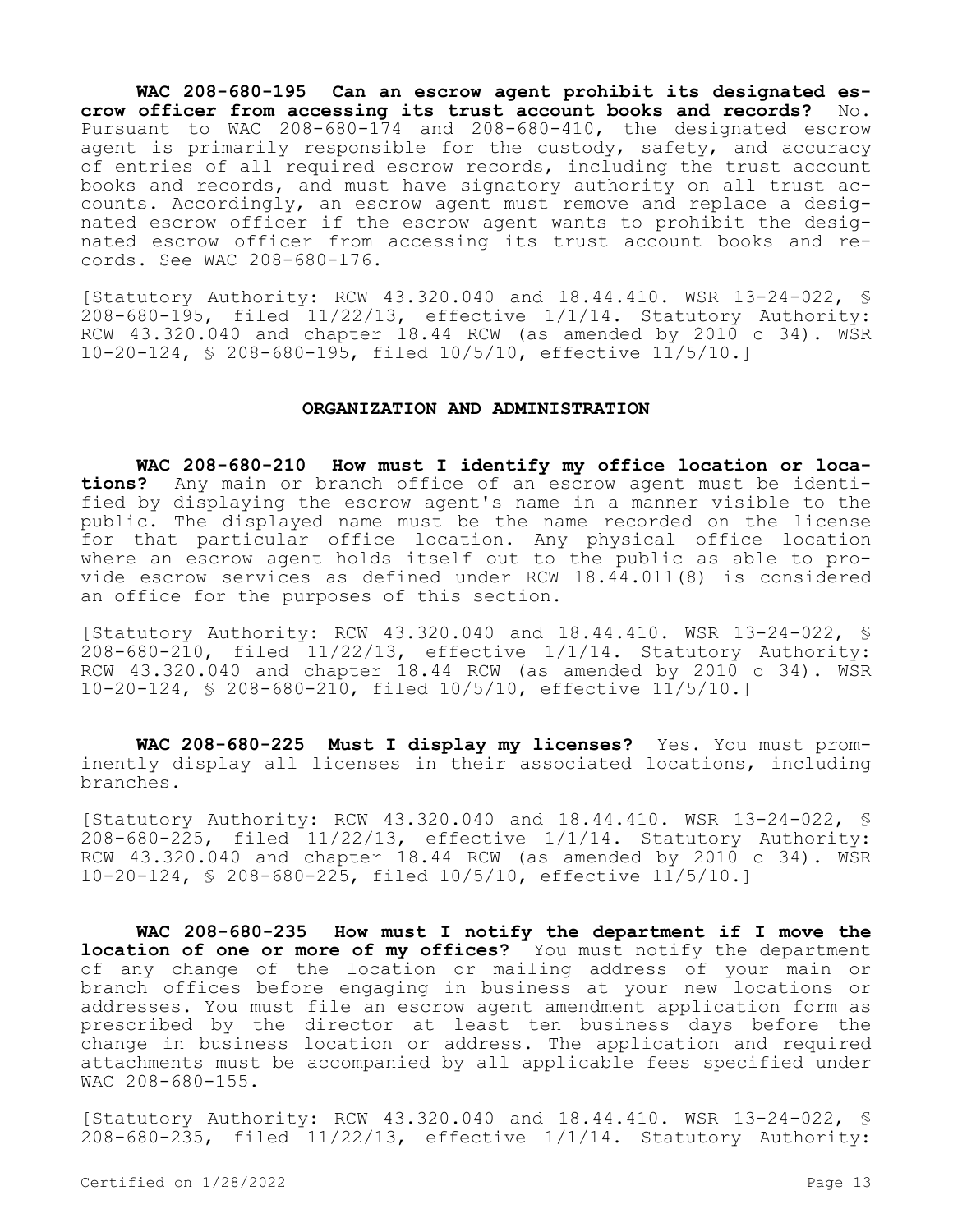RCW 43.320.040 and chapter 18.44 RCW (as amended by 2010 c 34). WSR 10-20-124, § 208-680-235, filed 10/5/10, effective 11/5/10.]

**WAC 208-680-240 Escrow agent renewal and reinstatement.** (1) **When does the escrow agent license expire?** All escrow agent licenses expire on December 31st of every year.

(2) **How do I renew my escrow agent license?** Escrow agent licenses may be renewed by filing for renewal and paying the applicable fee to the department.

(3) **I did not renew my escrow agent license on time, did not pay my escrow agent renewal fee by my renewal date, or my renewal fee payment was rejected. Can I still provide escrow services?** No. Your escrow agent license is now expired, and any escrow services you provide are considered unlicensed activities and are in violation of the act. If you continue to provide escrow services after expiration of your license, the department may investigate and bring an enforcement proceeding against you.

For information about failed payments, see WAC 208-680-170.

(4) **Can my licensed escrow officers provide escrow services if my license is expired?** No. If your licensed escrow officers continue to provide escrow services on your behalf after your license has expired, the department may investigate and bring an enforcement action against them.

(5) **I did not renew my escrow agent license on time. Can I still renew my license, or do I need to file a new application?** Once your license has expired you have thirty days to file for renewal and to pay the renewal fee and any late renewal penalty. If you do not renew the license within thirty days the license will be canceled on the thirty-first day. A canceled license will not be renewed or reinstated. If your escrow agent license is canceled and you wish to provide escrow services, you must apply for a new escrow agent license. Any escrow services your escrow officers provide after your license is canceled are unlicensed activities and are in violation of the act.

Even if you renew your license before it is canceled, you (and your licensed escrow officers) are still liable for any unlicensed services you provided while your license was expired.

[Statutory Authority: RCW 43.320.040 and 18.44.410. WSR 13-24-022, § 208-680-240, filed 11/22/13, effective 1/1/14. Statutory Authority: RCW 43.320.040 and chapter 18.44 RCW (as amended by 2010 c 34). WSR 10-20-124, § 208-680-240, filed 10/5/10, effective 11/5/10.]

**WAC 208-680-243 Escrow officer license renewal and reinstatement.** (1) **For how long is an escrow officer license valid?** Escrow officer licenses are valid for one year from the date of issuance.

(2) **Can I renew my escrow officer license?** Yes. Escrow officer licenses may be renewed by completing the online renewal application and paying the annual renewal license fee specified under WAC 208-680-155 by your renewal date. Your renewal date is the date one year after the day your license was issued.

(3) **I did not complete the online escrow officer renewal process, did not pay my renewal fee by my renewal date, or my renewal fee payment was rejected. Can I still provide escrow services?** No. Your license is now expired, and any escrow services you perform are considered unlicensed activities and are in violation of the act. If you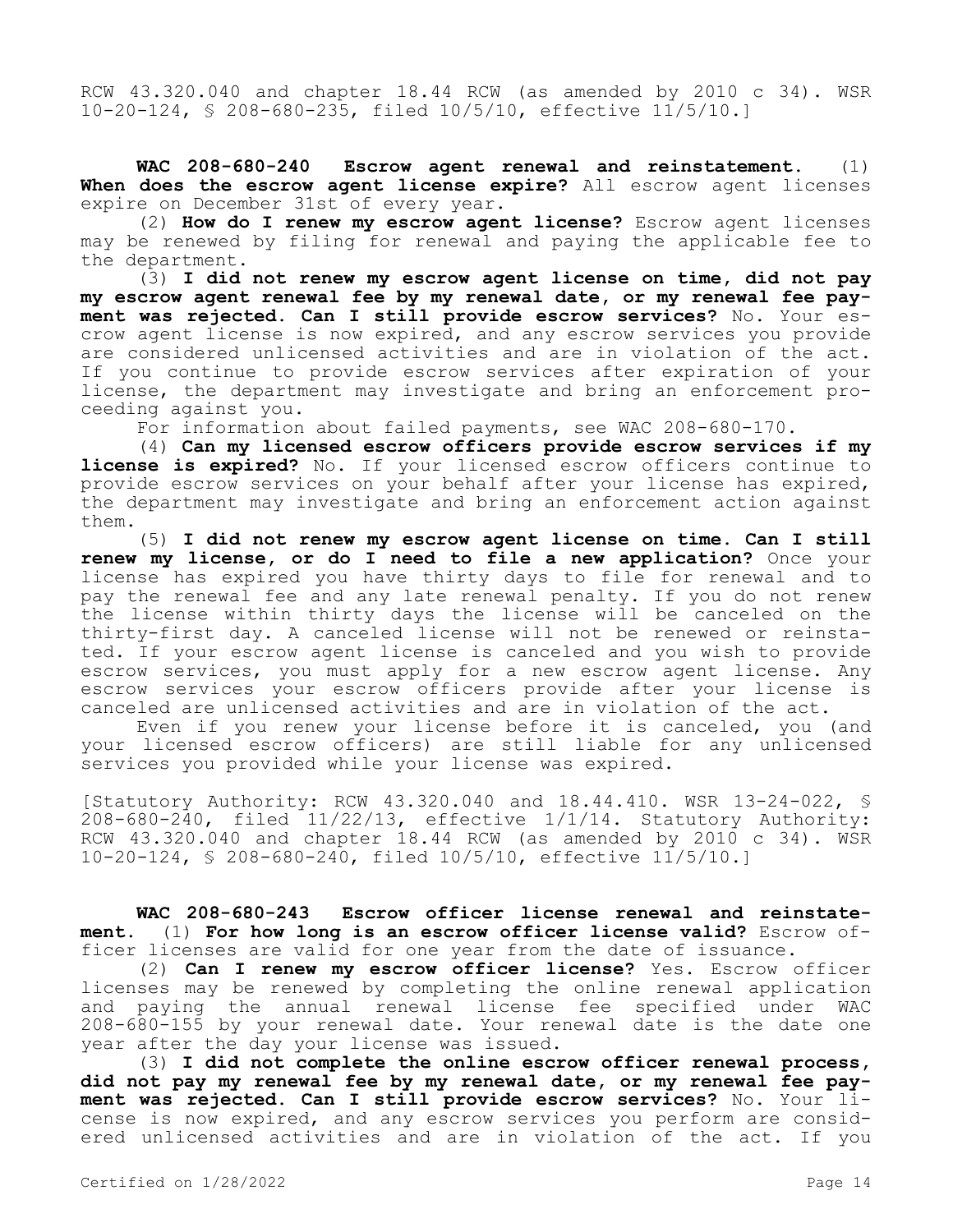continue to perform escrow services after expiration of your license, the department may investigate and bring an enforcement proceeding against you.

For information about failed payments, see WAC 208-680-170.

(4) **I did not complete the online escrow officer form and pay my renewal fee by my renewal date. Can I still renew my license, or do I need to reapply?** Once your license has expired you have sixty days to file for renewal and to pay the renewal fee and any late renewal penalty. If you do not renew your license will be canceled on the sixtyfirst day. A canceled license cannot be renewed or reinstated. If your license is canceled and you wish to provide escrow services, you will have to apply for a new license. You should note that if your new license is not issued within two years of your passing the escrow test, you may have to take the escrow test again.

Even if you renew your license before it is canceled, you are still liable for any unlicensed services you provided while your license was expired.

For the renewal fee structure, see WAC 208-680-155.

[Statutory Authority: RCW 43.320.040 and 18.44.410. WSR 13-24-022, § 208-680-243, filed 11/22/13, effective 1/1/14. Statutory Authority: RCW 43.320.040 and chapter 18.44 RCW (as amended by 2010 c 34). WSR 10-20-124, § 208-680-243, filed 10/5/10, effective 11/5/10.]

**WAC 208-680-245 Closure of office.** (1) **If I close my main office, what effect does that have on any other offices?** When the main office of an escrow agent closes, all branch offices must close.

(2) **What are my notification requirements to the department when I plan to close my business?** Thirty days prior to the planned closure, the designated escrow officer or a controlling person must provide the department with notice of the closure. After closure you must provide the department with the following within fifteen days:

(a) An itemized accounting of funds held in trust at the time of closure, including the names of the principal parties to the transaction, the escrow number, the amount of funds held and the purpose of the funds. If the trust account balance is zero, the escrow agent must provide a reconciliation of the trial balance supporting the zero balance;

(b) The most recent completed three-month reconciliation;

(c) The name, residence address and telephone number of the person responsible for the records;

(d) The street address and telephone number where the records are located;

(e) An itemized list of your retained records, specifying their location and quantity, including the number of files and the number of boxes they are stored in; and

(f) A records retention plan that identifies the ways that you will store, retrieve, and destroy your required records in compliance with the act and this section. Your plan must identify how you will continue to pay any costs associated with your storage location.

(3) **For how long must I maintain records after my company closes?**

(a) You must maintain the records for at least six years. The records must be maintained in the state of Washington. They must be available upon demand of the department during business hours and must be maintained in a readily retrievable manner. Closing one or more of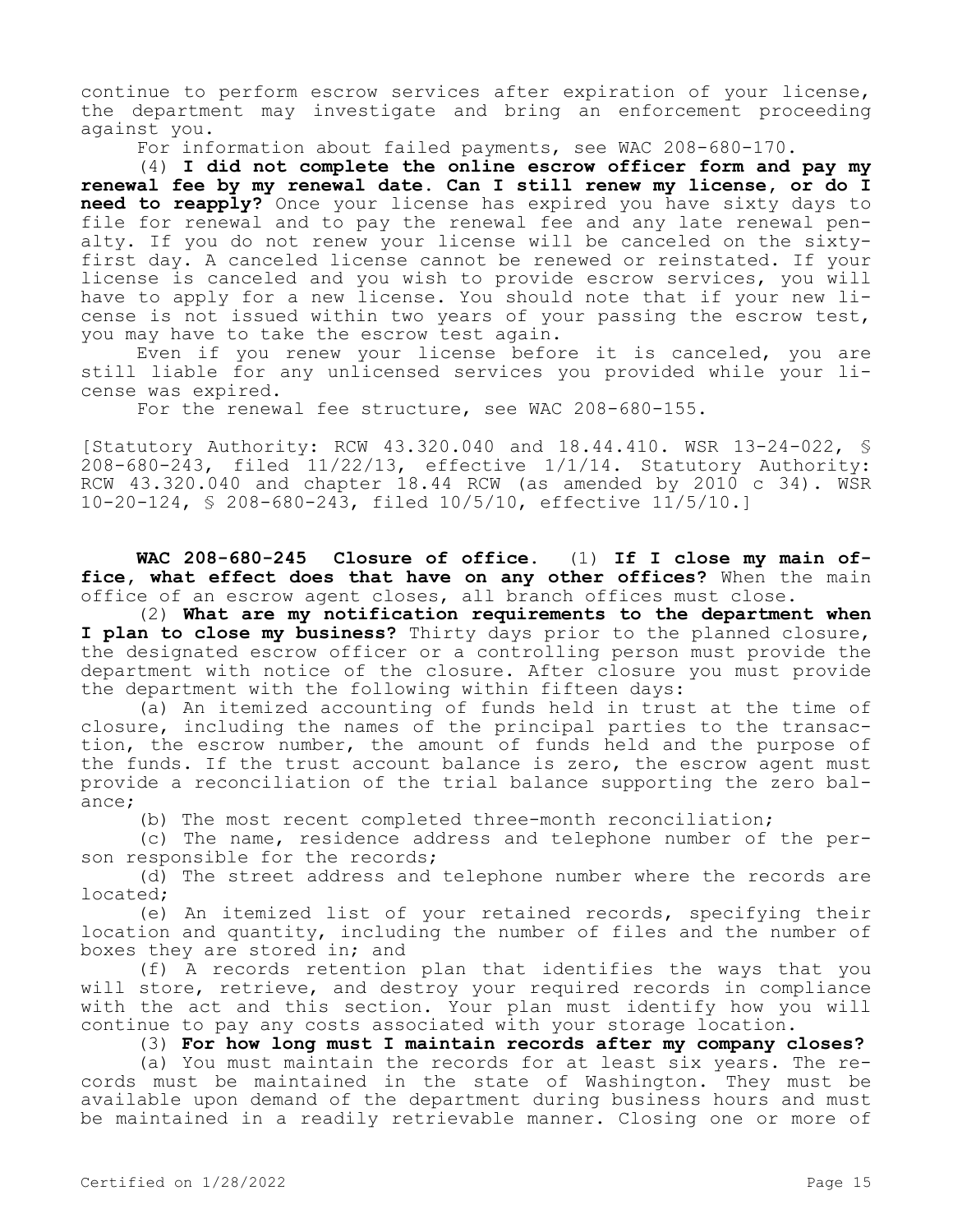your branch offices does not discharge your obligation to retain your records.

(b) Your records must be stored, retrievable, and destroyed in accordance with the records retention plan you have submitted to the department.

(4) **What are my obligations regarding my trust account after I close my main office?** If your trust account contained client funds at the time of closure, the designated escrow officer or a controlling person must provide the department with monthly reports and reconciliations of the trust bank account to the trial balance, in compliance with WAC 208-680-410(9), until the trust bank account balance is zero. These reconciliations are due within thirty days of the end of the preceding month.

(5) **If I close my main office, what obligation do I have regarding winding up my business?** You must wind up your business in a reasonably prompt manner. Until your trust account balance is zero, you must also maintain your fidelity and surety bonds under WAC your errors and omissions policy under 208-680-320.

(6) **If I close one of my branch offices, what are my notification requirements?** When a branch office of an escrow agent closes, the branch designated escrow officer, designated escrow officer, or a controlling person are jointly and severally obliged to notify the department within twenty-four hours of closure. In addition to notifying the department, if the closed branch office had an associated trust account that contained client funds at the time of closure, the branch designated escrow officer responsible for that location must provide the department with monthly reports and reconciliations of the trust account to the trial balance, in compliance with WAC 208-680-410(9), until the trust bank account balance is zero. These reconciliations are due within thirty days of the end of the preceding month. If the branch designated escrow officer is no longer with the escrow agent, either the designated escrow officer or a principal officer must file the monthly reports and reconciliations.

[Statutory Authority: RCW 43.320.040 and 18.44.410. WSR 13-24-022, § 208-680-245, filed 11/22/13, effective 1/1/14. Statutory Authority: RCW 43.320.040 and chapter 18.44 RCW (as amended by 2010 c 34). WSR 10-20-124, § 208-680-245, filed 10/5/10, effective 11/5/10.]

**WAC 208-680-255 Deceptive names prohibited. What restrictions affect the name I may use for my business?** At the discretion of the director, an escrow agent may not receive a license or advertise in any manner using names or trade styles which: Are similar to current licensees; imply that the agent is a nonprofit organization, research organization, title insurance company, public bureau or public group; or are otherwise deceptive or in violation of RCW 30.04.020, 31.12.025, 32.04.020(2), 33.08.010, or any other statute that limits the use of names. A bona fide franchisee may be issued a license using the name of the franchisor with the firm name of the franchisee. Licensees and applicants should be aware that other statutes may further restrict the trade names that they may use.

[Statutory Authority: RCW 43.320.040 and chapter 18.44 RCW (as amended by 2010 c 34). WSR 10-20-124, § 208-680-255, filed 10/5/10, effective 11/5/10.]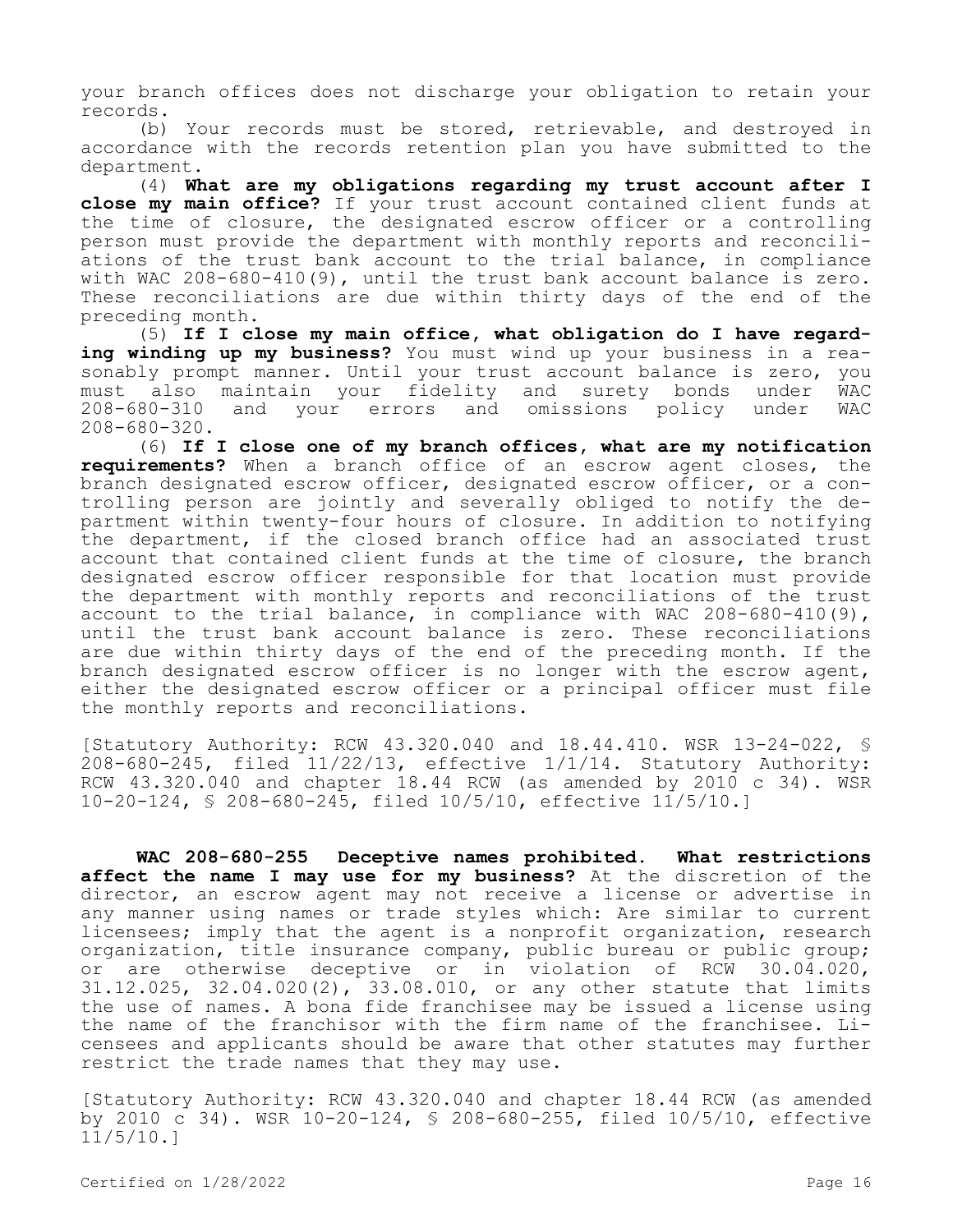**WAC 208-680-265 Reporting significant events. What significant events am I required to report to the department, and how quickly must I report them?** Depending on the significant event, you will have different reporting periods.

(1) **Ten-day prenotification required.** You must report to the director, in writing, changes to the following information at least ten days before they occur:

(a) Your location or mailing address. See RCW 18.44.061 and WAC 208-680-235;

(b) The form of your business organization or its place of organization. For example, if your business is changing from a sole proprietorship to a corporation, or from a corporation to a limited liability corporation, you must notify the department and may be required to file a new escrow agent application;

(c) The name and mailing address of your registered agent if you are an out-of-state escrow agent; or

(d) Your legal or trade name.

# (2) **Twenty-four hour post-notification required.**

(a) You must notify the director in writing within twenty-four hours of any change to the trust status of your trust account. For example, if you use an interest-bearing trust account because you are required to under a limited practice officer or attorney license, and the status of your interest-bearing account changes for any reason, you must notify the department in writing within twenty-four hours. This notification does not affect your responsibility to comply at all times with the trust account requirements of the act and WAC 208-680-410.

(b) You must notify the director in writing within twenty-four hours of receiving any information from a financial institution that your trust account is overdrawn. The notice to the director must contain the name of the financial institution holding the trust account and the trust account number. The notice must also contain a detailed written statement signed by the designated escrow officer explaining the insufficiency in your trust account and a copy of any information received from the financial institution, including, if applicable, a copy of any items returned for insufficient funds.

(c) You must notify the director in writing within twenty-four hours of receiving service of or within the discovery of the initiation of a civil lawsuit, criminal complaint or administrative action against you, your escrow officers or employees providing escrow services or with access to the trust account. See WAC 208-680-570.

(3) **Ten-day post-notification required.** You are required to notify the director in writing within ten days of the occurrence of any of the following:

(a) The cancellation or expiration of your Washington state master business license;

(b) For an in-state escrow agent, a change in your standing with the Washington secretary of state, including the resignation or change of your registered agent. If you are an out-of-state escrow agent, you are subject to subsection (1) of this section, which requires ten-day prenotification;

(c) The escrow agent filing for bankruptcy;

(d) The personal bankruptcy filing of one or more of your principal officers, controlling persons, licensed escrow officers, designated escrow officers, or branch designated escrow officers; or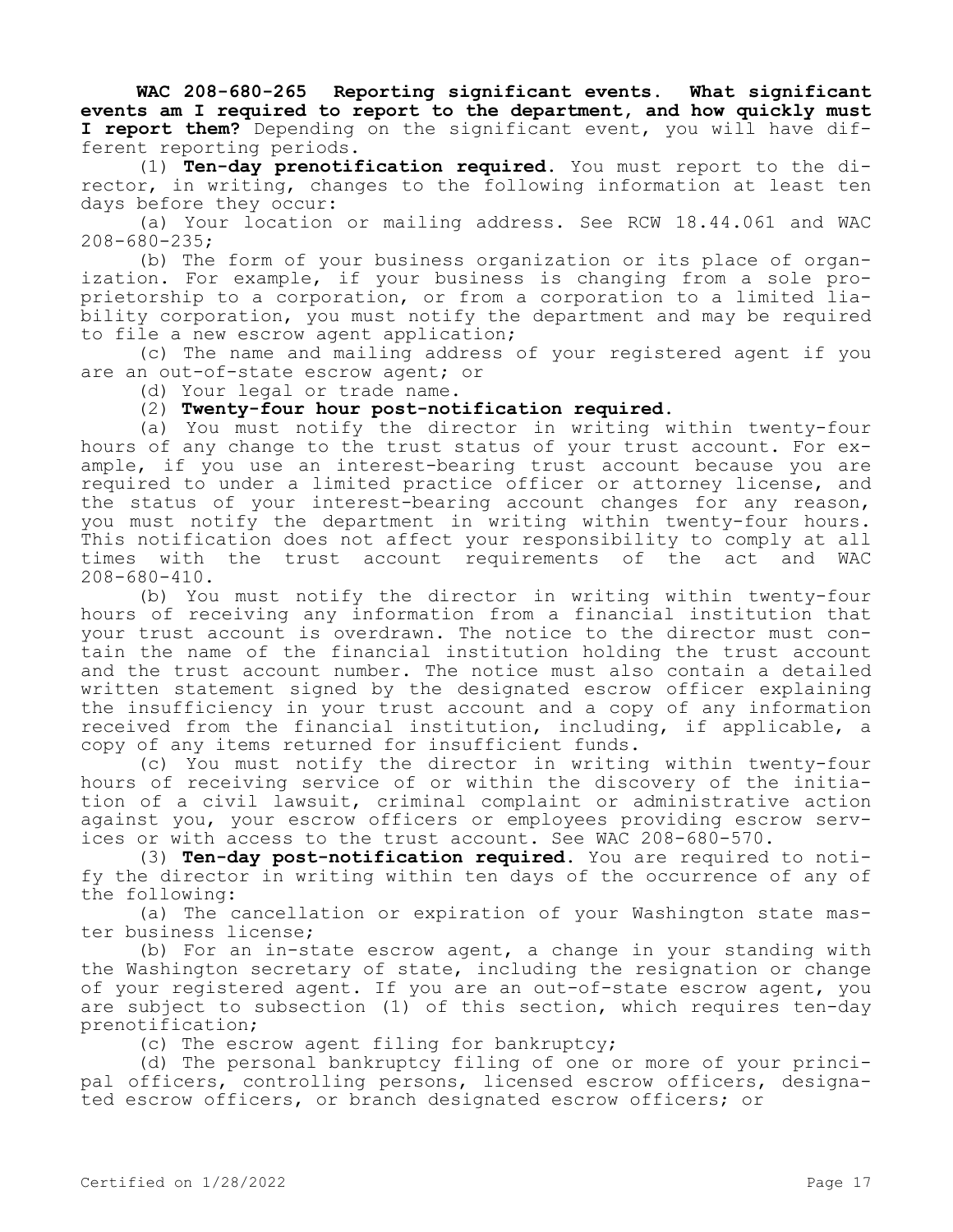(e) Any change in a principal officer, if no other reporting period is specified in the act or these rules. This includes changes in ownership affecting ten percent or more of the escrow agent's equity.

(4) **Other notification requirements.** In addition to the notice requirements under this section, you are required to follow any other notification requirements in the act or in these rules. These include, but are not limited to:

(a) For an escrow office closure, see WAC 208-680-245.

(b) For a transfer involving all or substantially all of its assets, the escrow agent must comply with WAC 208-680-125.

(c) For a change in principal officer or controlling person of a licensed escrow agent, the escrow agent must comply with WAC 208-680-125 and 208-680-110 and may be required to file a new application for an escrow agent license.

(d) For changes in designated escrow officer or branch designated escrow officer, see WAC 208-680-174.

(e) For termination of a licensed escrow or limited practice officer, the escrow agent must notify the department within three business days that the escrow or limited practice officer no longer represents the escrow agent. If the escrow or limited practice officer was terminated for dishonesty or financial misconduct involving the business, the escrow agent must provide the department with a detailed written statement signed by the designated escrow officer explaining the dishonesty or financial misconduct; a copy of any information provided to the police; and a copy of any claim filed under your surety bond or errors and omissions policy.

Within ten business days of the termination, the escrow agent must deliver the escrow officer's license to the department. See RCW 18.44.101. If the terminated escrow officer was the escrow agent's designated escrow officer, see WAC 208-680-176 for additional notification requirements.

(f) For the filing of quarterly reports, see WAC 208-680-425.

(g) For civil lawsuit, criminal complaint or administrative action notification see WAC 208-680-570.

(h) Within five business days of the escrow agent's license being revoked, surrendered, suspended, or the license expiring, the escrow agent shall notify the principal parties of preexisting escrows of the action. The contents of the notification must comply with RCW 18.44.465.

(i) Within forty-five days of a data breach you must notify the director in writing. This notification requirement may change based on directives or recommendations from law enforcement. See also WAC 208-680-533.

[Statutory Authority: Chapter 43.320 RCW, RCW 18.44.410. WSR 16-08-028, § 208-680-265, filed 3/30/16, effective 4/30/16. Statutory Authority: RCW 43.320.040 and 18.44.410. WSR 13-24-022, § 208-680-265, filed  $11/22/13$ , effective  $1/1/14$ . Statutory Authority: RCW 43.320.040 and chapter  $18.44$  RCW (as amended by 2010 c 34). WSR  $10-20-124$ , § 208-680-265, filed 10/5/10, effective 11/5/10.]

**WAC 208-680-275 Employment restrictions.** (1) **What criminal background restrictions are there on the persons I may employ?** You may not employ any person to provide escrow services or handle escrow transactions who has been convicted of or plead no contest within the last seven years to either: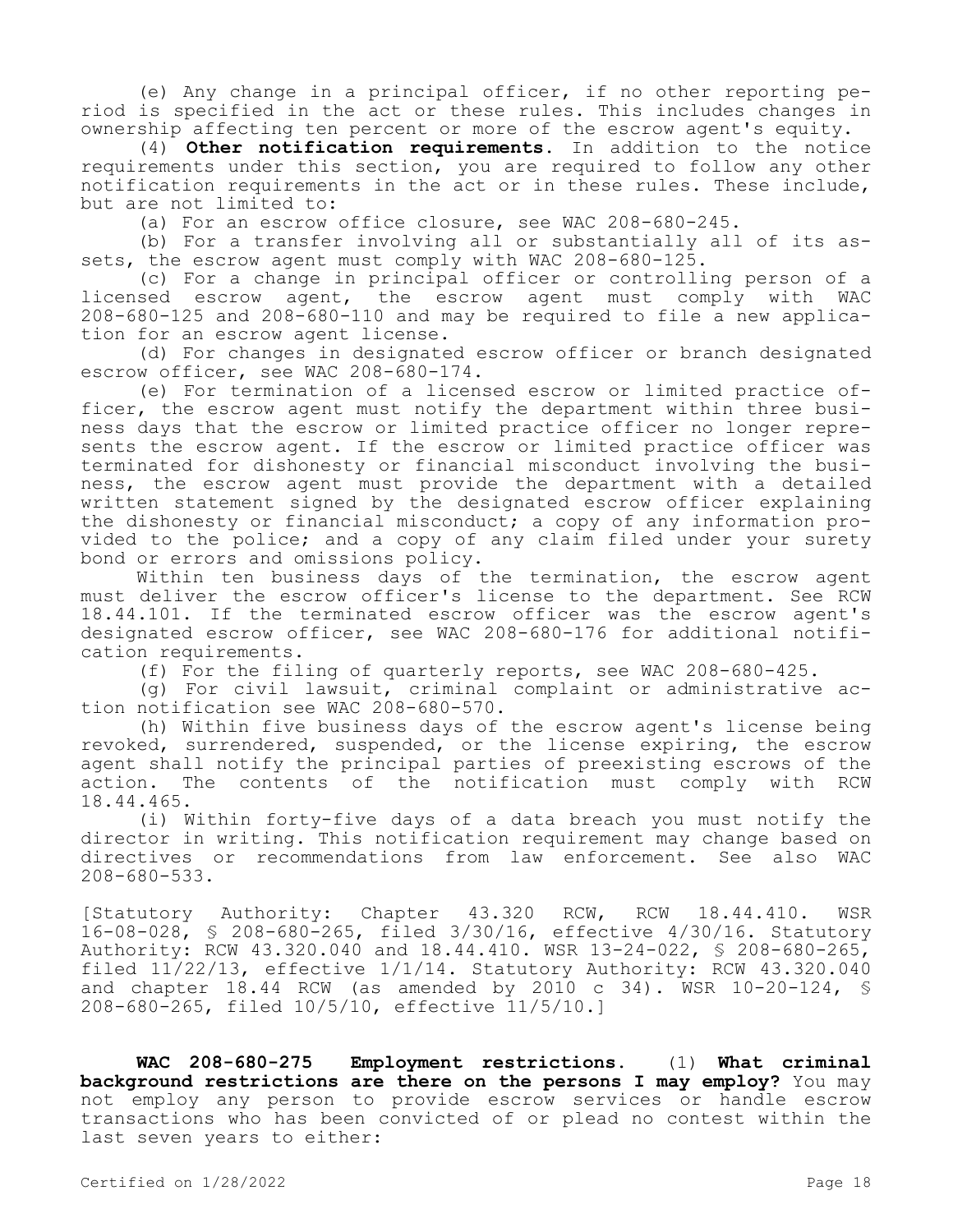(a) A felony; or

(b) A gross misdemeanor involving dishonesty.

(2) **What financial responsibility restrictions are there on the persons I may employ to handle client funds?** In addition to the criminal background restrictions that apply to all employees handling escrow transactions, an employee that receives money, disburses funds, or acts as a signatory on any trust accounts may not have demonstrated disregard in the management of his or her financial condition in the last three years. Disregard for his or her financial condition may be shown by, but is not limited to:

(a) Being subject to an administrative action issued pursuant to the Consumer Loan Act, the Consumer Protection Act, the Mortgage Broker Practices Act, the Insurance Code, the Securities Act, the Check Cashers and Sellers Act, or other similar laws in this or another state;

(b) An independent credit report issued by a recognized credit reporting agency that indicates the person has a history of unpaid debts; or

(c) Any other demonstration of his or her inability to appropriately manage his or her personal finances in a way that may endanger the funds of either the escrow agent or the escrow agent's client.

(3) **Do I need to review my current employees' backgrounds to ensure that I am in compliance with this requirement?** Yes. The restrictions apply to all employees, not just new hires. Your policy and procedures manual should provide for self-reporting by employees as well as regular background reviews.

(4) **How will the department enforce these provisions?**

(a) Each escrow agent must develop written policies and procedures to document its efforts to comply with RCW 18.44.311 and this section. You must make your policies and procedures available to the department upon request, and they must be maintained as part of your books and records;

(b) Your actual practices must be consistent with your written policies and procedures and your employees must be trained in those policies and procedures;

(c) Each year, each escrow agent's designated escrow officer must submit to the department a statement along with the agent's renewal paperwork attesting to its compliance with its internal policies and procedures. Failure to truthfully submit this statement is a violation of the act. A branch designated escrow officer may sign and submit the statement of compliance for a branch office; and

(d) The department reserves the right to perform its own background checks on escrow agent employees to determine compliance during examinations, investigations, and enforcement proceedings.

[Statutory Authority: RCW 43.320.040 and 18.44.410. WSR 13-24-022, § 208-680-275, filed 11/22/13, effective 1/1/14. Statutory Authority: RCW  $43.320.040$  and chapter 18.44 RCW (as amended by 2010 c 34). WSR 10-20-124, § 208-680-275, filed 10/5/10, effective 11/5/10.]

# **FINANCIAL RESPONSIBILITY**

**WAC 208-680-310 Fidelity and surety bonds.** (1) **What is a fidel**ity bond under the act? For purposes of the act, a fidelity bond is a primary commercial blanket bond or an equivalent bond or a combination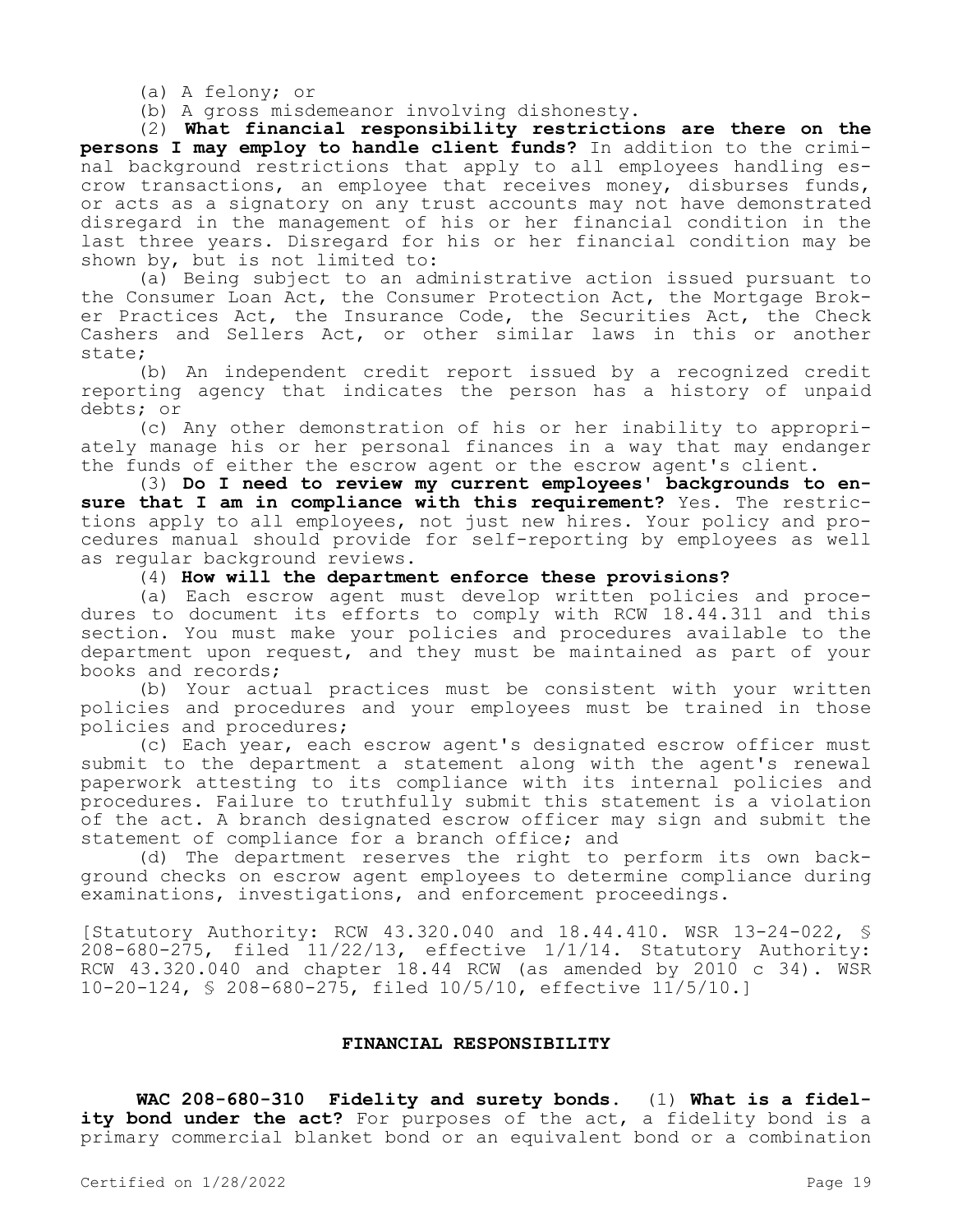of more than one bond acceptable to the department, regardless of the name used to identify the specific insurance product. A bond or bond combination is an acceptable equivalent if it meets the requirements of the act. At a minimum, the fidelity bond or equivalent or bond combination must:

(a) Provide an aggregate minimum coverage of one million dollars;

(b) Have a deductible of no more than ten thousand dollars;

(c) Cover fraudulent or dishonest acts committed by one or more principal officers, partners, sole practitioners, escrow officers, and employees, acting alone or in concert; and

(d) Run to the benefit of the escrow agent, unless the fraudulent or dishonest act is committed by one or more principal officers, partners, or sole practitioners, in which case it runs to the benefit of the harmed consumer(s).

(2) If my fidelity bond does not cover principal officers, partners, or sole proprietors, or limits coverage for the fraudulent or dishonest acts committed by them, is it compliant with the act? No, not unless the principal officers, partners, or sole proprietors are also employees as defined in the policy and covered by the policy. If your policy does not cover or limits coverage for principal officers, partners or sole practitioners, the department may require that you provide a declaration confirming the employment status of those individuals. Not providing the declaration may result in the department's rejection of the bond. The declaration may also require that you certify that any employees not included in the declaration are not providing escrow services and have no involvement with the day-to-day operations of the escrow agent or trust account.

(3) **I am unable to find a fidelity bond that permits third parties to claim on the bond. Can I use a bond that does not allow a third party to claim on the bond?** If you make a good faith effort to find a bond that complies with the statutory and regulatory requirements, and are unable to do so, the department may accept a bond that meets the other fidelity requirements but does not permit third-party claims. The department may relax this requirement only until a determination can be made about the general availability of conforming bonds.

Licensees that use a nonconforming bond as authorized under this subsection should be aware that the department may consider a refusal to file a claim on a fidelity bond for fraudulent or dishonest acts committed by a principal officer, partner, or sole practitioner, to be conducting business in an unsafe or unsound manner under RCW 18.44.455 and WAC 208-680-645.

(4) **Am I required to maintain any other kind of bond?** If your fidelity bond has a deductible, you must maintain a surety bond in the amount of ten thousand dollars. The surety bond is a promise to pay the ten thousand dollar deductible in the event there is a claim on the fidelity bond and must run to the benefit of the state and any person harmed by an escrow agent or its employees. The surety bond must be an original signed and sealed document with power of attorney attached, not a certificate of insurance.

(5) **How long must I maintain my bonds?** All bonds must be kept in effect while you are providing escrow services. Additionally, after closure of your office you must maintain your fidelity bond and surety bond if applicable until your escrow trust accounts have been reconciled and all trust account balances are zero.

(6) **How do I demonstrate compliance with the bond requirements?**  Along with your application or renewal, you must provide the depart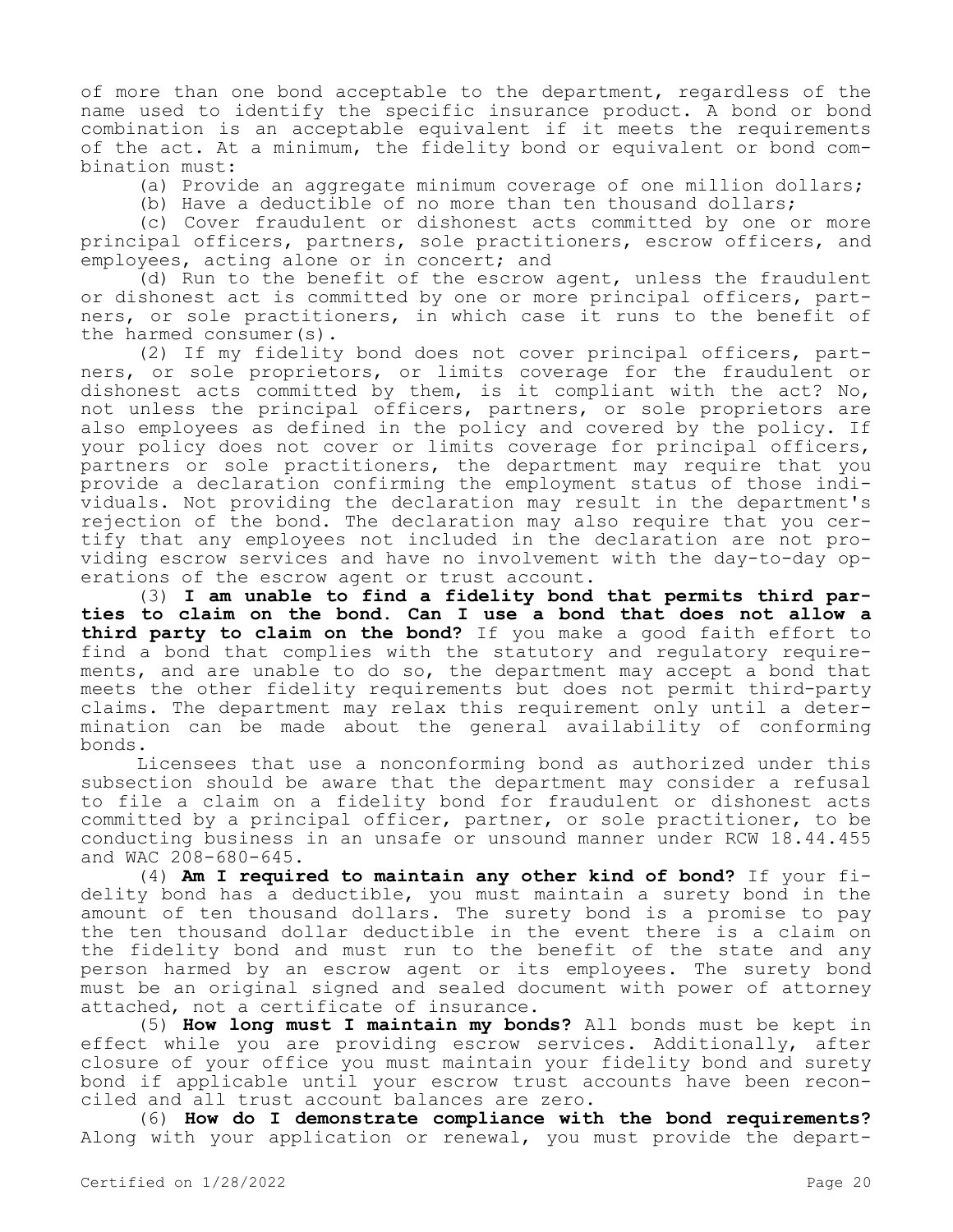ment with a certificate of insurance. You must also provide coverage information to the department upon demand. The certificate of insurance does not need to be entitled certificate of insurance, but must include at a minimum:

- (a) Your escrow agent's name;
- (b) The insurer's name;
- (c) The aggregate amount of coverage; and
- (d) The amount of any deductible.

To ensure compliance with the bonding requirements, you must provide a copy of the full bond language to the department during your first year of compliance, and then upon demand in subsequent years.

[Statutory Authority: RCW 43.320.040 and 18.44.410. WSR 13-24-022, §  $208-680-310$ , filed  $11/22/13$ , effective  $1/1/14$ . Statutory Authority: RCW  $43.320.040$  and chapter 18.44 RCW (as amended by 2010 c 34). WSR 10-20-124, § 208-680-310, filed 10/5/10, effective 11/5/10.]

**WAC 208-680-320 Errors and omissions insurance.** (1) **What errors and omissions insurance must I carry?** You must carry an errors and omissions policy in the minimum aggregate amount of fifty thousand dollars or provide the department with a cash or securities alternative as described in subsection (2) of this section. Either a bond or the cash or securities deposit must be maintained until you have closed your office, all of your accounts have been reconciled, and all balances are zero.

(2) **If I want to use a securities alternative to the errors and omissions bond requirement in RCW 18.44.201 (1)(b), what are the requirements?**

(a) Cash used as an alternative to the errors and omissions insurance requirement requires a cash deposit of fifty thousand dollars made in a recognized Washington state depository which account is maintained separate and apart from the escrow agent's own funds. The funds shall be deposited in such a manner to permit only the director to withdraw from the principal amount. The escrow agent may withdraw any interest accumulated to the account.

(b) Securities used as an alternative to an errors and omissions policy must be effectively delivered to the director along with a properly executed irrevocable assignment and any supporting documentation as required by the director.

(c) Only those securities that meet the definition of "investment securities" under chapter 208-512 WAC may be used to satisfy RCW 18.44.201. Securities issued by the licensed escrow agent or its affiliates are not acceptable securities for the purposes of fulfilling the requirements of RCW 18.44.201.

[Statutory Authority: RCW 43.320.040 and 18.44.410. WSR 13-24-022, § 208-680-320, filed 11/22/13, effective 1/1/14. Statutory Authority: RCW 43.320.040 and chapter 18.44 RCW (as amended by 2010 c 34). WSR 10-20-124, § 208-680-320, filed 10/5/10, effective 11/5/10.]

**WAC 208-680-330 When will the cash deposit or securities I used in lieu of an errors and omissions insurance policy be returned to me?**  (1) If you are closing the business, they will be returned to you the later of: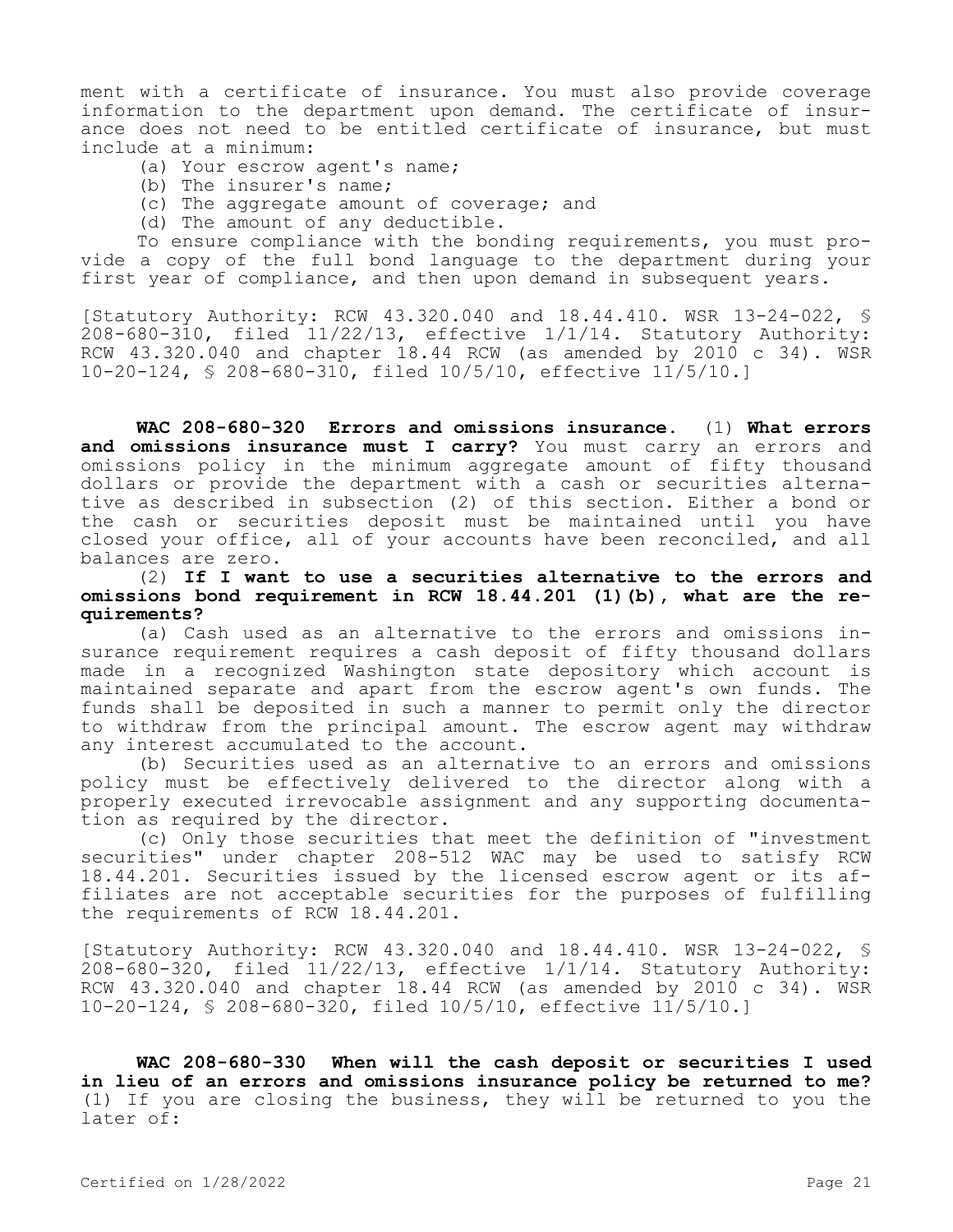(a) One year from the date of the expiration, cancellation, surrender, or revocation of your license, unless there are any pending actions commenced under WAC 208-680-340; or

(b) The day all trust accounts have been reconciled, and all trust account balances are zero.

(2) If you have now obtained an errors and omissions insurance policy to replace them, your deposit or securities will be returned within thirty days of you providing the department with proof that you have obtained an errors and omissions policy.

(3) If your cash deposit or securities were provided to the department as part of a licensing application, they will be returned to you within thirty days of the department's denial of your application for an escrow agent license.

[Statutory Authority: RCW 43.320.040 and 18.44.410. WSR 13-24-022, § 208-680-330, filed 11/22/13, effective 1/1/14. Statutory Authority: RCW 43.320.040 and chapter 18.44 RCW (as amended by 2010 c 34). WSR 10-20-124, § 208-680-330, filed 10/5/10, effective 11/5/10.]

**WAC 208-680-340 How are claims filed on my cash deposit or securities in lieu of an errors and omissions policy?** (1) Upon receipt of notification of a legal action for which notice is required to be given to the department under WAC 208-680-570, the department will notify the complaining party of the existence of any cash deposit or securities and the provisions of this chapter.

(2) A claim against the cash deposit or securities must be in the form of certified copy of a final judgment from a court of competent jurisdiction. Upon receipt of a claim in the proper form, the department will release the amount of cash deposit or securities sufficient to pay the final judgment.

(3) The department will notify the escrow agent of the receipt of the claim and advise the escrow agent that it must deposit additional cash or securities with the department to maintain the required principal amount after payment of the claim.

[Statutory Authority: RCW 43.320.040 and 18.44.410. WSR 13-24-022, § 208-680-340, filed 11/22/13, effective 1/1/14. Statutory Authority: RCW 43.320.040 and chapter 18.44 RCW (as amended by 2010 c 34). WSR 10-20-124, § 208-680-340, filed 10/5/10, effective 11/5/10.]

**WAC 208-680-350 How long do I have to maintain my cash deposit and securities, and what are the consequences of failure to do so?** If you assign, transfer, or set over a cash or securities deposit in lieu of an errors and omissions policy, you must keep the deposit in full force and effect at all times as a condition precedent to your authority to transact escrow business. Your deposit or securities must at all times be at least the principal amount of fifty thousand dollars.

Failure to maintain the deposit or securities at the minimum level is sufficient grounds for the suspension or revocation of your license.

[Statutory Authority: RCW 43.320.040 and 18.44.410. WSR 13-24-022, § 208-680-350, filed 11/22/13, effective 1/1/14. Statutory Authority: RCW 43.320.040 and chapter 18.44 RCW (as amended by 2010 c 34). WSR 10-20-124, § 208-680-350, filed 10/5/10, effective 11/5/10.]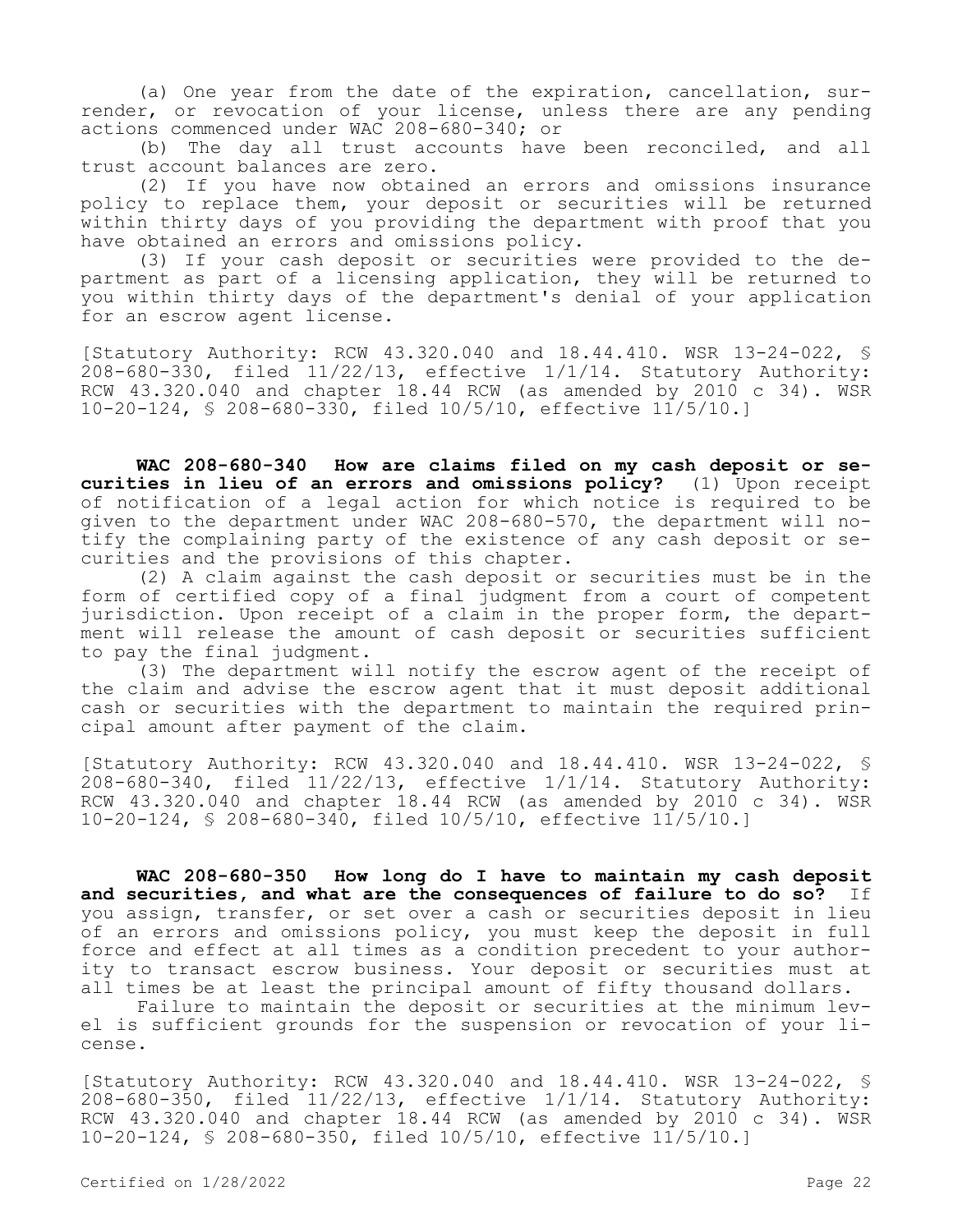**WAC 208-680-360 What happens if my errors and omissions policy or my fidelity or surety bonds expire or are canceled?** In the event of cancellation or expiration of your errors and omissions policy or your fidelity or surety bonds, you must file satisfactory evidence of a new policy, bond, or reinstatement with the director before conducting any escrow business. Failure to file a new policy, bond, or reinstatement is sufficient grounds for the suspension or revocation of your license. During the time you do not have full insurance and bonding coverage in effect, you may not transact escrow business.

[Statutory Authority: RCW 43.320.040 and chapter 18.44 RCW (as amended by 2010 c 34). WSR 10-20-124, § 208-680-360, filed 10/5/10, effective 11/5/10.]

### **TRUST ACCOUNT PROCEDURES**

**WAC 208-680-410 Administration of funds held in trust.** (1) **Who is responsible for funds deposited to and disbursed from an escrow trust account?** The escrow agent must establish a trust account or accounts in a recognized Washington state depository. The escrow agent, through the designated escrow officer, is responsible for depositing, holding, disbursing, and accounting for funds in the trust account as provided in the act and the rules, regardless of how they are received or disbursed. The designated escrow officer or branch designated escrow officer must hold the funds in trust for the purposes of the transaction or agreement and must not utilize such funds for the benefit of the agent or any person not entitled to such benefit. For branch offices, the branch designated escrow officer is also responsible for depositing, holding, disbursing, and accounting for funds in the branch's trust account. The escrow agent is ultimately responsible for all the actions of the designated escrow officer or branch designated escrow officer.

(2) **What kind of an account can I use as a trust account for my escrow services?** Your trust account or accounts must be designated as a trust account or accounts in the licensed name of the escrow agent. Your trust accounts must be noninterest bearing demand deposit accounts unless they are one of the following:

(a) An interest-bearing trust account or dividend earning investment account containing funds pertaining to an individual escrow transaction or escrow collection account, if directed to use one by a written agreement between and signed by all principal parties to the transaction. The agreement must specify the manner of distribution of accumulated interest to the parties to the transaction;

(b) An interest-bearing trust account or dividend-earning investment account containing only funds held on behalf of an owner, vendor, lessor, etc., involving escrow collections, if directed to use one by a written agreement or directive signed by the principal parties. The agreement must specify the manner of distribution of accumulated interest to the parties to the transaction;

(c) An interest-bearing trust account containing funds related to transactions in which a limited practice officer has prepared documents under authorization set forth in APR 12(h); or

(d) An interest-bearing trust account containing funds related to transactions in which a licensed attorney has prepared documents. Your trust account must not be used for any purpose other than that speci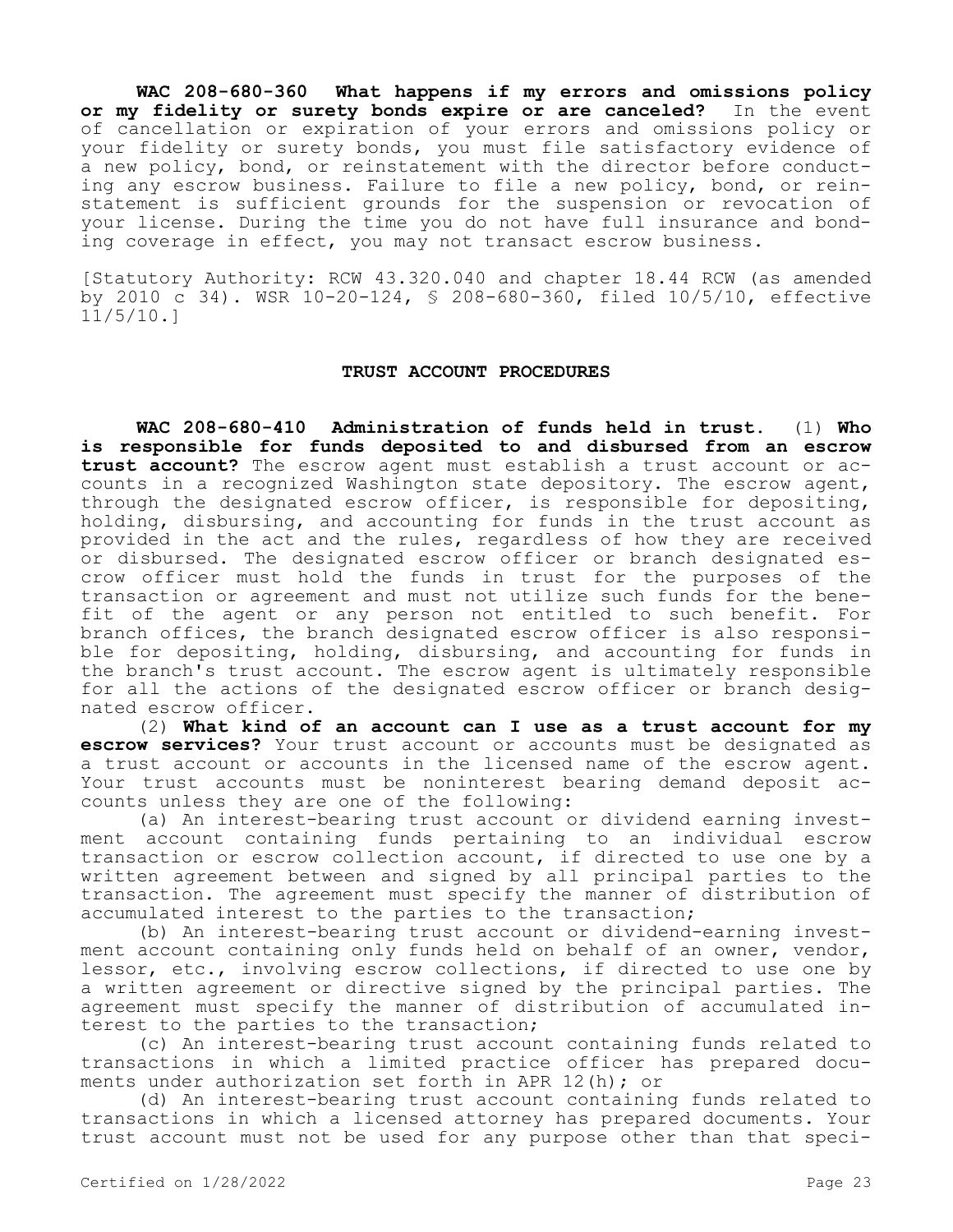fied in the act or rules. You must not use the trust account for the receipt or disbursement of funds for any business other than that conducted under the act.

(3) **What information do I need to provide to the department regarding my trust account?** Each time you renew your escrow agent license, you must provide the department with an authorization to examine your trust account. This authorization must be on a form specified by the department, signed by a representative of the bank, and notarized.

(4) **Can I set up a system of records and procedures that varies from this section?** No. You must establish and maintain a system of records and procedures as provided in this section unless you receive advance approval from the department.

(5) **Who may have signatory authority over trust account disbursements?** The designated escrow officer must have signatory authority on all trust accounts, and he or she may authorize any employee that he or she supervises to sign disbursements by including them on a bank account signature card. Branch designated escrow officers must have signature authority for trust accounts at their branch, and may have signature authority for other branches if the designated escrow officer authorizes it on either a temporary or permanent basis. The signatory authority of any employee other than a designated or branch designated escrow officer is discretionary, may be conditional or temporary, and may be revoked by the designated escrow officer at any time.

(6) **When must my client's funds be deposited into a trust account?** You must deposit any funds you receive for an escrow transaction or collection account into the escrow agent's trust account on the first banking day following receipt.

This requirement does not apply to funds owned exclusively by the agent.

(7) **What do I need to do when I receive escrow funds?**

(a) When you receive funds, you must record the date, amount, source, and purpose on either a cash receipts journal or duplicate receipt. If you use a duplicate receipt, you must keep it as a permanent record.

(b) When you deposit funds into your trust account or accounts, the deposit must be documented by:

(i) For traditionally deposited funds, a duplicate bank deposit slip that is validated by bank imprint or an attached deposit receipt that bears the signature of the authorized representative of the agent indicating that the funds were actually deposited into the proper trust account;

(ii) For funds received via wire transfer, posting of the deposit in the same manner as other receipts with a traceable identifying name or number supplied by the financial institution or transferring entity. You must also make arrangements for a follow-up "hard copy" receipt for the deposit; or

(iii) For remotely deposited funds, a follow-up "hard copy" receipt for the deposit.

(c) The traceable identifying name or number supplied by the financial institution in (b) of this subsection does not need to be a name or number you use to identify the transaction, but must be enough to allow the department to track and verify the transfer.

(8) **What are my responsibilities regarding my individual client ledgers?** You must maintain an individual client ledger for each escrow transaction or collection account for which funds are received in trust. All receipts and disbursements must be posted in the individual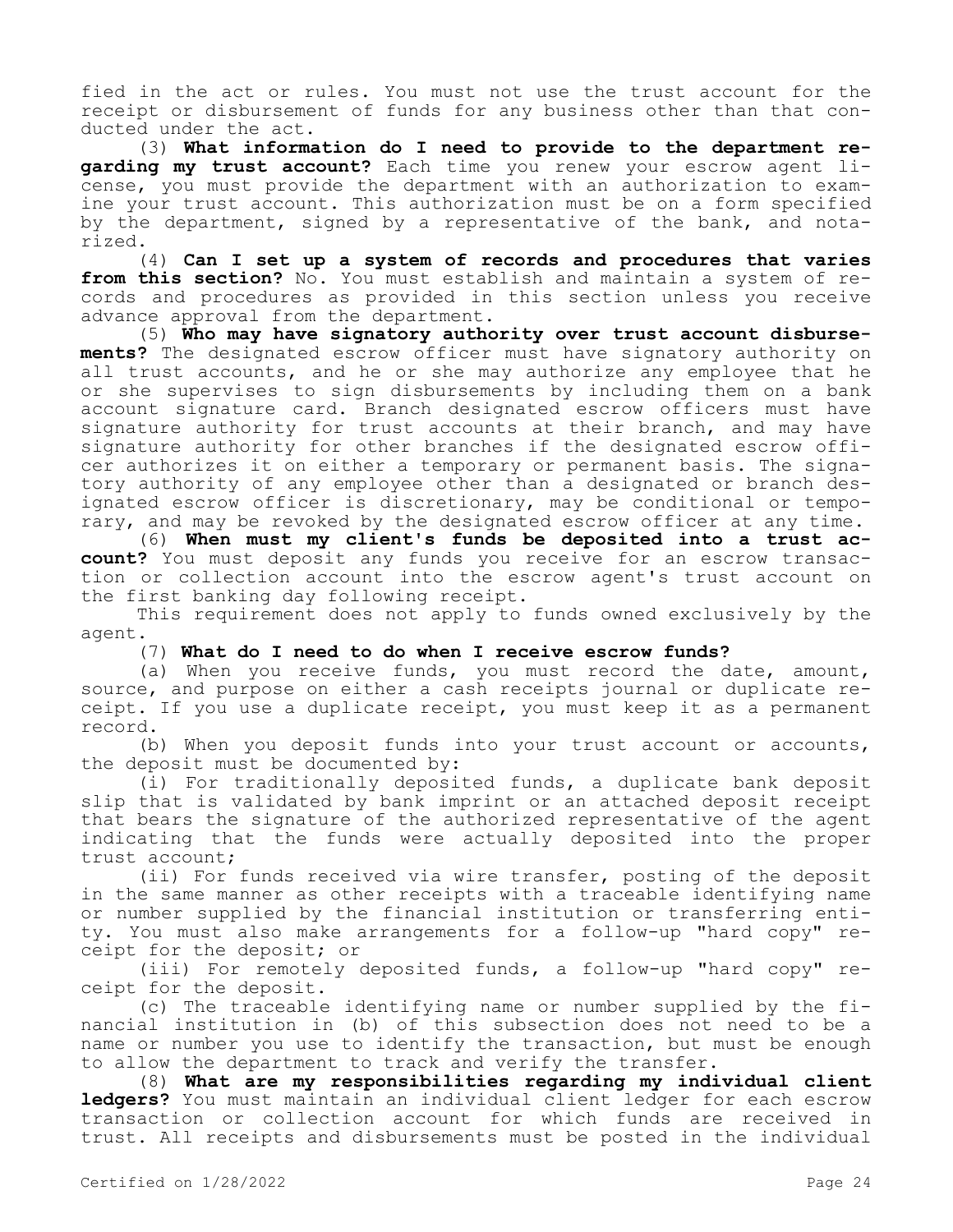client ledger. Your client ledgers are subject to the following requirements:

(a) Credit entries must show the date of deposit, amount, and name of remitter.

(b) Debit entries must show the date of check, check number (if funds are disbursed via check), amount of check, and name of payee.

(c) You must prepare monthly trial balances of each client ledger. You must reconcile the ledger with both the trust account bank statement and the trust account receipts and disbursement records. The reconciliation must be signed by the designated escrow officer or branch designated escrow officer, and must be maintained as permanent records.

(9) **What are my obligations regarding a reconciled trust account?**  Your reconciled trust account or accounts must be equal at all times to your outstanding trust liability to clients. Your outstanding trust liability to clients must equal the trial balance of all of your escrows with undisbursed balances.

(10) **What requirements must I meet for disbursements of trust funds?**

(a) Disbursed funds must be good funds.

(b) Unless otherwise authorized by (c) of this subsection, in the escrow instructions, you must make trust fund disbursements by check or cashier's check. Checks must be drawn on your trust account or accounts, and must identify which specific escrow transaction or collection account the disbursement relates to. Cashier's checks may be issued by the financial institution and drawn upon the trust account. The number of each check and its amount, date, payee, and the specific client's ledger sheet debited must be shown in the cash register or cash disbursement journal. All data must agree exactly with the check as written.

(c) You may make disbursements via wire transfer or ACH if both of the following are true:

(i) You have made arrangements with the financial institution that holds your trust account or accounts to provide you with a follow-up "hard copy" debit memo when funds are disbursed via wire transfer; and

(ii) You retain in the transaction file a copy of instructions signed by the owner of the funds to be wire transferred identifying the receiving entity and account number.

(d) You may make disbursements via ACH if both of the following are true:

(i) The ACH disbursements are restricted to fees payable to the escrow agent and reoccurring payments made to payees in the escrow transaction. See subsection (13) of this section for further restrictions on escrow agent fees; and

(ii) You print and retain the ACH confirmation or a copy of the confirmation screen. The retained documentation must, at a minimum, include payee, payment date, escrow trust account number debited, and confirmation number assigned to the ACH transaction.

(e) You may make appropriate transfers between escrow accounts by ledger entries alone if you use either:

(i) A transfer form containing the date of the transfer, the amount being transferred, the identity of the accounts being debited and credited, and the signature of a person authorized to approve disbursements; or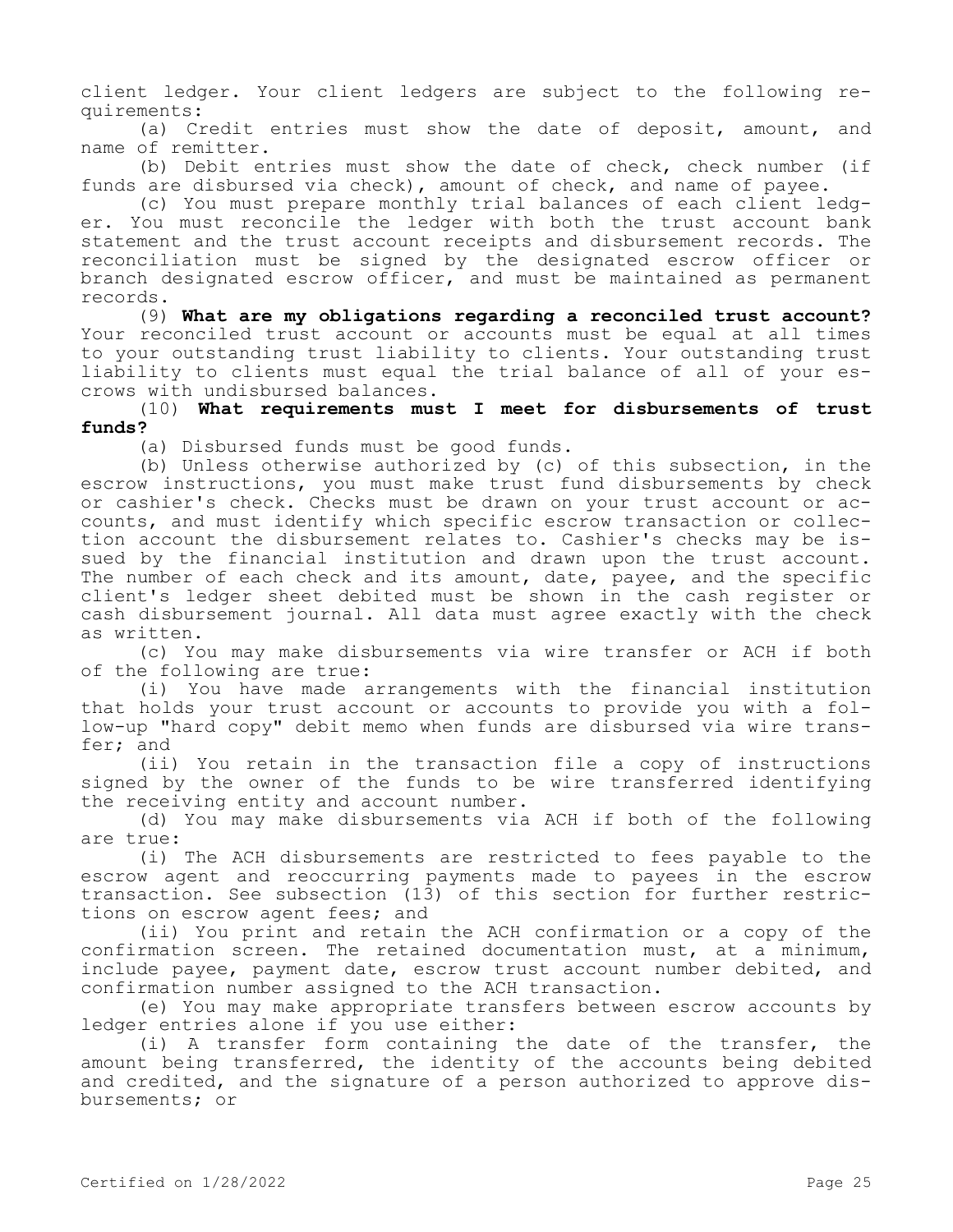(ii) An intrabank debit memo transfer form, and all escrow accounts involved in the transaction are closed through the same bank account.

(f) If you are making recurring transfers between collection escrows, they must be authorized by standing escrow instructions on file from all appropriate parties.

(g) See also WAC 208-680-560.

(11) **I have a voided check written on the trust account. What do I need to do with it?** You must permanently deface the check and retain it as a permanent record in the individual escrow or collection account file.

(12) **What are my obligations regarding fees payable to me for my escrow services?** You must be paid via a separate check or bank transfer, drawn on the trust account and bearing the escrow or transaction number, for escrow and service fees. This payment must be provided for in the escrow instructions. All of your fees relating to a transaction may be combined in a single check, or transfer, but the settlement statement or an addendum signed by the principal parties must itemize the included charges.

(13) **What are my obligations regarding fees payable to me for my collection account services?** Your collection account fees may be paid with a single check for each collection period as long as such a check is supported by a schedule of fees and identified to each individual account. Your fees must be paid monthly unless the collection contract agreement provides a longer collection period.

(14) **May I have funds in my Washington trust account that are not related to a Washington escrow transaction or collection account?** No. Only funds related to the services you provide under the authority of your Washington license may be placed in your trust account. No other funds may be in the trust account for any reason.

(15) **What kinds of disbursements am I not allowed to make from my trust account?** You may only make disbursements from your trust account for authorized purposes. Specifically, you may not make disbursements:

(a) For items not related to a specific escrow transaction or escrow collection account;

(b) To any person or for any reason before the closing of an escrow transaction, or before the happening of a triggering condition set forth in the escrow instructions. You may make a disbursement before the closing of a transaction or before a triggering condition if you receive a written release from all principal parties of the escrow transaction or collection account. Unless the disbursement is disputed under WAC 208-680-560, you are permitted to disburse earnest money funds without a written release if the earnest money agreement terminates according to its own terms prior to closing and provides for such disbursement;

(c) Relating to a specific escrow transaction or collection account in excess of the actual amount held in your trust account in connection with such transaction or collection account;

(d) To pay any fee owed to you, your employees or for your own business expenses. Such fees or expenses must be paid from your own general business operating account and not from your trust account or accounts;

(e) For bank charges of any nature. You must make arrangements with your bank to have any bank charges applicable to the trust accounts charged to your regular business bank account, or to provide a separate statement of bank charges so they may be paid from your regular business bank account. However, you may pay bank charges from the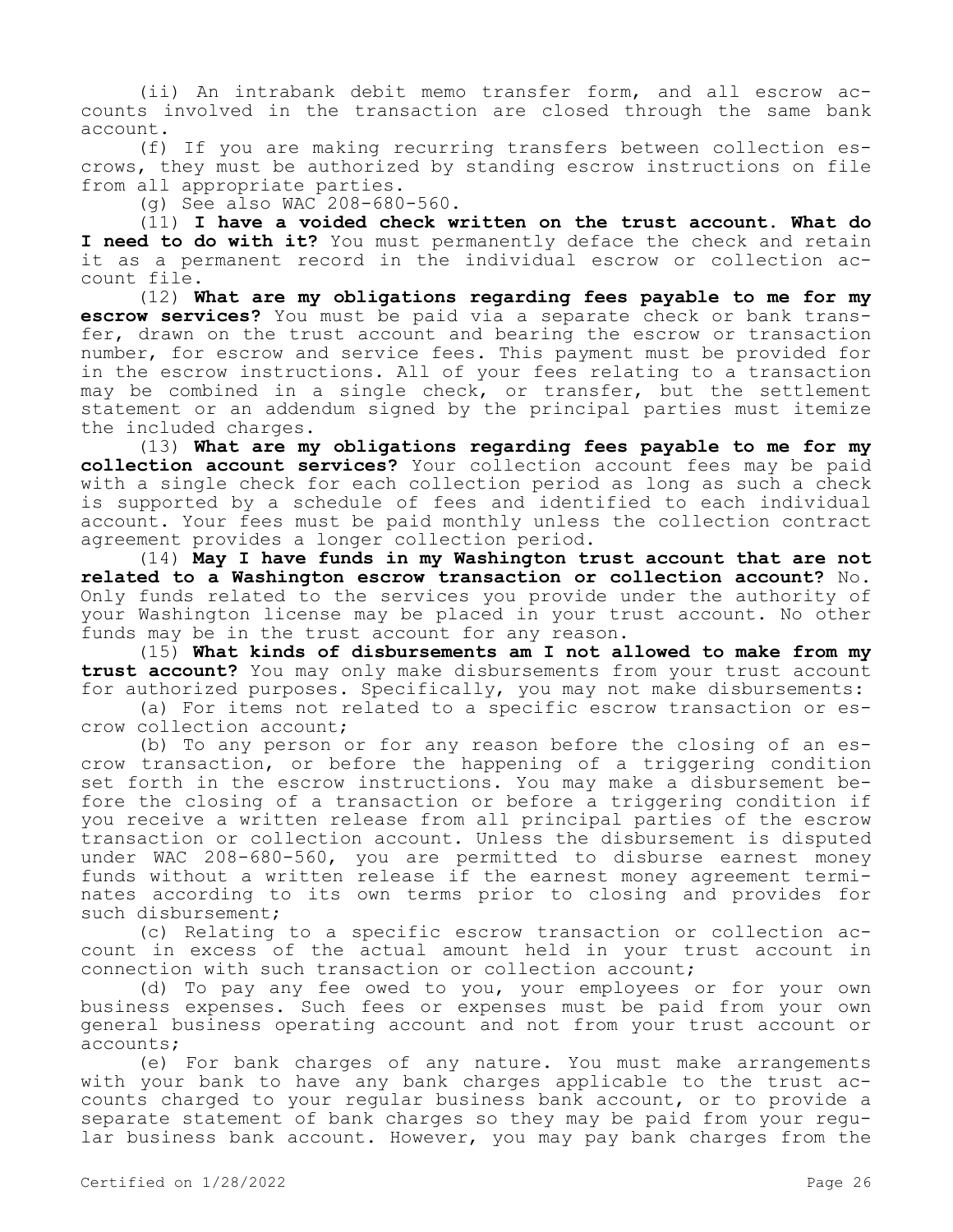interest you receive on trust accounts allowed under subsection  $(2)(c)$ or (d) of this section;

(f) If the Washington financial institution's trust account does not have the ability to automatically charge fees to another account, or does not provide a separate statement for the service fees as required by (e) of this subsection, and the account is debited for service fees, you must deposit funds from your general business or other nontrust account to cover the service fee charged within one banking day after receipt of notice of the charge;

(g) On lease or rental contract collection account for preauthorization of payments by the financial institution for recurring expenses such as mortgage payments on behalf of the owner if the account contains tenant security deposits or funds belonging to more than one client;

(h) On lease or rental contract collection accounts, of funds received as a damage or security deposit involving a lease or rental contract, to the property owner or any other person or persons, without the written authority of the lessee. You must hold these funds until the end of the tenancy, at which point you must disburse them to the person or persons entitled to the funds under the terms of the rental or lease agreement, and as consistent with the provisions of RCW 59.18.270, Residential Landlord-Tenant Act, or other appropriate statute.

(16) **If I choose to use a computer accounting system, what additional requirements do I need to meet?** The provisions of this section apply to both manual and computerized accounting systems. However, there are some additional requirements if you choose to use a computer accounting system.

(a) Your computer accounting system must provide a capability to back-up all data files;

(b) You must print receipt and check registers at least once monthly. You must retain printed records as permanent records. Reconciliations and trial balances must be conducted at least once monthly, and then printed and retained as a permanent record;

(c) You must maintain a printed, dated source document file to support any changes to existing accounting records;

(d) If your computer accounting system has the ability to write checks by filling in fields on existing checks, the check number must be preprinted on the check or a voucher copy retained by the supplier. Your computer accounting system may assign suffixes or subaccount codes before or after the check number for identification purposes;

(e) If your computer accounting system has the ability to print entire checks on blank check stock using MICR toner or a similar system, it must track all checks that are printed. Those checks must be verifiable against your check register to ensure no duplication or skipping of check numbers;

(f) The check number must appear in the magnetic coding which also identifies the account number for readability by the financial institution's computer; and

(g) All checks you write must be included within the computer accounting system.

(17) **I have unclaimed funds in my trust account. What do I need to do with them?** Unclaimed funds are governed by and defined in the Uniform Unclaimed Property Act of 1983, chapter 63.29 RCW. If you have unclaimed funds in your trust account, your designated escrow officer or branch designated escrow officer must contact the department of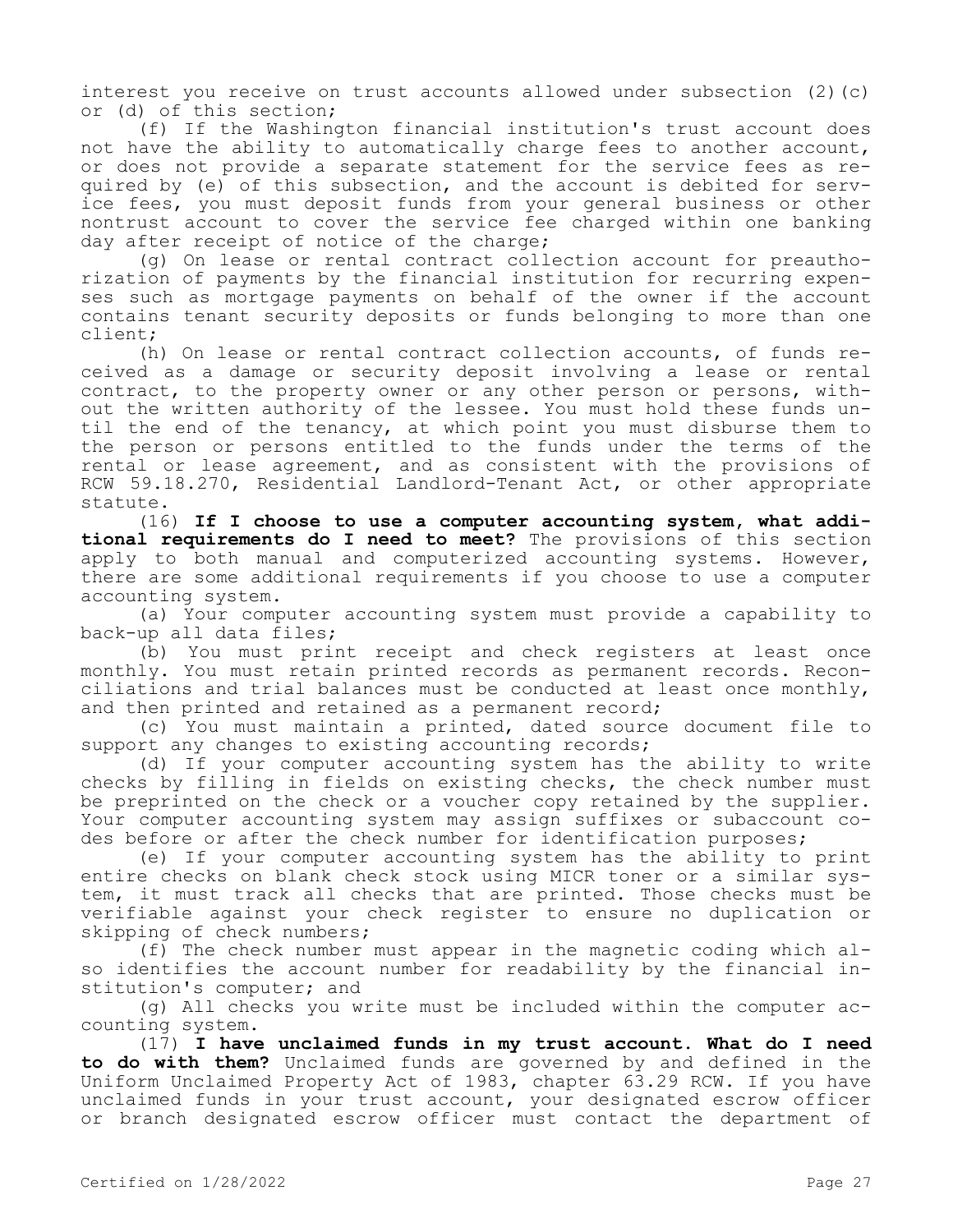revenue for disposition instructions. You must maintain a record of the correspondence relating to unclaimed funds for at least six years.

You must dispose of unclaimed funds in accordance with this section on a rolling basis. You must examine your books at least once a year to determine if you have unclaimed funds. If you have unclaimed funds in your trust account, they must be disposed of pursuant to chapter 63.29 RCW. See also WAC 208-680-425.

[Statutory Authority: Chapter 43.320 RCW, RCW 18.44.410. WSR 16-08-028, § 208-680-410, filed 3/30/16, effective 4/30/16. Statutory Authority: RCW 43.320.040 and 18.44.410. WSR 13-24-022, § 208-680-410, filed 11/22/13, effective 1/1/14. Statutory Authority: RCW 43.320.040 and chapter 18.44 RCW (as amended by 2010 c 34). WSR 10-20-124, § 208-680-410, filed 10/5/10, effective 11/5/10.]

**WAC 208-680-425 What are the requirements for my quarterly reports?** (1) In order to determine compliance with chapter 18.44 RCW and chapter 208-680 WAC, each escrow agent must file with the director, within thirty days following the end of each fiscal quarter, the following documents in a form prescribed by the director:

(a) A report concerning its operations, including the number of escrow transactions conducted and the total dollar volume of those transactions;

(b) A report concerning the trust account administration;

(c) A one page summary report of the completed three way reconciliation from the last month of the quarter; and

(d) Such other reports or documents in support of the reports as requested by the department. At a minimum, you must provide copies of your bank statements in support of (c) of this subsection.

(2) A complete three way reconciliation that demonstrates:

(a) Any unclaimed funds in your trust account are in compliance with WAC  $208 - 680 - 410(17)$ ;

(b) You have no overdue negotiable instruments as defined in RCW 62A.3-304;

(c) You have no overdrawn individual escrow transaction accounts; and

(d) You have no outstanding balances more than nine months old, unless:

(i) The outstanding balance is authorized by valid instructions from the principal parties stating a finite period the funds should be held; or

(ii) You certify to the department that you have conducted a quarterly examination of your records to ensure compliance with the Uniform Unclaimed Property Act of 1983, chapter 63.29 RCW.

(3) Your designated escrow officer or principal officer of the escrow agent must certify that he or she has reviewed the quarterly reports and any documents filed with it, and that the information contained in the quarterly report and documents is true and correct. This certification must be made under penalty of perjury in a manner consistent with RCW 9A.72.085. In the event the designated escrow officer or a principal officer is not available, a knowledgeable person acceptable to the director may certify the information on the quarterly report.

(4) Failure to file the quarterly reports within the time period specified in this rule is a violation of RCW 18.44.301 and provides grounds under RCW 18.44.430 for legal action against the escrow agent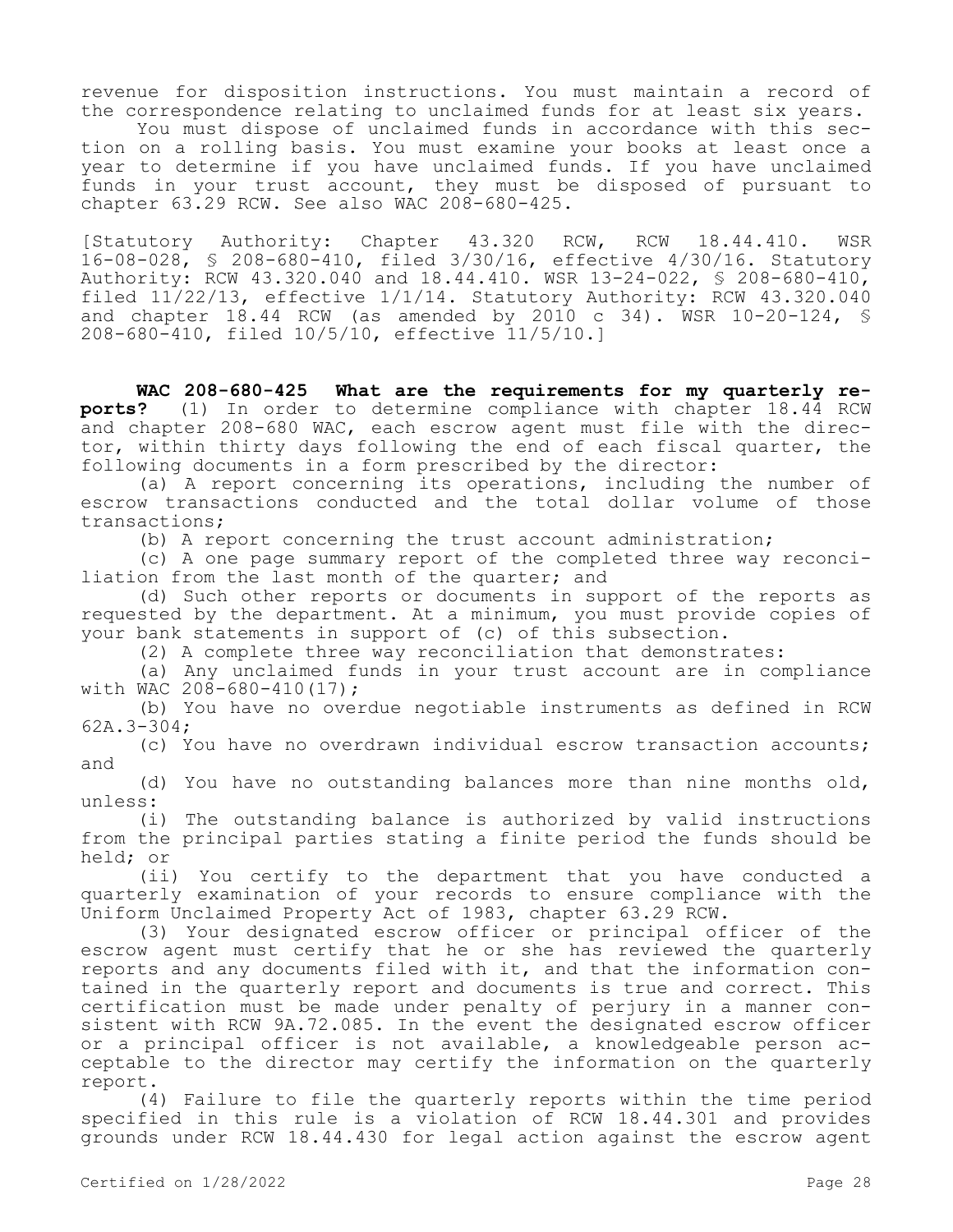by the department. False certifications of the quarterly report may result in revocation of your license and referral to a prosecuting attorney.

[Statutory Authority: Chapter 43.320 RCW, RCW 18.44.410. WSR 16-08-028, § 208-680-425, filed 3/30/16, effective 4/30/16. Statutory Authority: RCW 43.320.040 and 18.44.410. WSR 13-24-022, § 208-680-425, filed 11/22/13, effective 1/1/14. Statutory Authority: RCW 43.320.040 and chapter 18.44 RCW (as amended by 2010 c 34). WSR 10-20-124, § 208-680-425, filed 10/5/10, effective 11/5/10.]

#### **RECORDS AND RESPONSIBILITIES**

**WAC 208-680-520 What trust account records am I required to keep?** You are required to keep the following trust account records:

(1) Legible copies of all deposits made to the trust account including duplicate deposit slips validated by the bank or bearing the signature of the designated escrow officer or branch designated escrow officer, and including the date of actual deposit, wires, separate receipts, or other evidence of the deposit of funds into the trust account;

(2) Legible copies of all disbursements made from the trust account, including checks, wires, or other evidence of any disbursement from the trust account;

(3) Legible copies of all bank statements for the trust account, including all paid checks or copies of paid checks, electronic or otherwise, provided that such copies are made in such a manner that the endorsement on the paid check is visible and readable;

(4) A client's ledger containing an individual ledger sheet for each escrow transaction or collection account, unless you use a computer accounting system. If you use a computer accounting system, an individual ledger sheet does not need to be maintained in the transaction files until the closing of the escrow transaction or collection account as long as the computer accounting system records provide the status of the escrow transaction or collection account funds on a daily basis;

(5) Legible copies of all written receipts and prenumbered checks, if you use a manual trust accounting system to administer the trust account.

[Statutory Authority: RCW 43.320.040 and 18.44.410. WSR 13-24-022, §  $208-680-520$ , filed  $11/22/13$ , effective  $1/1/14$ . Statutory Authority: RCW 43.320.040 and chapter 18.44 RCW (as amended by 2010 c 34). WSR 10-20-124, § 208-680-520, filed 10/5/10, effective 11/5/10.]

**WAC 208-680-530 Records. What are the additional records requirements?** (1) In addition to trust account records, you are required to keep additional records, including:

(a) Transaction files containing all agreements, contracts, documents, leases, escrow instructions, settlement statements and correspondence for each transaction;

(b) Reconciled bank statements and canceled checks for all bank accounts of the escrow agent including, but not limited to, the trust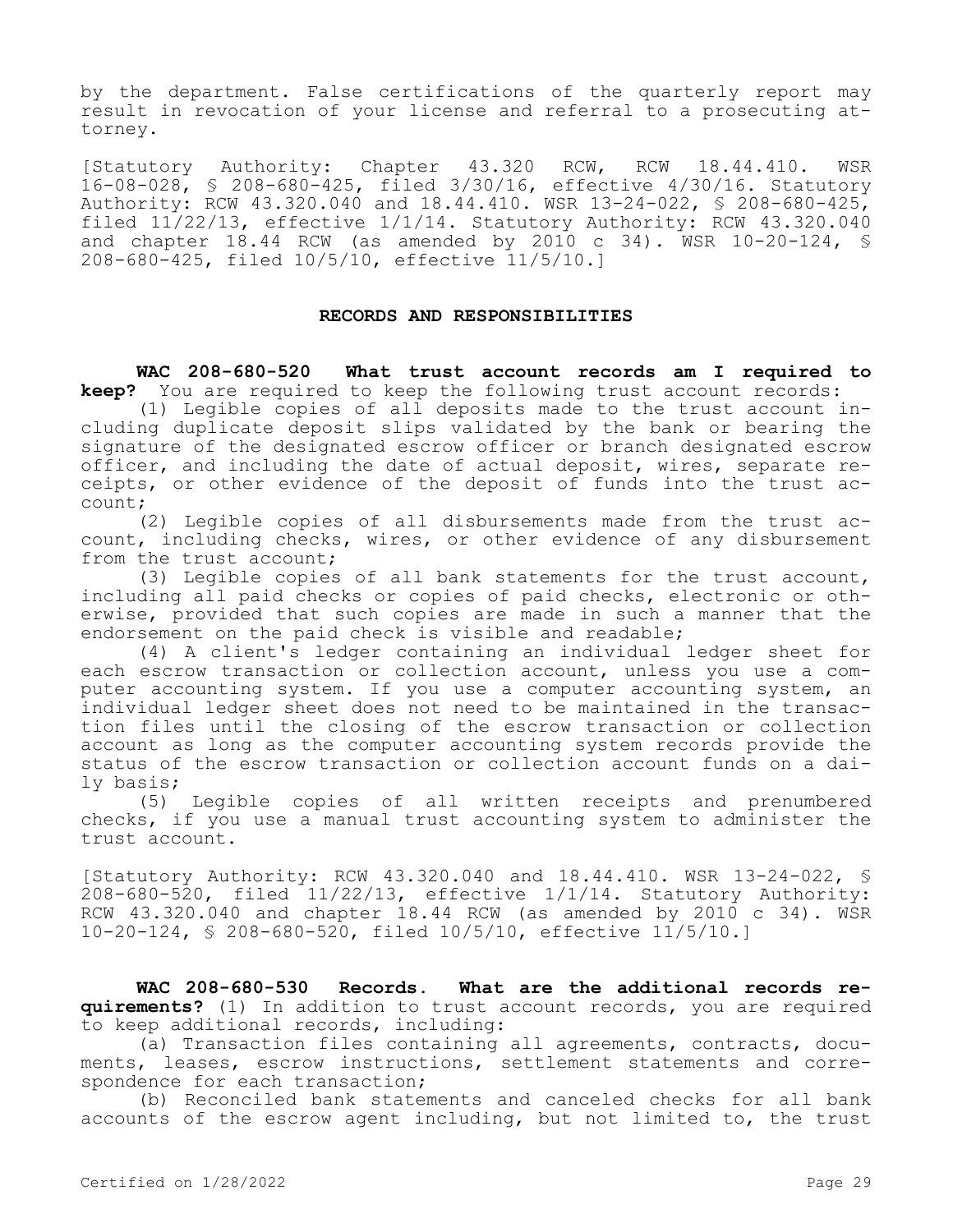accounts, individual trust accounts, and general business operating accounts of the agent;

(c) All checks and receipts produced by any computer accounting system. These checks and receipts must be sequentially numbered. You must retain the original of any voided or incomplete sequentially numbered check or receipt which was not issued.

(2) All records other than the reconciled bank statements must identify the transaction they relate to, either by escrow number or some other clear identifying information.

(3) All of your records must be accurate, posted, and kept current to the date of the most recent activity.

(4) **How long must I retain my records?** You must keep required records and make them available for inspection by the department for a minimum of six years from completion of a transaction. Records must be retained in their original format until the related transaction is completed and the client's trust account balance is zero after which time they may be converted to electronic format pursuant to subsection (6) of this section.

(5) **Where must I retain my records?** You must at all times maintain your records in a location that is reasonably likely to preserve them. For the first year after completion, records of a transaction must be maintained at an address where you are licensed to maintain an escrow office. Records of transactions that have been completed for more than one year may be stored at another location within the state of Washington. Records stored at a remote location must be available during business hours upon demand of the department and must be maintained in a manner that is readily retrievable. You must not store records at a remote location if funds related to the transaction remain in the trust account.

(6) **When can I convert my records to an electronic format?** Once a transaction is completed and a client's trust account balance is zero, you may convert that client's file into a permanent storage format and destroy the originals. You must not store records electronically if funds related to the transaction remain the trust account.

(7) **How can I store my records electronically?** Records stored electronically must be electronically imaged and stored on permanent storage media like optical disks or microfilm. The storage media must meet the following requirements:

(a) The retrieval process must provide the ability to view and print the records on-site in their original form, including any signatures or other writings placed on the records prior to imaging;

(b) The equipment must be made available on- and off-site to the department for the purposes of an examination or investigation;

(c) The records must be stored exclusively in a nonrewritable and nonerasable format;

(d) The hardware and software necessary to display and print the records must be maintained by the escrow agent during the required retention period under subsection (4) of this section.

Permanent storage does not affect your duties under subsection (5) of this section to maintain files in your licensed location for the first year.

(8) **I am closing my escrow agent business. What are my obligations regarding my records?** You must ensure that all records retention requirements are met and that records are properly destroyed when appropriate. You also have an ongoing duty to ensure the department is informed about who has your records and where they are being maintained.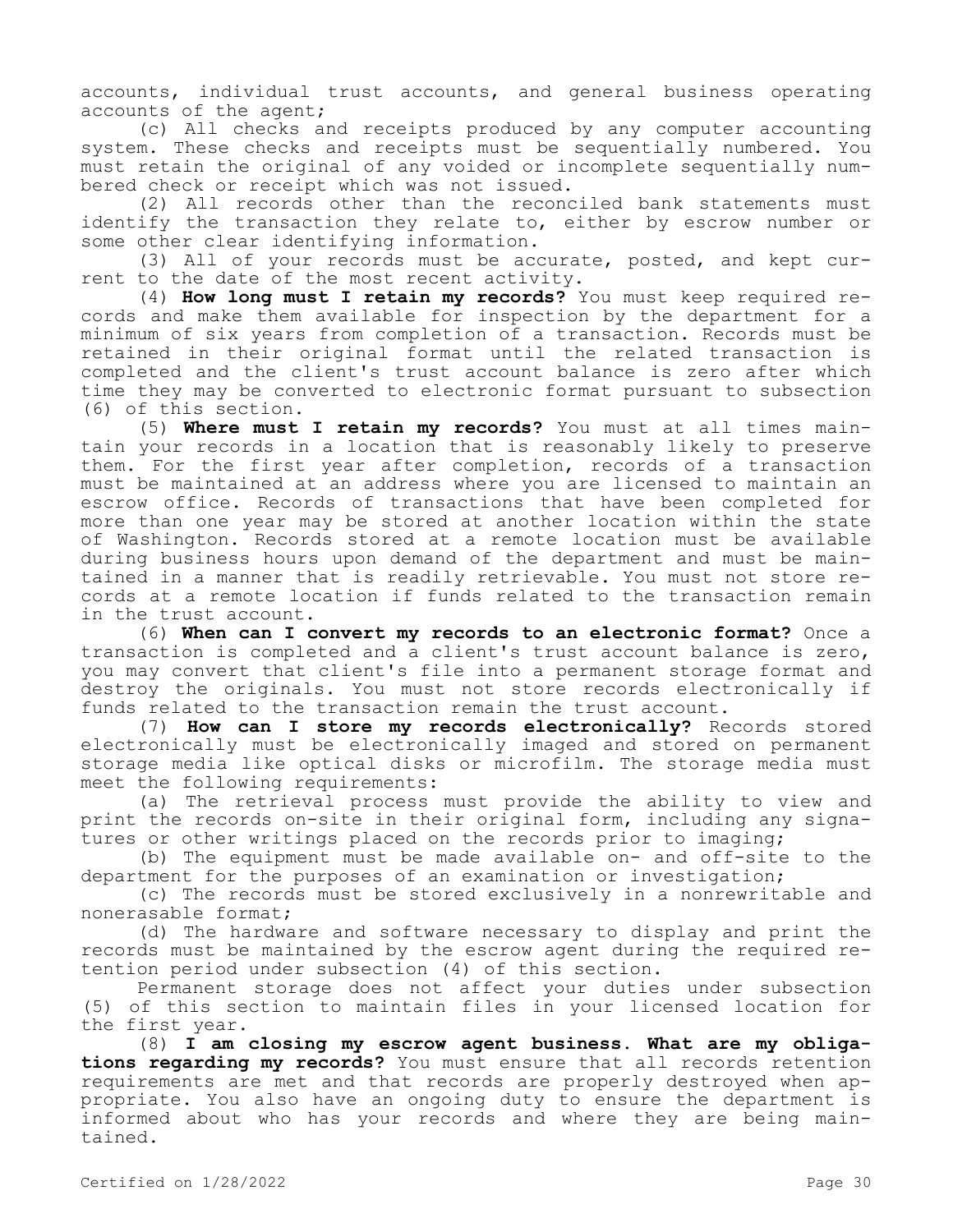(9) **Records disposal.** You must have written policies and procedures for the destruction of records, including electronic records, when the retention period ends. The destruction of records must be accomplished so that the information cannot be reconstructed or read. The destruction of consumer credit report information must also comply with the federal Disposal Rule at 16 C.F.R. 682.

[Statutory Authority: Chapter 43.320 RCW, RCW 18.44.410. WSR 16-08-028, § 208-680-530, filed 3/30/16, effective 4/30/16. Statutory Authority: RCW 43.320.040 and 18.44.410. WSR 13-24-022, § 208-680-530, filed  $11/22/13$ , effective  $1/1/14$ . Statutory Authority: RCW  $43.320.040$ and chapter 18.44 RCW (as amended by 2010 c 34). WSR 10-20-124, § 208-680-530, filed 10/5/10, effective 11/5/10.]

**WAC 208-680-532 Information security program required by the federal Safeguards Rule implementing the Gramm-Leach-Bliley Act.** (1) Generally, applicants and licensees must have a written program appropriate to the company's size and complexity, the activity conducted, and the sensitivity of information at issue. The program must ensure the information's security and confidentiality, protect against anticipated threats or hazards to the security or integrity of the information, and protect against unauthorized access to or use of the information.

(2) Specifically, at a minimum the program described in subsection (1) of this section must:

(a) Designate an employee or employees to coordinate the information security program;

(b) Identify and assess the risks to customer information;

(c) Design and implement information safeguards to control the risks identified in the risk assessment and regularly monitor and test the safeguards;

(d) Select service providers that can maintain appropriate safeguards and oversee their handling of customer information; and

(e) At least annually evaluate and adjust the program in light of relevant circumstances, including changes in business or operations, or the results of testing and monitoring the effectiveness of the implemented safeguards.

(3) The information security program must be maintained as part of your books and records.

(4) For more information access the FTC website on the Safeguard Rules at: https://www.ftc.gov/tips-advice/business-center/guidance/ financial-institutions-customer-information-complying and see 16 C.F.R. 314.

[Statutory Authority: Chapter 43.320 RCW, RCW 18.44.410. WSR 16-08-028, § 208-680-532, filed 3/30/16, effective 4/30/16.]

**WAC 208-680-534 Consumer financial information privacy under the Gramm-Leach-Bliley Act (GLBA) and Regulation P.** (1) Licensees must comply with GLBA, as amended, and Regulation P. Unless subject to an exception under GLBA, as amended, licensees must, at a minimum:

(a) Provide customers with initial and annual notices regarding their privacy policies. These notices describe whether and how the licensee shares consumers' nonpublic personal information, including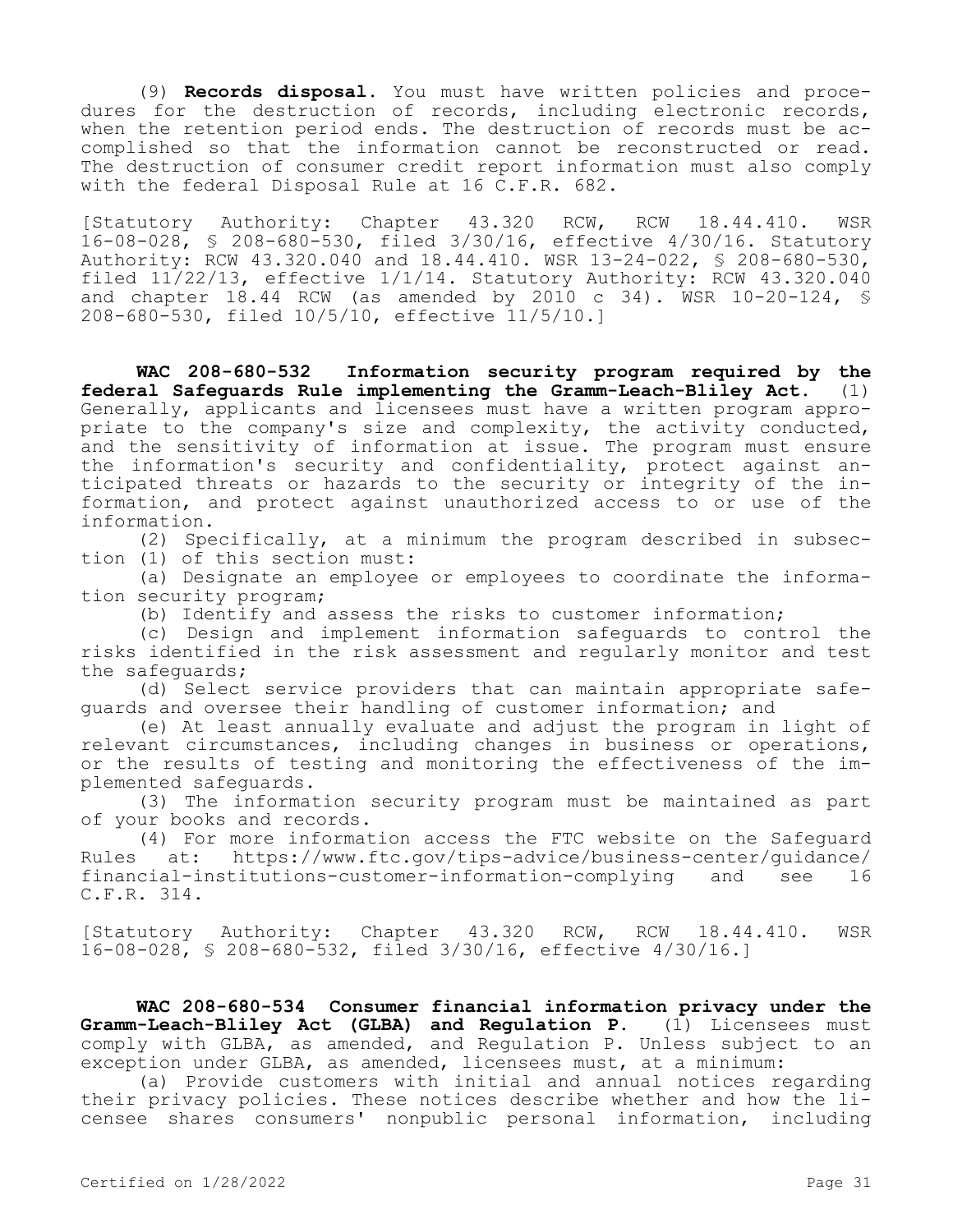personally identifiable financial information, with other entities; and

(b) If licensees share certain customer information with particular types of third parties, the institutions are also required to provide notice to their customers and an opportunity to opt out of the sharing. If a licensee limits its types of sharing to those which do not trigger opt-out rights, it may provide a "simplified" annual privacy notice to its customers that does not include opt-out information.

(2) See GLBA, as amended, and Regulation P at 12 C.F.R. 1016 for the required details.

[Statutory Authority: Chapter 43.320 RCW, RCW 18.44.410. WSR 16-08-028, § 208-680-534, filed 3/30/16, effective 4/30/16.]

**WAC 208-680-536 Notice to consumers of data breach.** If the licensee's data is compromised, the licensee may be subject to chapter 19.255 RCW and may have to provide notices to consumers whose information was acquired. Under certain circumstances notice of the breach may also be required by the attorney general's office.

[Statutory Authority: Chapter 43.320 RCW, RCW 18.44.410. WSR 16-08-028, § 208-680-536, filed 3/30/16, effective 4/30/16.]

**WAC 208-680-538 Business resumption plan.** Licensees must have a written plan that details the company's response and recovery to any event that results in damage to or destruction of books and records. The plan must be maintained as part of the licensee's books and records.

[Statutory Authority: Chapter 43.320 RCW, RCW 18.44.410. WSR 16-08-028, § 208-680-538, filed 3/30/16, effective 4/30/16.]

**WAC 208-680-540 What are my obligations regarding escrow transactions?** The escrow agent is responsible for providing escrow services between the principal parties. In addition to complying with the act and these rules, an escrow agent must at a minimum:

# (1) **Escrow instructions.**

(a) Prepare or accept an instrument of escrow instructions from and agreed to by the principal parties and the escrow agent. The escrow instructions must be signed by the principal parties. Escrow instructions must contain any and all agreements between the principal parties and the escrow agent or incorporate other written agreements by reference. The escrow instructions must not be modified except by written agreement signed by all principal parties and accepted by the escrow agent.

(b) Comply with the escrow instructions for completing the settlement statement. All funds disbursed on the settlement statement should be bona fide and supported with adequate documents.

(c) Provide the services and perform all acts pursuant to the escrow instructions.

(2) **Fee disclosures.** Disclose in writing to the principal parties when fees for services provided may be earned by the escrow agent. The disclosure must specifically identify the fees using the same termi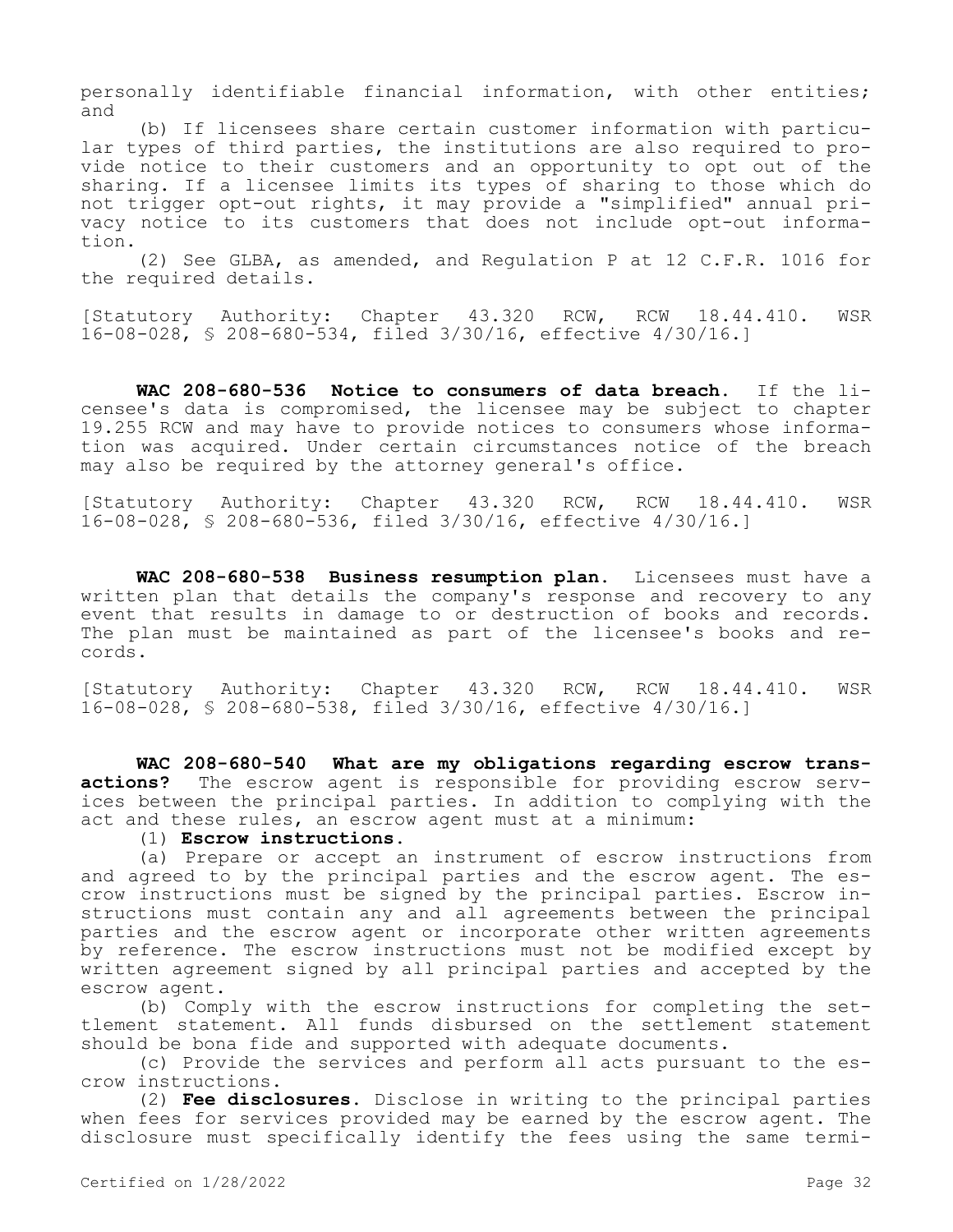nology as that provided on the settlement statement (both the estimated and final) provided for any transaction subject to the act, and reflect the dollar amount associated with each item identified as a fee payable to the escrow agent. For purposes of this section, fees payable to the escrow agent mean any item payable directly to the escrow agent whether accounted for by the escrow agent as profit, potential for profit, or the offset of justifiable costs.

(3) **Justifiable fees.** Ensure that all fees are for bona fide services and bear a reasonable relationship in value to the services performed, regardless of whether the services are performed by the escrow agent or by a third party under contract with the escrow agent. No charges known at the time of closing for services performed by a third party to the transaction may exceed the actual cost of the third-party service. When the cost of a third-party service cannot be known with certainty at the time of closing, an escrow agent may:

(a) Provide an estimate of the charge for the third-party service on the preliminary settlement statement, disclose the actual charge for the third-party service on the final disclosure statement, and refund any amounts collected in excess of the actual charge for the third-party service to the principal parties;

(b) Assume responsibility for performing the service and charge the principal parties a one-time fee for performing the service. The one-time fee must be reasonably related to the value of the service provided. The escrow agent may contract with a third party to perform the service. The escrow agent must disclose to the principal parties in the preliminary and final settlement statement that the fee is being paid to the escrow agent. The escrow agent may transfer such fees earned into the general account in compliance with WAC 208-680-410; or

(c) If conducting a subescrow transaction, charge the principal parties the average charges as determined by the master escrow agent or title insurance company.

(4) **Recordkeeping.** Maintain copies of the escrow instructions and settlement statement in the escrow transaction file.

(5) **Addendums.** Require an addendum to the purchase agreement for any and all material changes in the terms of the escrow transaction including, but not limited to, changes in the financing of the transaction.

# (6) **Settlement statements.**

(a) Provide a complete detailed settlement statement as it applies to each principal at the time the transaction is closed.

(b) Provide copies of the final settlement statement to each real estate broker or agent involved with the transaction.

(c) The escrow agent must retain a copy of all settlement statements in the transaction file, even if funds are not handled by the agent. The settlement statements must show, at a minimum:

(i) The date of closing;

(ii) The total purchase price;

(iii) An itemization of all adjustments, moneys or things of value received or paid in compliance with requirements of the Real Estate Settlement Procedures Act, 12 U.S.C. Section 2601, and Regulation X, 24 C.F.R. Section 3500, and all other applicable rules and regulations. Such itemization must include the name of the person or company to whom each individual amount is paid, or from whom each individual amount is received. If there is not enough room on the settlement statement for a full itemization, itemization may be provided on an addendum as long as a copy of the addendum was also provided to the principal parties and is included in the transaction file;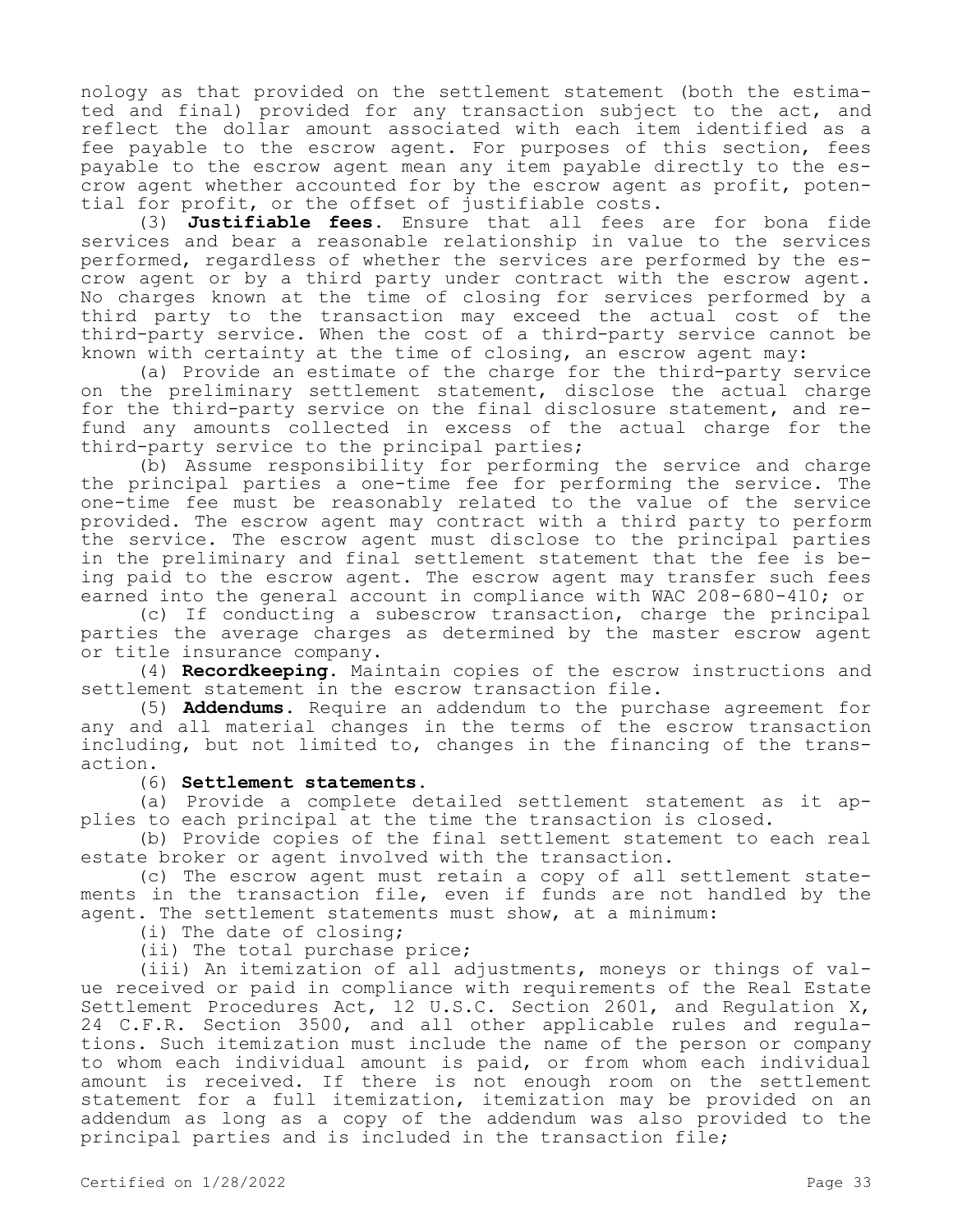(iv) A detail of debits and credits identified to each principal party; and

(v) Names of payees, makers and assignees of all notes paid, made or assumed.

(7) **Payment of proceeds.** Pay the net proceeds of sale directly to the seller unless otherwise provided in writing by the seller or a court of competent jurisdiction.

(8) **Obtain signatures.** Obtain original signatures of the principal parties on either the preliminary or final settlement statement and maintain a copy of the signed settlement statement in the escrow transaction file, unless the escrow instructions authorize use of faxed or electronic signatures. If an escrow agent completes a transaction based on faxed signatures in accordance with the escrow instructions, it must obtain original signatures for the file only if the escrow instructions so require.

[Statutory Authority: Chapter 43.320 RCW, RCW 18.44.410. WSR 16-08-028, § 208-680-540, filed 3/30/16, effective 4/30/16. Statutory Authority: RCW 43.320.040 and 18.44.410. WSR 13-24-022, § 208-680-540, filed  $11/22/13$ , effective  $1/1/14$ . Statutory Authority: RCW  $43.320.040$ and chapter  $18.44$  RCW (as amended by 2010 c 34). WSR  $10-20-124$ , § 208-680-540, filed 10/5/10, effective 11/5/10.]

**WAC 208-680-550 Am I obligated to provide escrow services within the time period specified in the escrow instructions?** Yes. An escrow agent must perform all acts required of the escrow agent as expeditiously as possible and within any time period identified in the escrow instructions. Intentional or negligent delay in such performance is a violation of RCW 18.44.301, and provides grounds under RCW 18.44.430 (1)(h) and (i) for legal action against the escrow agent by the department.

[Statutory Authority: RCW 43.320.040 and 18.44.410. WSR 13-24-022, § 208-680-550, filed 11/22/13, effective 1/1/14. Statutory Authority: RCW  $43.320.040$  and chapter 18.44 RCW (as amended by 2010 c 34). WSR 10-20-124, § 208-680-550, filed 10/5/10, effective 11/5/10.]

**WAC 208-680-560 What requirements must I follow when disbursing funds or other things of value?** (1) The escrow agent must disburse funds as set forth in the escrow instructions or collection agreement. Not doing so is a violation of RCW 18.44.430 (1)(e). Funds and other items or documents must be paid and/or disbursed immediately upon closing of the transaction or as specifically agreed to in writing by the principal parties, and all funds must be disbursed in compliance with RCW 18.44.400(3) and these rules.

(2)(a) Upon written notice from any principal party that the ownership of the funds is in dispute or is unclear based on the written agreements of the parties, the escrow agent must hold such funds until it receives written notice from all principal parties that the dispute has been resolved. In lieu of holding such funds, the escrow agent may interplead the funds into a court of competent jurisdiction pursuant to chapter 4.08 RCW.

(b) For purposes of complying with (a) of this subsection, escrow agents should construe "written notice from any principal party that the ownership of the funds is in dispute" broadly so that many various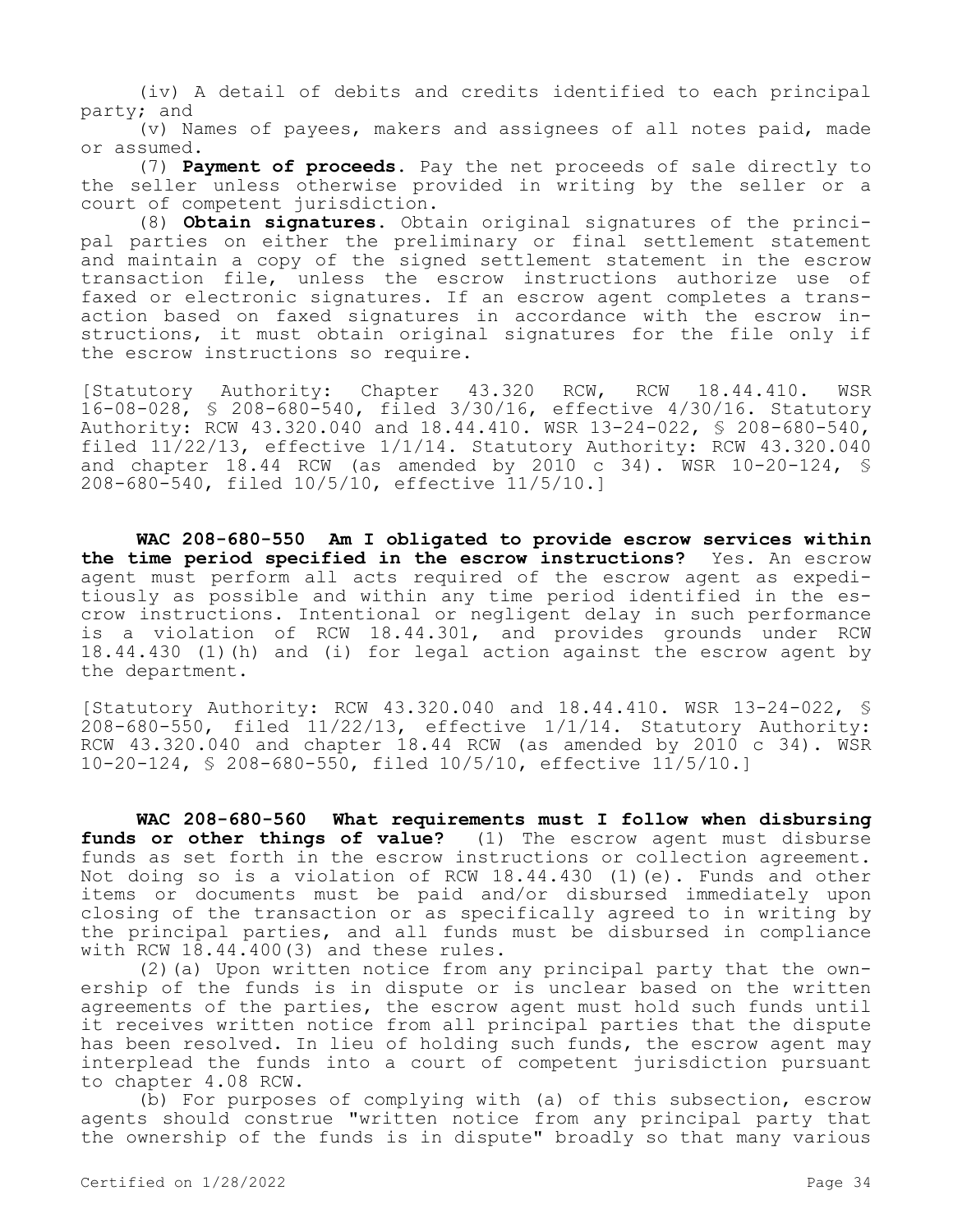written forms evidencing one party's or the other's belief in ownership of the subject funds is included.

(c) So too should the escrow agent construe "written demand" in RCW 64.04.220(2) broadly to include various forms of written correspondence and documents.

(d) Upon notification of a dispute between the principal parties, the department may, at its discretion, order the escrow agent to interplead the funds into a court of competent jurisdiction. If the department orders an escrow agent to interplead funds, the escrow agent may deduct only the actual costs of interpleading from the escrow funds.

(3) Except as provided otherwise in this section, at no time may an escrow agent disburse or delay the disbursement of funds without the written consent of the principal parties unless the delay is necessary to ensure the funds being disbursed are good funds.

(4) See also WAC 208-680-410 (1), (7), (11), and (16).

[Statutory Authority: Chapter 43.320 RCW, RCW 18.44.410. WSR 16-08-028, § 208-680-560, filed 3/30/16, effective 4/30/16. Statutory Authority: RCW 43.320.040 and 18.44.410. WSR 13-24-022, § 208-680-560, filed 11/22/13, effective 1/1/14. Statutory Authority: RCW 43.320.040 and chapter  $18.44$  RCW (as amended by 2010 c 34). WSR 10-20-124, § 208-680-560, filed 10/5/10, effective 11/5/10.]

**WAC 208-680-570 When must I notify the department about a civil lawsuit, criminal complaint, or administrative action against me or my escrow officers or employees?** You must, within twenty-four hours after service or discovery of a civil lawsuit, criminal complaint, or administrative action, notify the department. The notices must contain the following:

(1) For any civil lawsuit, the subject matter of the lawsuit. You must provide the department with a copy of the lawsuit when one becomes available, regardless of any pending appeal.

(2) For any criminal complaint, information, indictment, or conviction (including a plea of guilty or nolo contendere) for a felony or a gross misdemeanor involving dishonesty, the subject matter of the action. You must provide the department with a copy of the criminal complaint, information, indictment, or conviction when one becomes available, regardless of any pending appeal.

(3) For the entry of a civil court order, verdict, or judgment, against you in any court of competent jurisdiction in which the subject matter involves any escrow or business related activity, the subject matter of the action, regardless of any pending appeal.

(4) For any administrative action or Washington state bar association disciplinary action taken against you, an escrow officer or any of your employees for subject matter involving escrow or related business activities, the subject matter of the action. You must provide the department with a copy of the action when one becomes available, regardless of any pending appeal.

(5) If any of the above described actions involves your employee notifying the department under this section does not change your responsibilities under WAC 208-680-275.

[Statutory Authority: RCW 43.320.040 and 18.44.410. WSR 13-24-022, § 208-680-570, filed 11/22/13, effective 1/1/14. Statutory Authority: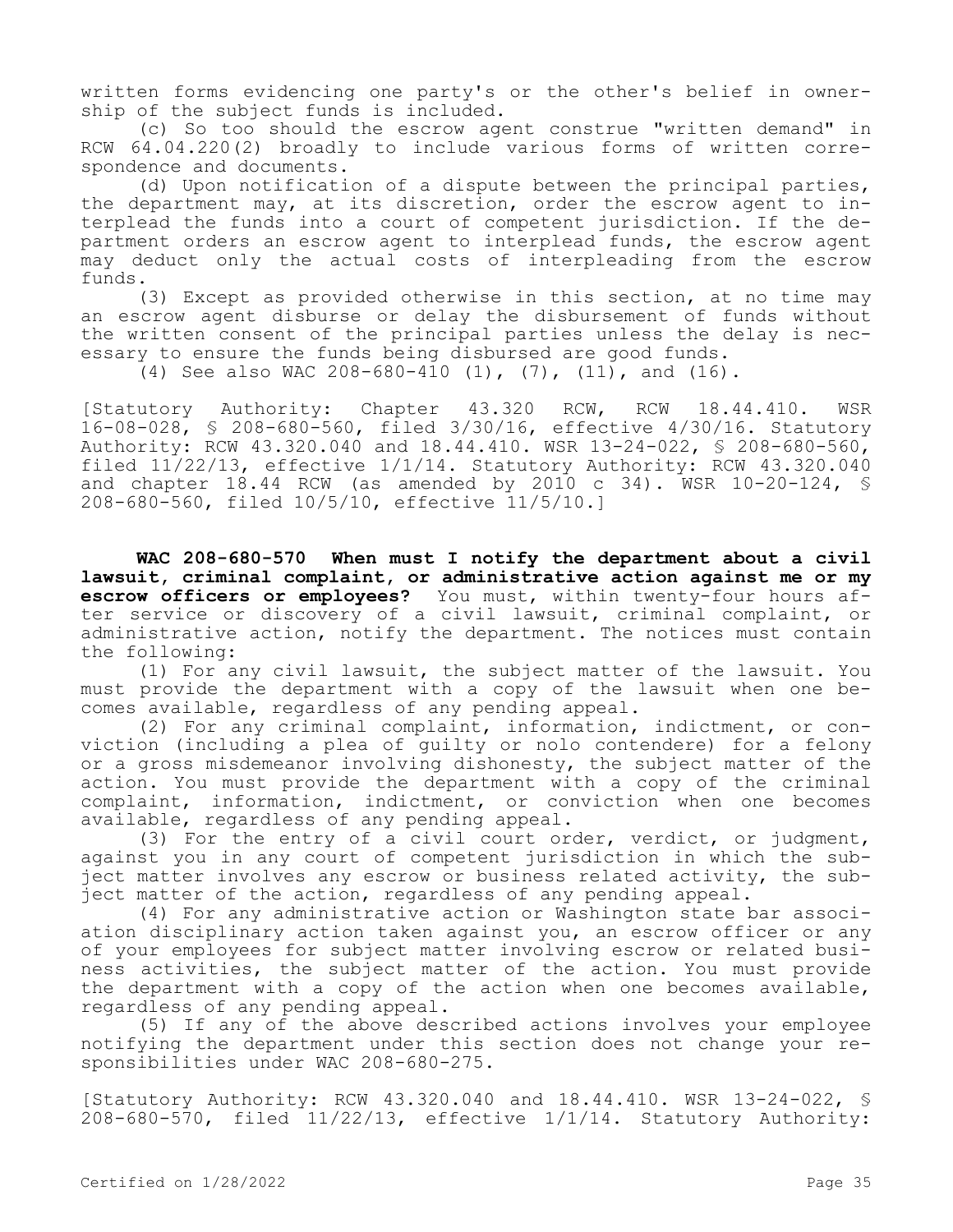RCW 43.320.040 and chapter 18.44 RCW (as amended by 2010 c 34). WSR 10-20-124, § 208-680-570, filed 10/5/10, effective 11/5/10.]

**WAC 208-680-580 What are the responsibilities of a licensed escrow officer?** Every licensed escrow officer must:

(1) Be knowledgeable of, keep current with, and comply with chapter 18.44 RCW and the rules;

(2) Keep the department informed of his or her current home address;

(3) Ensure accessibility of the escrow agent's offices and records to representatives of the department; and

(4) Promptly inform the department if he or she loses his or her affiliation with an escrow agent, and to stop providing escrow services until he or she associates with a licensed escrow agent.

[Statutory Authority: RCW 43.320.040 and 18.44.410. WSR 13-24-022, § 208-680-580, filed 11/22/13, effective 1/1/14. Statutory Authority: RCW 43.320.040 and chapter 18.44 RCW (as amended by 2010 c 34). WSR 10-20-124, § 208-680-580, filed 10/5/10, effective 11/5/10.]

**WAC 208-680-590 What conduct violates the act?** It is a violation of the act for you, any controlling person, principal officer, designated escrow officer, independent contractor, employee or other person subject to this chapter to:

(1) Directly or indirectly employ any scheme, device, or artifice to defraud or mislead borrowers or lenders or to defraud any person;

(2) Directly or indirectly engage in any unfair or deceptive practice toward any person;

(3) Directly or indirectly obtain property by fraud or misrepresentation;

(4) Knowingly make, publish, or disseminate any false, deceptive, or misleading information in the conduct of the business of escrow, or relative to the business of escrow or relative to any person engaged therein;

(5) Knowingly receive or take possession for personal use of any property of any escrow business, other than in payment authorized by this chapter, and with intent to defraud, omit to make, or cause or direct to be made, a full and true entry thereof in the books and accounts of the business;

(6) Make or concur in making any false entry, or omit or concur in omitting to make any material entry, in its books or accounts;

(7) Knowingly make or publish, or concur in making or publishing, any written report, exhibit, or statement of its affairs or pecuniary condition containing any material statement which is false, or omit or concur in omitting any statement required by law to be contained therein;

(8) Willfully fail to make any proper entry in the books of the escrow business required by law;

(9) Fail to disclose in a timely manner to the other officers, directors, controlling persons, designated escrow officer, or other licensed escrow officers the receipt of service of a notice of an application for an injunction or other legal process affecting the property or business of an escrow agent, including in the case of a licensed escrow agent an order to cease and desist or other order of the director;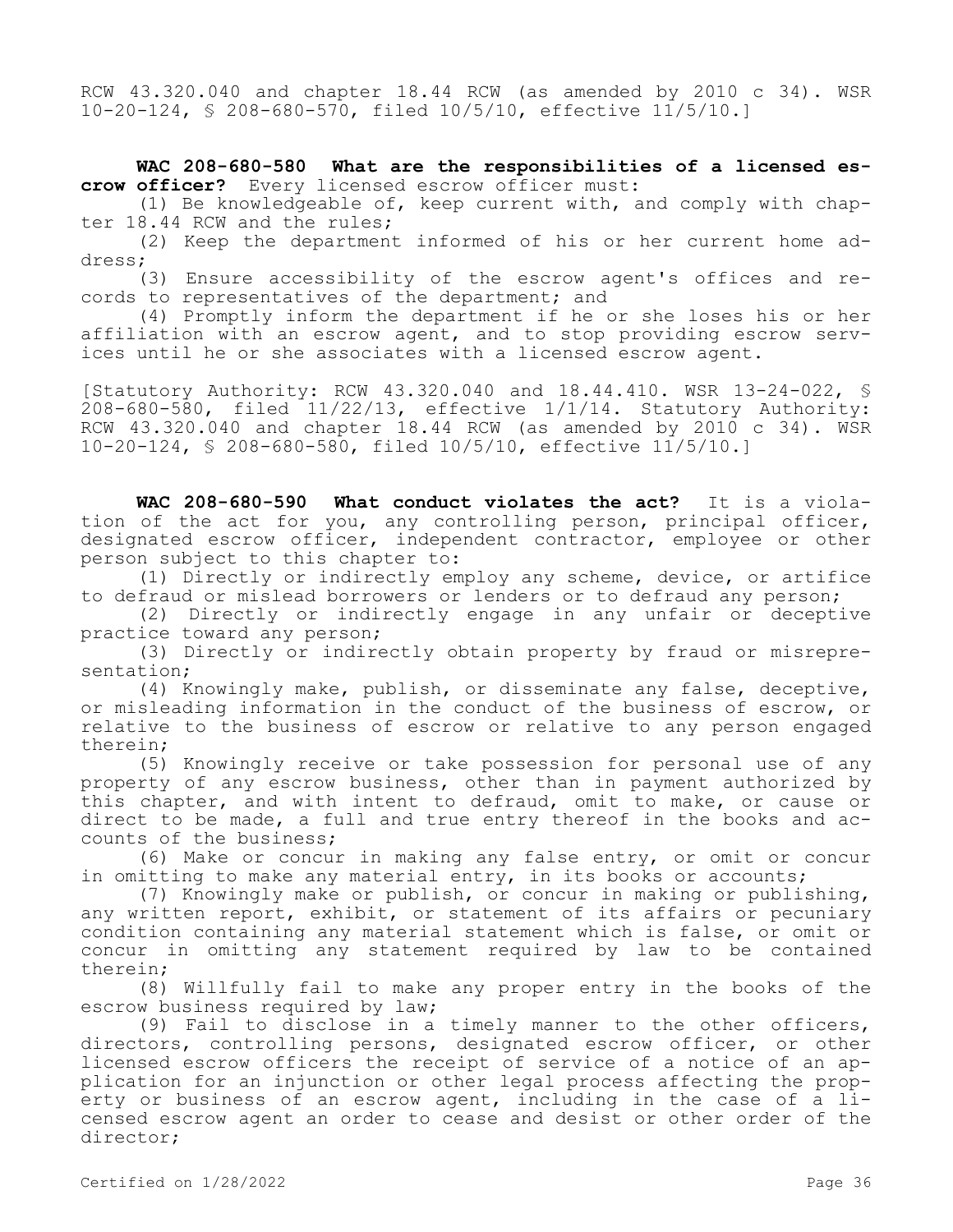(10) Fail to make any report or statement lawfully required by the director or other public official;

(11) Fail to comply with any requirement of any applicable federal or state act as described in RCW 18.44.301;

(12) Collect a fee for tracking unclaimed funds that is not a bona fide out-of-pocket expense;

(13) Convert unclaimed funds for personal use; or

(14) Receive compensation or any value from any party for assisting in "real estate flopping." "Real estate flopping" is a short sale transaction where the value of a property is misrepresented to the lender, who then authorizes sale of the property for less than market value. The property is resold to another person at market value or closer to market value, creating a profit. The failure to disclose the nature of the transactions or the true value of the property to the lender constitutes fraud on the lender, the original property owner, or the second buyer, and is a violation of this chapter.

[Statutory Authority: RCW 43.320.040 and 18.44.410. WSR 13-24-022, § 208-680-590, filed 11/22/13, effective 1/1/14. Statutory Authority: RCW 43.320.040 and chapter 18.44 RCW (as amended by 2010 c 34). WSR 10-20-124, § 208-680-590, filed 10/5/10, effective 11/5/10.]

### **EXAMINATIONS, INVESTIGATIONS, ENFORCEMENT, SANCTIONS, AND COSTS**

**WAC 208-680-610 What are the department's examination powers under the act?** (1) For the purposes of determining compliance with chapter 18.44 RCW and chapter 208-680 WAC, the department may examine, wherever located, the records used in the business of every licensee and any person subject to the act.

(2) The department may make necessary inquiry of the business or personal affairs of each person identified in subsection (1) of this section for the purposes of determining compliance with the act and these rules. In conducting examinations, the department may:

(a) Access, during reasonable business hours, the offices and places of business, books, accounts, papers, files, records, including electronic records, computers, safes, and vaults of all such persons. Access must be given to both the trust account records and general business operating account records;

(b) Interview or take sworn testimony of any person subject to RCW 18.44.021, or any employee or independent contractor of any person subject to RCW 18.44.021;

(c) Interview or take sworn testimony of any principal party or agent to the transaction;

(d) Require the filing of statements in writing by any person, under oath or otherwise, as to all facts and circumstances concerning the matters under examination;

(e) Copy, or request to be copied, any items described in this section;

(f) Analyze and review any items described in this section;

(g) Require assistance, as necessary, from any employee or person subject to the act;

(h) Conduct meetings and exit reviews with owners, management, officers, or employees of any person subject to the act;

(i) Prepare and deliver, as necessary, a report of examination requiring a response from the recipient; and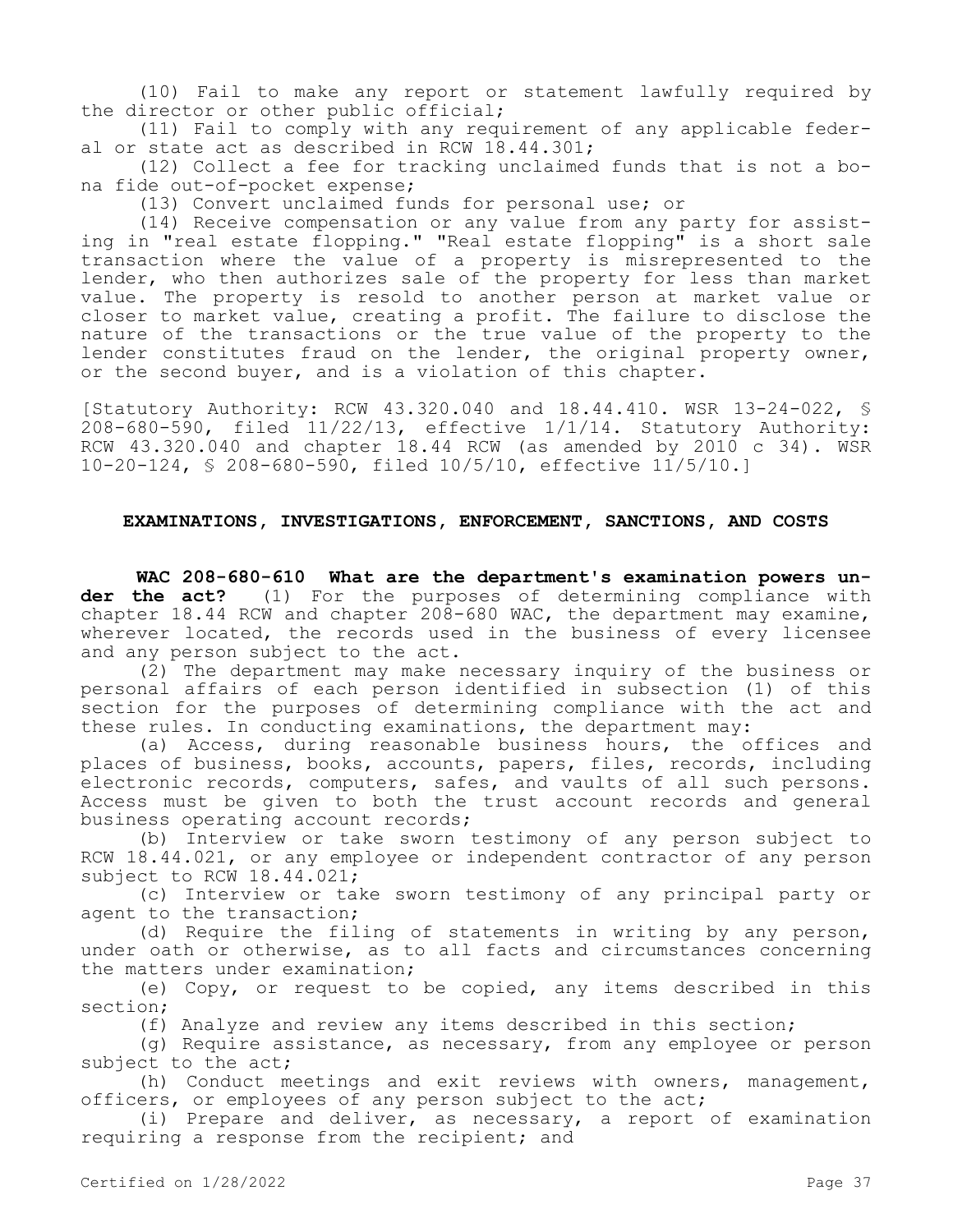(j) Retain attorneys, appraisers, independent certified public accountants, or other professionals and specialists as examiners, auditors, or investigators. The cost of the services provided must be paid by the person who is the subject of the examination or investigation.

(3) The department may make examinations as frequently as it deems necessary or appropriate; and

(4) The department may charge an hourly fee for an examination. See RCW 18.44.121 (1)(e).

[Statutory Authority: Chapter 43.320 RCW, RCW 18.44.410. WSR 16-08-028, § 208-680-610, filed 3/30/16, effective 4/30/16. Statutory Authority: RCW 43.320.040 and 18.44.410. WSR 13-24-022, § 208-680-610, filed  $11/22/13$ , effective  $1/1/14$ . Statutory Authority: RCW 43.320.040 and chapter  $18.44$  RCW (as amended by 2010 c 34). WSR 10-20-124, § 208-680-610, filed 10/5/10, effective 11/5/10.]

**WAC 208-680-620 What are the department's investigatory powers under the act?** (1) The department may conduct investigations at any time to determine whether any person has violated or is about to violate chapter 18.44 RCW, or any rule, regulation, or order under chapter 18.44 RCW, or to aid in the enforcement of chapter 18.44 RCW. For that purpose, the department may conduct inquiries, interviews, and examinations of any person deemed relevant to the investigation.

(2) The department may investigate the escrow business or other business or personal financial records of any person subject to investigation under subsection (1) of this section. In conducting investigations, the department may:

(a) Access, during reasonable business hours, any location where any escrow business records are or may be located, including offices, places of business, personal residences, storage facilities, computers, safes, and vaults, for the purposes of obtaining, reviewing, or copying books, accounts, papers, files, or records, including electronic records, or records stored in any format;

(b) Administer oaths or affirmations;

(c) Subpoena witnesses and compel their attendance at a time and place determined by the director or designated person;

(d) Subpoena the production of any evidence or matter which is relevant to the investigation, including the taking of such evidence;

(e) Subpoena any person to determine the existence, description, nature, custody, condition, and location of any books, documents, or other tangible things and the identity and location of persons having knowledge or relevant facts, or any other matter reasonably calculated to lead to the discovery of material evidence;

(f) Interview, publicly or privately, under administration of oath or otherwise, or take the sworn testimony of: Any principal party, escrow agent, employee, or independent contractor, of any person subject to the act, or any other person whose testimony is deemed relevant to the department's investigation;

(g) Require the filing of statements, affidavits, or declarations in writing by any person, under administration of oath, notary or otherwise, as to all facts and circumstances concerning the matters under investigation;

(h) Copy, or request to be copied, any items described in this section, or if the department makes a determination that there is a danger that original records may be destroyed, altered, or removed to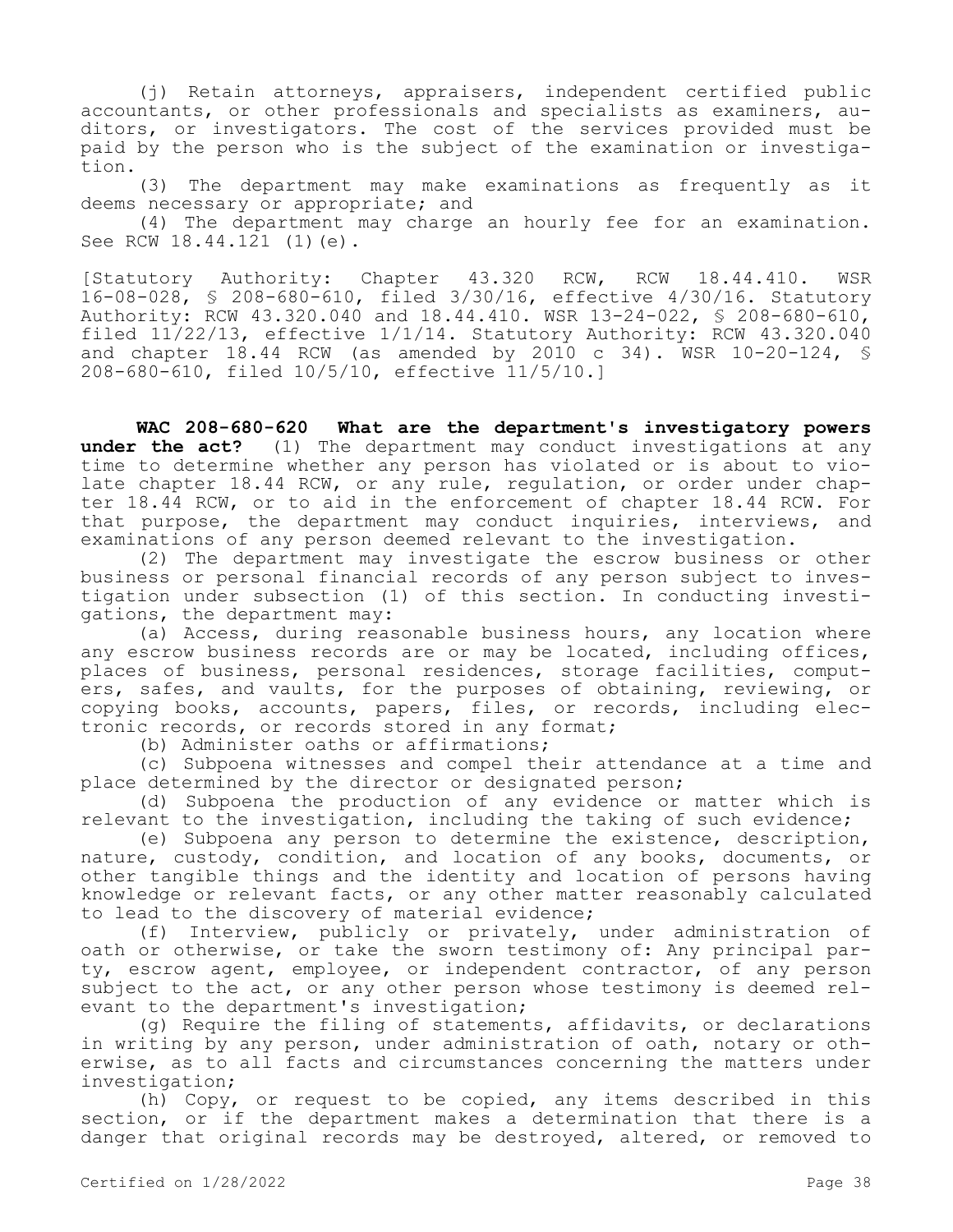deny the director access, or that original documents are necessary for the preparation of a criminal referral, the department may take originals of any items described in this section, regardless of the source of such items. Originals and copies taken by the department may be held, returned, or forwarded to other regulatory or law enforcement officials as deemed necessary;

(i) Analyze and review any items described in this section;

(j) Receive assistance, as necessary, from any employee or other person subject to RCW 18.44.021;

(k) Conduct meetings with owners, management, officers, or employees of any person subject to RCW 18.44.021;

(l) Conduct meetings and share information with other regulatory or law enforcement agencies;

(m) Prepare and deliver, as necessary, a report of investigation requiring a response from the recipient.

(3) For purposes of this section and RCW 18.44.420(1), "public" means open to the public as determined by the department.

(4) For purposes of this section and RCW 18.44.420(1), "private" means closed to the public or any person, including attorneys for witnesses, as determined by the department.

[Statutory Authority: Chapter 43.320 RCW, RCW 18.44.410. WSR 16-08-028, § 208-680-620, filed 3/30/16, effective 4/30/16. Statutory Authority: RCW 43.320.040 and 18.44.410. WSR 13-24-022, § 208-680-620, filed  $11/22/13$ , effective  $1/1/14$ . Statutory Authority: RCW 43.320.040 and chapter  $18.44$  RCW (as amended by 2010 c 34). WSR 10-20-124, § 208-680-620, filed 10/5/10, effective 11/5/10.]

**WAC 208-680-630 What are the department's enforcement powers under the act?** The department may conduct enforcement activities that include, but are not limited to:

(1) Enter orders, including temporary orders to cease and desist, compelling any person to cease and desist from an unlawful practice, and to take such affirmative action as in the judgment of the department will carry out the purposes of this chapter;

(2) Enter charges for violations of chapter 18.44 RCW and chapter 208-680 WAC;

(3) Bring an action, with or without prior administrative proceedings, in the superior court to enjoin conduct or to enforce compliance with chapter 18.44 RCW, or any rule, regulation, or order of the department;

(4) Appoint a receiver or conservator to take over, operate, or liquidate any licensed escrow agent;

(5) Hold hearings;

(6) Make referrals to other regulatory or law enforcement agencies; or

(7) Under specific circumstances, take possession of the property and escrow business of a licensed escrow agent. See WAC 208-680-645.

[Statutory Authority: RCW 43.320.040 and 18.44.410. WSR 13-24-022, § 208-680-630, filed 11/22/13, effective 1/1/14. Statutory Authority: RCW 43.320.040 and chapter 18.44 RCW (as amended by 2010 c 34). WSR 10-20-124, § 208-680-630, filed 10/5/10, effective 11/5/10.]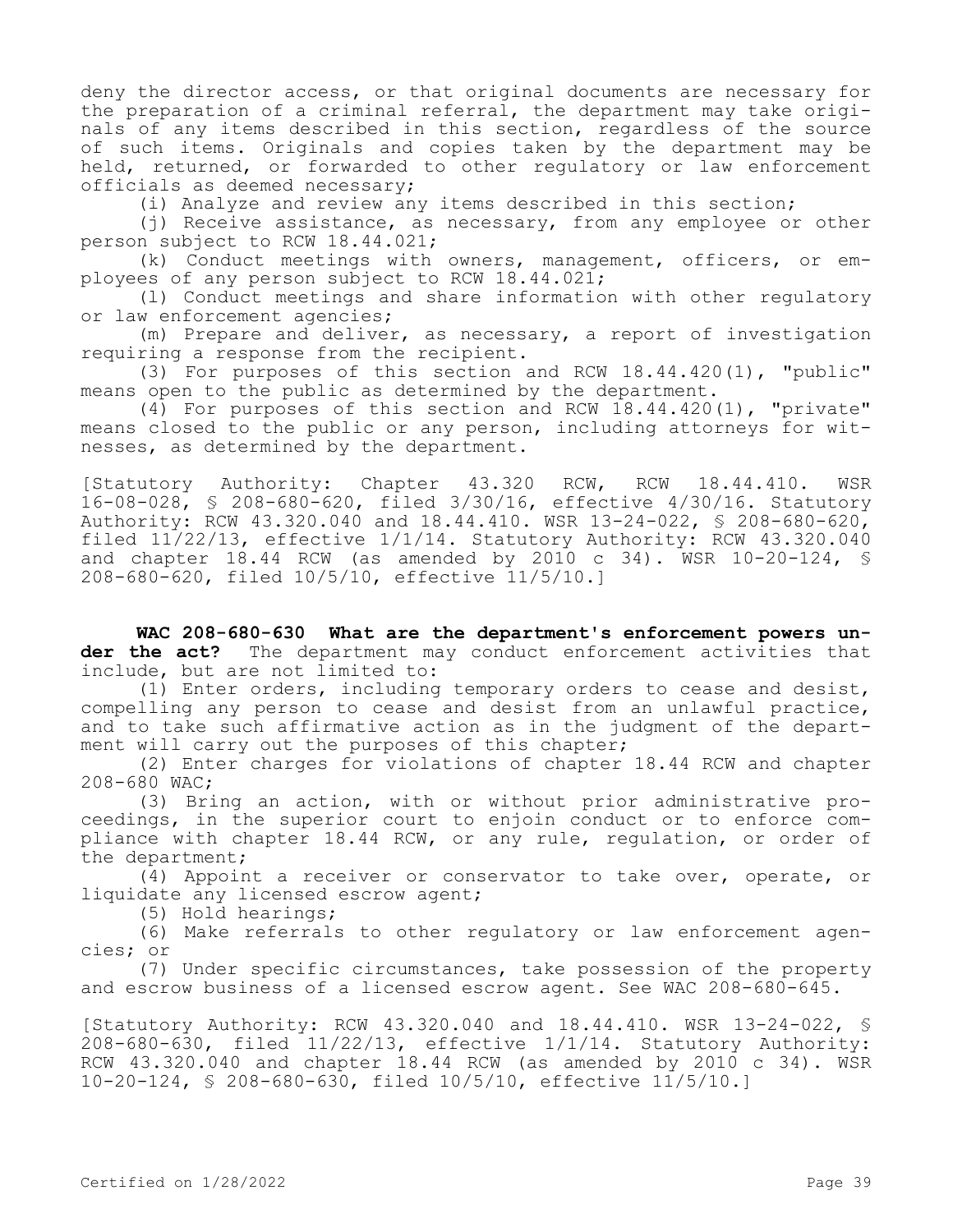**WAC 208-680-640 What sanctions may the department impose on a licensed escrow agent or escrow officer?** (1) The department may take any or all of the following actions:

(a) Deny, suspend, or revoke an escrow agent or escrow officer license for any violation of RCW 18.44.430;

(b) Remove or prohibit any principal officer, controlling person, director, employee, or licensed escrow officer from participation in the conduct of the affairs of any licensed escrow agent;

(c) Order a licensed escrow agent or escrow officer to pay restitution to an injured party; or

(d) Impose a fine of up to one hundred dollars per day against any escrow officer or agent for each day's violation of chapter 18.44 RCW or these rules.

(2) **I work as an escrow agent, but I am excepted from licensure. What sanctions may the department impose on me for violations of the act?** The department may deny a future application for a license under the act.

(3) **I have been sanctioned in the past for providing unlicensed escrow services in Washington. May I apply for an escrow agent or escrow officer license?** Yes, if you were sanctioned more than five years ago. Under RCW 18.44.430, the department may deny a license to anyone who has violated the act or its implementing rules, including the licensure requirements. The department will not issue a license to a person who has provided unlicensed escrow services within the last five years, but may at its discretion issue a license to a person whose unlicensed activity took place more than five years before his or her application. If your unlicensed activity was particularly widespread or egregious, or if it posed a particular risk to the public interest, the department may still deny you an escrow agent or escrow officer license even if your unlicensed activity took place more than five years before your application.

[Statutory Authority: RCW 43.320.040 and 18.44.410. WSR 13-24-022, § 208-680-640, filed 11/22/13, effective 1/1/14. Statutory Authority: RCW 43.320.040 and chapter 18.44 RCW (as amended by 2010 c 34). WSR 10-20-124, § 208-680-640, filed 10/5/10, effective 11/5/10.]

**WAC 208-680-645 Possession of escrow agent property and business.** (1) **When may the department take control of my escrow agent property and business?** The department may take control of a licensed escrow agent if, as a result of an examination, report, investigation, or complaint, it appears to the department that the licensed escrow agent:

(a) Is conducting business in an unsafe and unsound manner that poses a risk to the public;

(b) Has suspended payment of its trust obligations;

(c) Has refused to comply with a lawfully issued order of the department.

(2) **What actions can the department take once it has taken possession of an escrow agent's property and business?** The department may take any action to protect consumers. At a minimum, the department may:

(a) Work with other licensees to complete pending escrow transactions;

(b) Discontinue unsafe or unsound practices and violations of laws or regulations;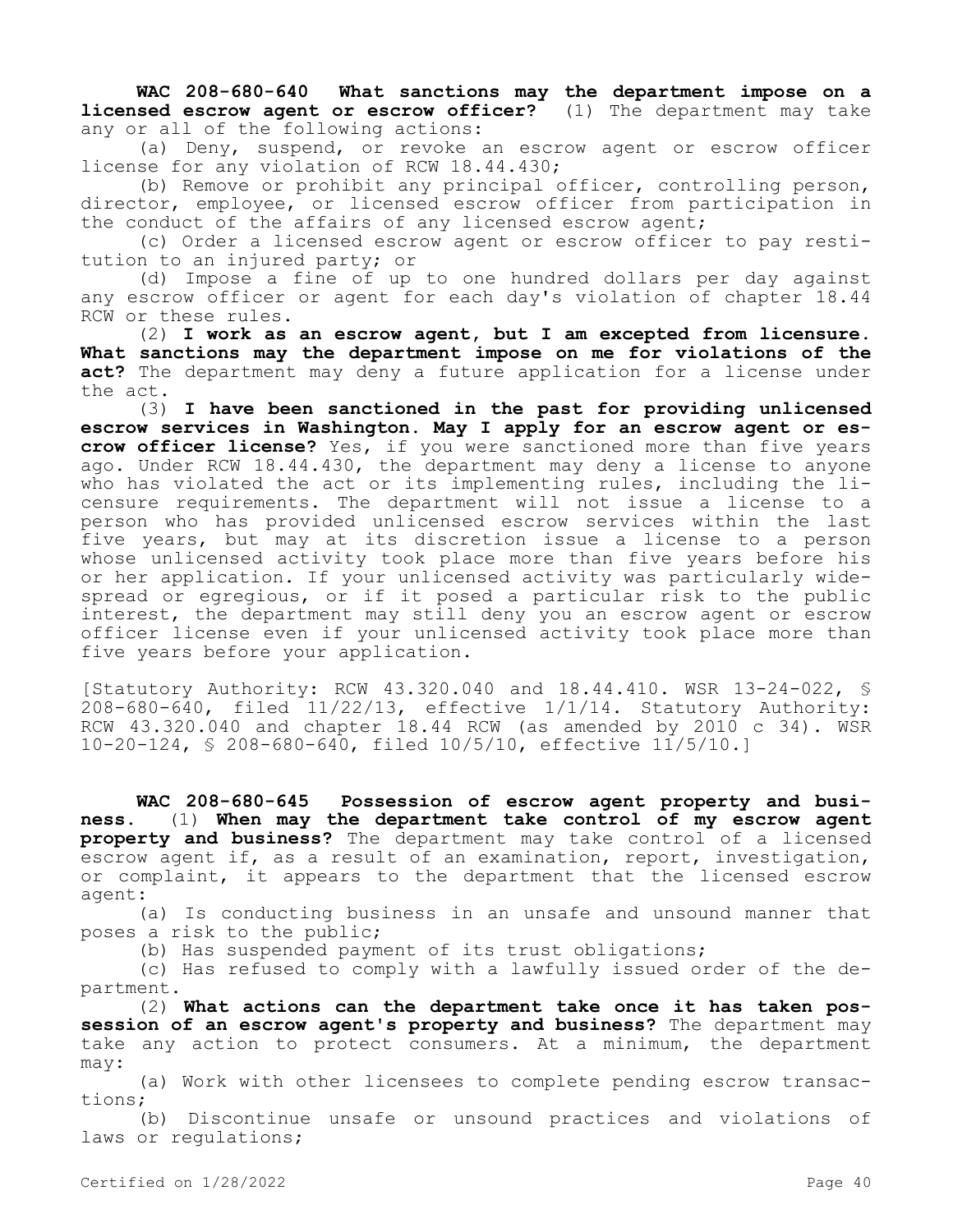(c) Recover and distribute funds to cure any deficiencies;

(d) Make claims against the licensee's fidelity or surety bonds or errors and omissions insurance to make whole consumers who have been harmed by employee activities;

(e) Make restitution to injured parties;

(f) Renew the licensee's license;

(g) Renew or make premium payments to maintain the licensee's bonds and insurance; and

(h) Where it is clear that the escrow agent's business cannot be safely operated, take the necessary steps to wind down the business of the escrow agent including seizing the operating and escrow trust accounts; hiring and firing employees; changing locks and passwords; taking control of the escrow agent's internet website; and turning over operations to a court-appointed receiver.

(3) **How long may the department keep control of a business?** The department may maintain control over a business until the licensee is able to resume business or the business is liquidated by a receiver appointed pursuant to RCW 18.44.470.

(4) **I also conduct nonescrow business through my licensed escrow agent business. If the department seizes my escrow business, will it also seize these other areas of business?** When possible, the department will only take control of the portion of a business related to escrow. If the portions of a business are not clearly divisible, the department will determine its actions on a case-by-case basis, based in part on the relationship between and degree of commingling of the business lines.

(5) **I am an attorney whose law practice is licensed as an escrow agent. Will the department seize my law practice under this section?**  Where an attorney's law practice is excepted from licensure, the law practice is not subject to seizure under the act. For attorneys with a business entity licensed under the act, the department will generally not exercise its seizure authority against a business entity or portion of a business entity supervised by the Washington state bar association. In any event, the department will only take control of the portion of a business related to escrow as set forth in subsection (4) of the section.

[Statutory Authority: Chapter 43.320 RCW, RCW 18.44.410. WSR 16-08-028, § 208-680-645, filed 3/30/16, effective 4/30/16. Statutory Authority: RCW 43.320.040 and 18.44.410. WSR 13-24-022, § 208-680-645, filed 11/22/13, effective 1/1/14. Statutory Authority: RCW 43.320.040 and chapter  $18.44$  RCW (as amended by 2010 c 34). WSR  $10-20-124$ , § 208-680-645, filed 10/5/10, effective 11/5/10.]

**WAC 208-680-647 Seizure of escrow agent property business by the department—Notice to licensee.** Under the circumstances set forth in WAC 208-680-645, the department may give the licensee notice and opportunity to correct an unsafe or unsound condition. If the licensee fails to immediately comply with the terms of the notice or within such time as the department may allow, then the department may take possession of the escrow agent property and business.

[Statutory Authority: RCW 43.320.040 and 18.44.410. WSR 13-24-022, § 208-680-647, filed 11/22/13, effective 1/1/14. Statutory Authority: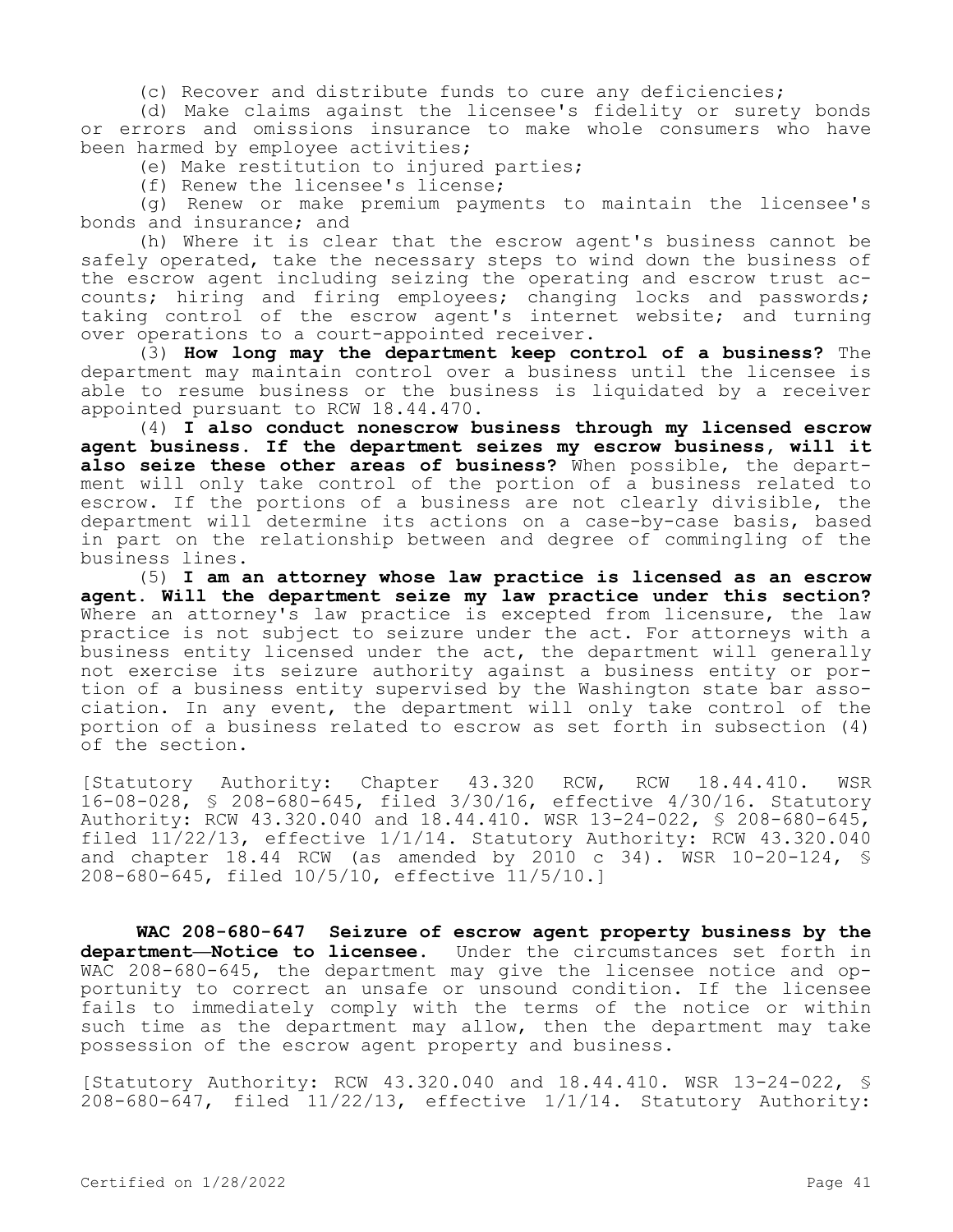RCW 43.320.040 and chapter 18.44 RCW (as amended by 2010 c 34). WSR 10-20-124, § 208-680-647, filed 10/5/10, effective 11/5/10.]

**WAC 208-680-648 What are my rights if the department takes possession of my escrow agent property business without cause?** You may challenge the department's decision under the Administrative Procedure Act, chapter 34.05 RCW.

[Statutory Authority: RCW 43.320.040 and 18.44.410. WSR 13-24-022, § 208-680-648, filed 11/22/13, effective 1/1/14. Statutory Authority: RCW 43.320.040 and chapter 18.44 RCW (as amended by 2010 c 34). WSR 10-20-124, § 208-680-648, filed 10/5/10, effective 11/5/10.]

**WAC 208-680-650 What are the fees I must pay for examinations and investigations?** (1) You will be charged \$62.50 per hour for an examination or investigation or both pursuant to WAC 208-680-610 or 208-680-620.

(2) You will also be charged the expenses of an examination or investigation or both. The expenses may include, but are not limited to, staff time, travel, lodging, per diem, and any other expenses. At a reasonable time following each examination or investigation performed, the director must provide the person examined with an invoice for the expenses incurred during the examination or investigation. Payment of the invoiced amount must be made within thirty days of the date of the invoice to avoid the addition of interest charges to the amount due.

[Statutory Authority: RCW 43.320.040 and 18.44.410. WSR 13-24-022, § 208-680-650, filed 11/22/13, effective 1/1/14. Statutory Authority: RCW 43.320.040 and chapter 18.44 RCW (as amended by 2010 c 34). WSR 10-20-124, § 208-680-650, filed 10/5/10, effective 11/5/10.]

**WAC 208-680-660 Abandoned escrow records. What happens if I fail to maintain my records after closing?** If you do not maintain your records as required, you are responsible for the costs of collection, storage, conversion to electronic formats, and proper destruction.

[Statutory Authority: RCW 43.320.040 and 18.44.410. WSR 13-24-022, §  $208-680-660$ , filed  $11/22/13$ , effective  $1/1/14$ . Statutory Authority: RCW 43.320.040 and chapter 18.44 RCW (as amended by 2010 c 34). WSR 10-20-124, § 208-680-660, filed 10/5/10, effective 11/5/10.]

#### **ESCROW ADVISORY COMMITTEE**

**WAC 208-680-710 Organization of committee.** (1) **What is the escrow committee, and what are its duties?** The escrow committee is composed of the director or his or her designee and five board members appointed by the director. The committee provides advice on the escrow officer test, acts in an advisory capacity to the department regarding the activities of escrow agents and escrow officers, and performs such other duties and functions as prescribed by chapter 18.44 RCW.